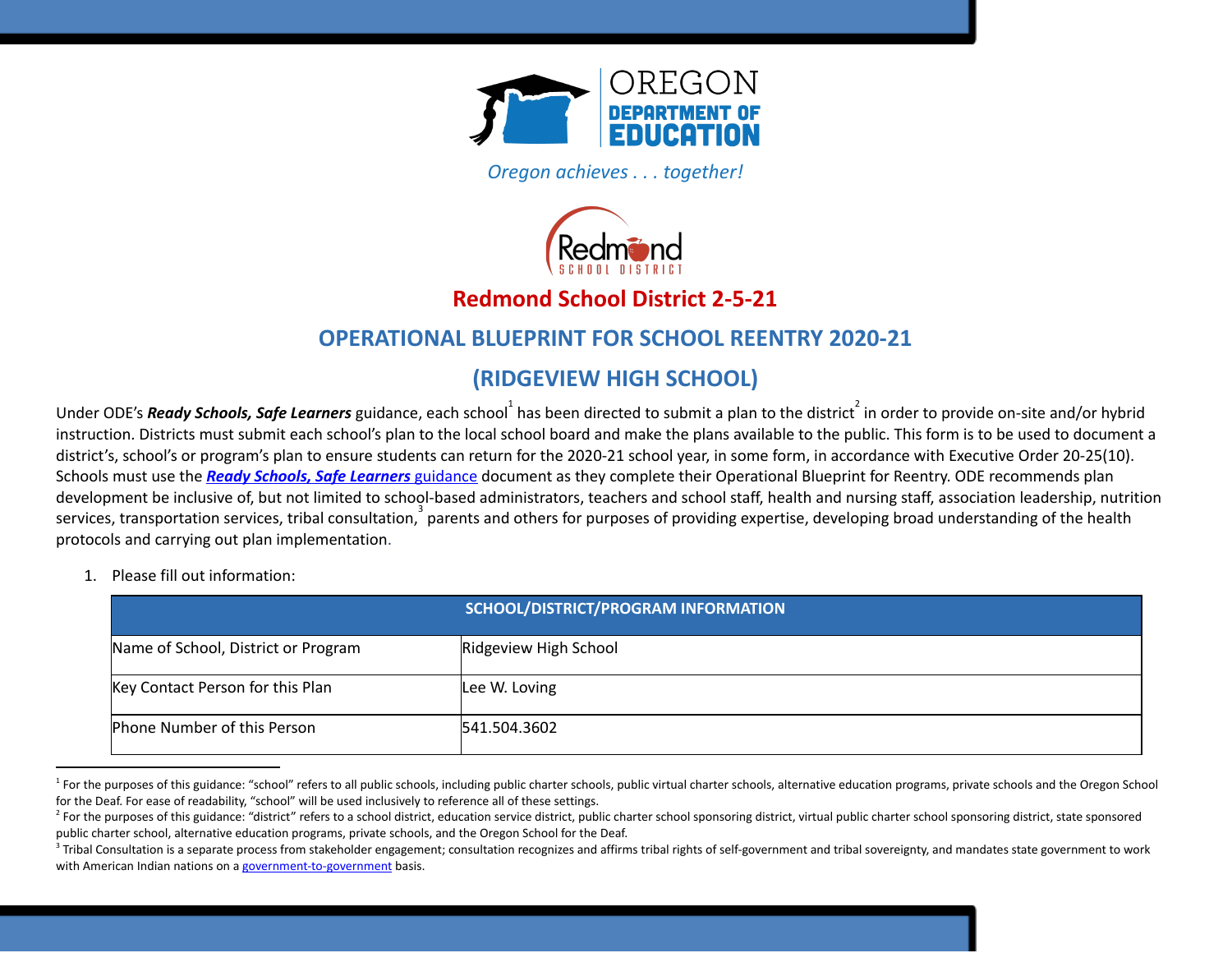| <b>Email Address of this Person</b>                                     | lee.loving@redmondschools.org                                                  |
|-------------------------------------------------------------------------|--------------------------------------------------------------------------------|
| Sectors and position titles of those who informed Lee Loving, Principal |                                                                                |
| the plan                                                                | Sam Platt, Assistant Principal                                                 |
|                                                                         | Kelly Hicks, Assistant Principal                                               |
|                                                                         | Ben Parsons, Teacher                                                           |
|                                                                         | <b>District Level Dept. Leads</b>                                              |
|                                                                         | Charan Cline, Superintendent                                                   |
|                                                                         | David Burke, Director of Secondary Programs                                    |
|                                                                         | Linda Seeberg, Executive Director of Academic Programs                         |
|                                                                         | Tony Pupo, Executive Director of Operations                                    |
|                                                                         | Karen Jordan, Executive Director of Student Services                           |
|                                                                         | Tracie Renwick, Director of Human Resources                                    |
|                                                                         | Chris Morton, Director of School Improvement                                   |
|                                                                         | Mike Nye, Asst. Director of Instructional Technology                           |
|                                                                         | Lance McMurphy, Nutrition Services Director                                    |
|                                                                         | Kathy Steinert, Director of Fiscal Services                                    |
|                                                                         | Tami Nakamura, Director of Student Support                                     |
|                                                                         | Kim Kirk, BSN RN, School Nurse                                                 |
| Local public health office(s) or officers(s)                            | Heather Kaisner, MS                                                            |
|                                                                         | Public Health Manager                                                          |
|                                                                         | Deschutes County Health Services                                               |
|                                                                         | (541) 617-4705                                                                 |
|                                                                         | Heather.Kaisner@deschutes.org                                                  |
|                                                                         | Communicable Disease Line: 541-322-7418                                        |
|                                                                         | https://www.oregon.gov/oha/PH/PROVIDERPARTNERRESOURCES/LOCALHEALTHDEPARTMENTRE |
|                                                                         | SOURCES/Documents/Deschutes.pdf                                                |
| Name of person Designated to Establish,                                 | Lee Loving, Principal                                                          |
| Implement and Enforce Physical Distancing                               | Kelly Hicks, VP                                                                |
| Requirements                                                            | Sam Platt, VP                                                                  |
|                                                                         | Karin Crouch                                                                   |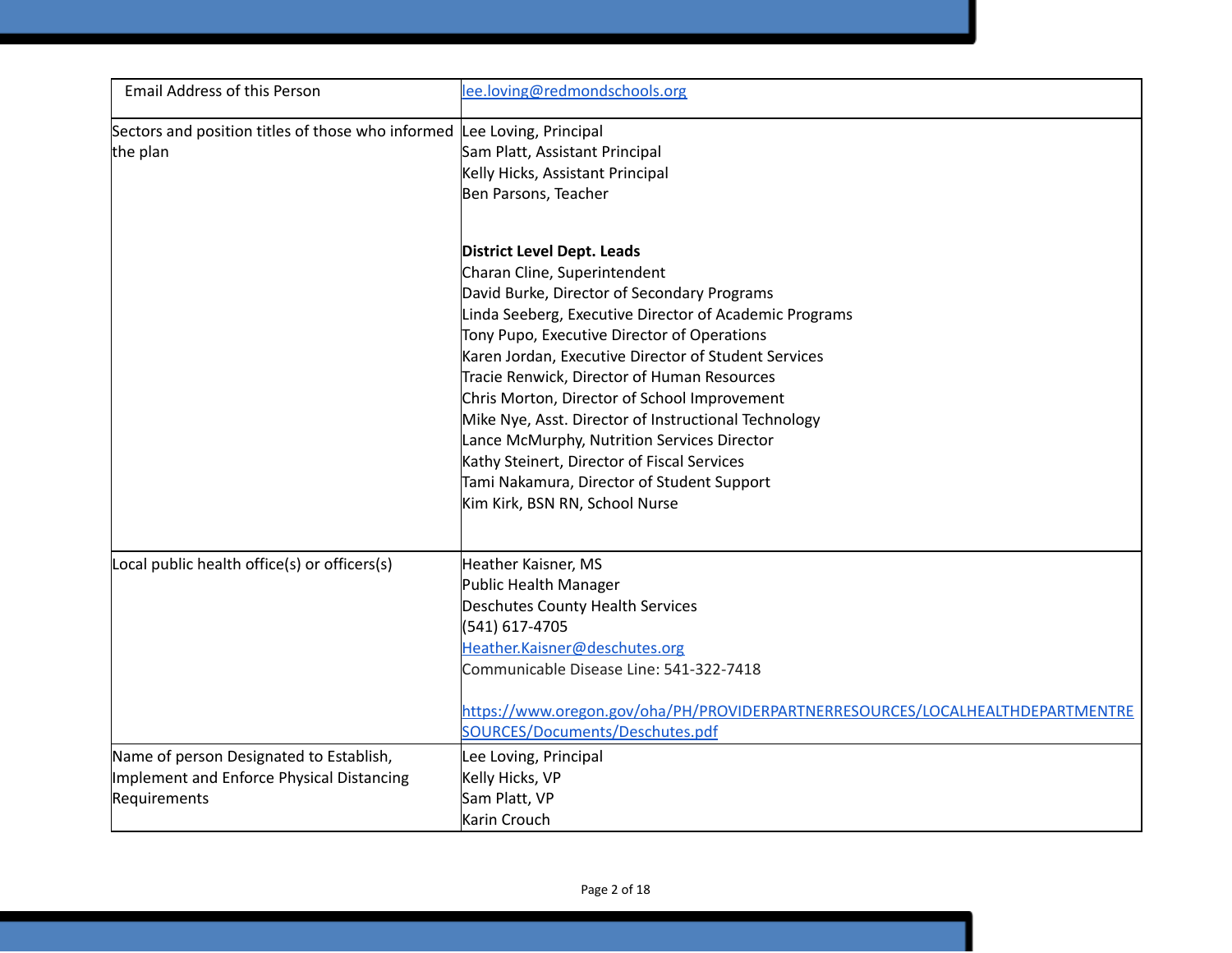|                                        | Randi Viggiano<br>John Albrecht |
|----------------------------------------|---------------------------------|
| Intended Effective Dates for this Plan | September, 2020                 |
| <b>ESD Region</b>                      | High Desert ESD                 |

2. Please list efforts you have made to engage your community (public health information sharing, taking feedback on planning, etc.) in preparing for school in 2020-21. Include information on engagement with communities often underserved and marginalized and those communities disproportionately impacted by COVID-19.

We are using a combination of surveys and live virtual meetings to gather input from parents and staff that is used to help shape our planning for reentry. Our Community Liaisons reach out personally to each of our Spanish-speaking families to provide support for their participation in the surveys. We also have a Ready Schools Steering Team Mtg. which includes both staff and community representation. We meet virtually with this team every other week to provide planning updates, gather feedback and answer questions.

In our Hybrid schedule we have discussed the opportunity for students in our focal groups to attend on-site all week. Additionally, we are using the Wednesday of a 5 day week in Hybrid learning to prioritize personalized support to students in our focal groups (Students with IEPs and English Language Learners).

3. Indicate which instructional model will be used.

*Select One:*

#### ☐ **On Site Learning** ☒ **Hybrid Learning** ☒ **Comprehensive Distance Learning**

- 4. If you selected Comprehensive Distance Learning, you only have to fill out the green portion of the Operational Blueprint for Reentry (i.e., page 2 in the initial template).
- 5. If you selected On-Site Learning or Hybrid Learning, you have to fill out the blue portion of the Operational Blueprint for Reentry (i.e., pages 3-15 in the initial template) and [submit](https://app.smartsheet.com/b/form/a4dedb5185d94966b1dffc75e4874c8a) online. ([https://app.smartsheet.com/b/form/a4dedb5185d94966b1dffc75e4874c8a\)](https://app.smartsheet.com/b/form/a4dedb5185d94966b1dffc75e4874c8a) by August 15, 2020 or prior to the beginning of the 2020-21 school year.

\* **Note:** Private schools are required to comply with only sections 1-3 of the *Ready Schools, Safe Learners* guidance.

## **REQUIREMENTS FOR COMPREHENSIVE DISTANCE LEARNING OPERATIONAL BLUEPRINT**

This section must be completed by any school that is seeking to provide instruction through Comprehensive Distance Learning. *Schools providing On-Site or Hybrid Instructional Models do not need to complete this section.*

Describe why you are selecting Comprehensive Distance Learning as the school's Instructional Model for the effective dates of this plan.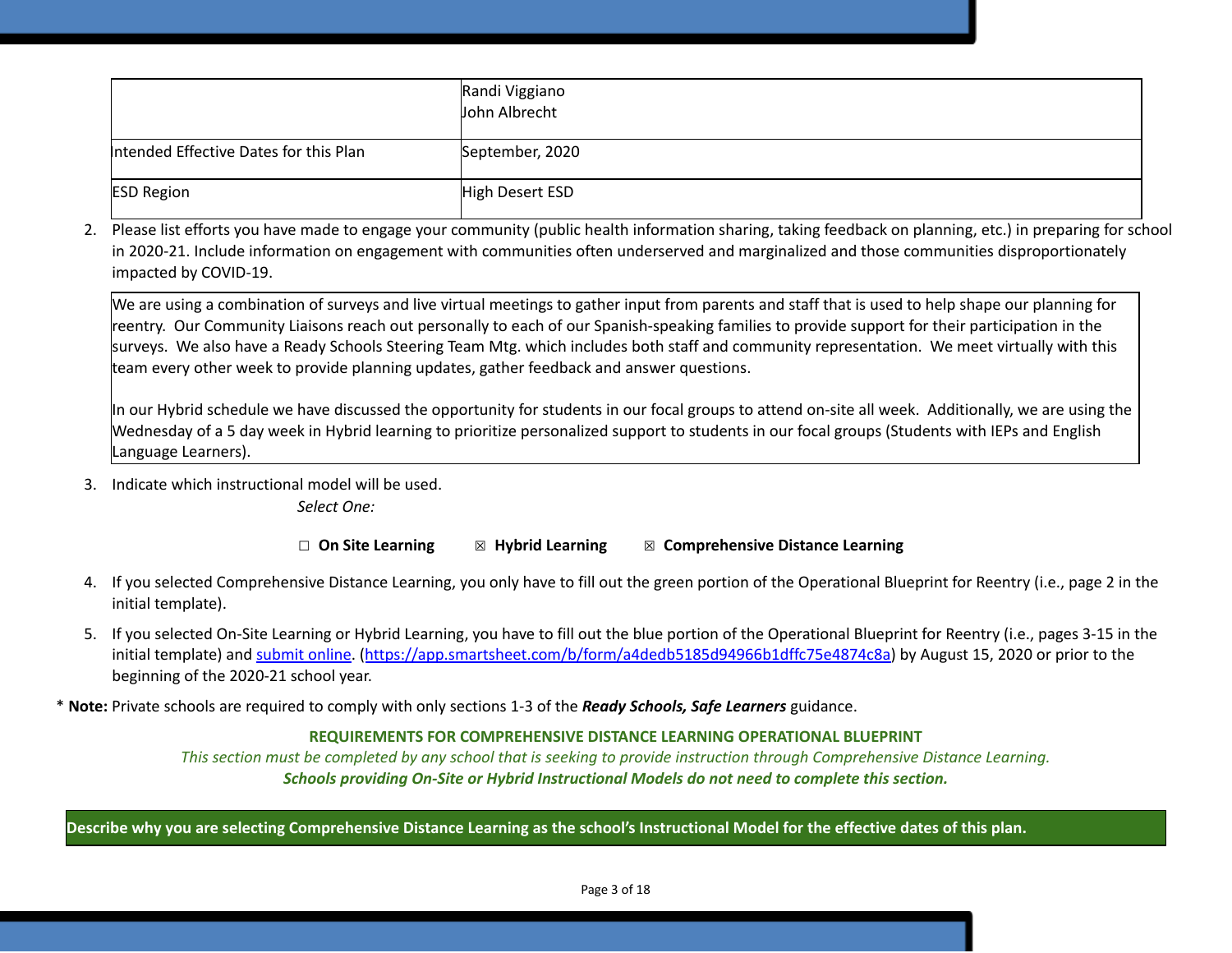NOTE: Due to the recent changes from the Oregon Department of Education and the Oregon Health Authority, and Redmond School District's ability to meet health and safety requirements with fidelity, Redmond School District secondary schools (grades 6-12) will be implementing a hybrid model of instruction *starting the week of February 22, 2021.*

[Complete after June 30, 2020 when Comprehensive Distance Learning Guidance is released by ODE.] Describe how your school's model aligns to the **Comprehensive Distance Learning Guidance.**

Redmond's Comprehensive Distance Learning (CDL) model will be distinctively different than what was offered in the Spring. Redmond School District Comprehensive Distance Learning model:

- Using *Canvas* Learning Management System, students will log into one single portal for their daily coursework and communication with teachers, providing predictable schedules and routines.
- Redmond School District teachers will teach courses with graded assignments and course grades. Progress will be monitored and feedback provided.
- Attendance for students will be taken daily.
- Redmond School District teachers will use a standards-based comprehensive curriculum by Florida Virtual School, which is specifically designed for online learning. RSD teachers will use this curriculum for both on-site and online learning to ensure consistency when students transition back to the classroom. Teachers also have the ability to customize the curriculum based on their students' needs.
- Daily instruction from the teacher (live or recorded) will keep students strongly connected to teachers and classmates.
- Students will also have opportunities to get individual support from their teachers as needed.
- Clarity will be provided around attendance and participation.
- Greater family engagement and partnership.

If you are interested in learning more about Canvas, you can watch these helpful videos:

- Canvas parent overview video: <https://youtu.be/t-5sWZODhY8>
- Canvas overview video: <https://youtu.be/7tdrDiVSyLA>

The district will also provide services for students on IEPs and those with 504 plans. These individualized supports will be integrated into the Comprehensive Distance Learning model. The Oregon Department of Education will release guidance for Special Education on August 11th, with specific information regarding students on IEPs. Special Education teachers and staff members will reach out to families as we get closer to the beginning of school to provide individualized support.

Families and students who choose to participate in our **Full-Time Online** as a more permanent or long-term option will use the same Canvas platform and Florida Virtual School curriculum as well. These students will continue learning online regardless of state metrics and the status of in-person instruction. This program is also taught by Redmond School District teachers and uses the same resources, but will be online for the entire school year.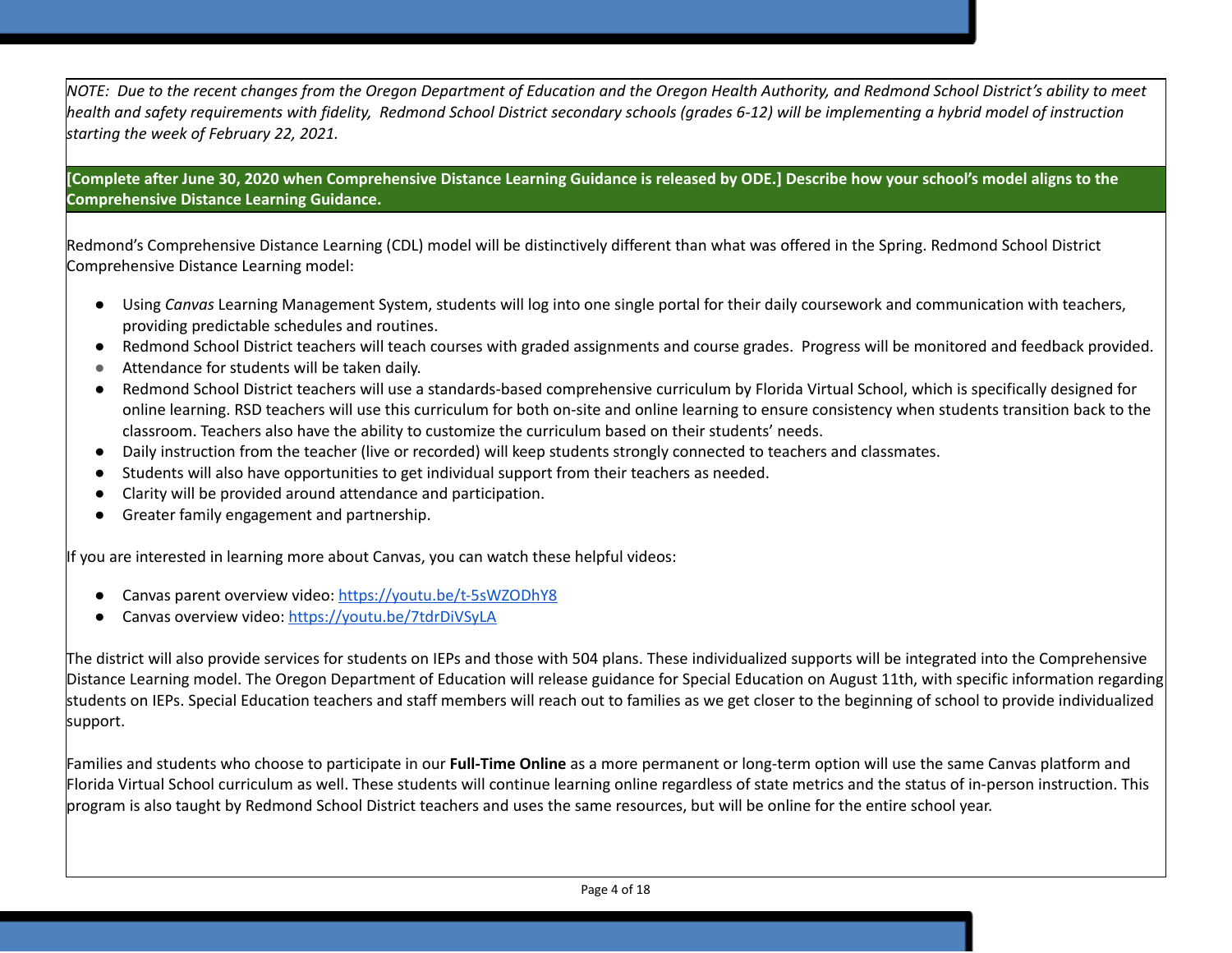Describe the school's plan, including the anticipated timeline, for returning to Hybrid Learning or On-Site Learning consistent with the Ready Schools, Safe *Learners* **guidance.**

Beginning January 1, 2021, the Health Metrics for Returning to In-Person Instruction shifted from a mandatory requirement to advisory recommendations. This allows local schools to collaborate with staff, local public health authorities, and the community to consider a number of factors to make local determinations on when it is appropriate to shift to in-person instruction through an On-Site or Hybrid Instructional Model. These factors include, but are not limited to:

- County COVID-19 conditions as well as more localized health conditions,
- Readiness to meet the public health and safety requirements in sections 1-3 of this guidance, Staff capacity across instructional models,
- Impacts on student academic growth and success,
- Impacts on student physical and mental health, and
- Disproportionate impacts of COVID-19 and education under various models.

While the metrics are now recommendations only, there are important considerations Redmond School District took into account to ensure a consistent and stable learning environment.

Redmond School District considered two Important Factors in determining when to return to in- person instruction:

- 1. Community case counts (or case rates) are low enough that the community is not regularly introducing new COVID-19 cases into the school - which destabilizes the learning environment as contact tracing leads to quarantining.
- *2.* The ability to implement public health and safety protocols/requirements in the school with fidelity. This includes diligent entry screening, universal use of face coverings, physical distancing, cohorting, frequent handwashing, and all of RSSL sections 1-3.

The routines and structures lined out below will guide the work to keep students and staff safe in the hybrid learning model.

*The remainder of this operational blueprint is not applicable to schools operating a Comprehensive Distance Learning Model.* 

# **ESSENTIAL REQUIREMENTS FOR HYBRID / ON-SITE OPERATIONAL BLUEPRINT**

This section must be completed by any school that is providing instruction through On-Site or Hybrid Instructional Models. *Schools providing Comprehensive Distance Learning Instructional Models do not need to complete this section.*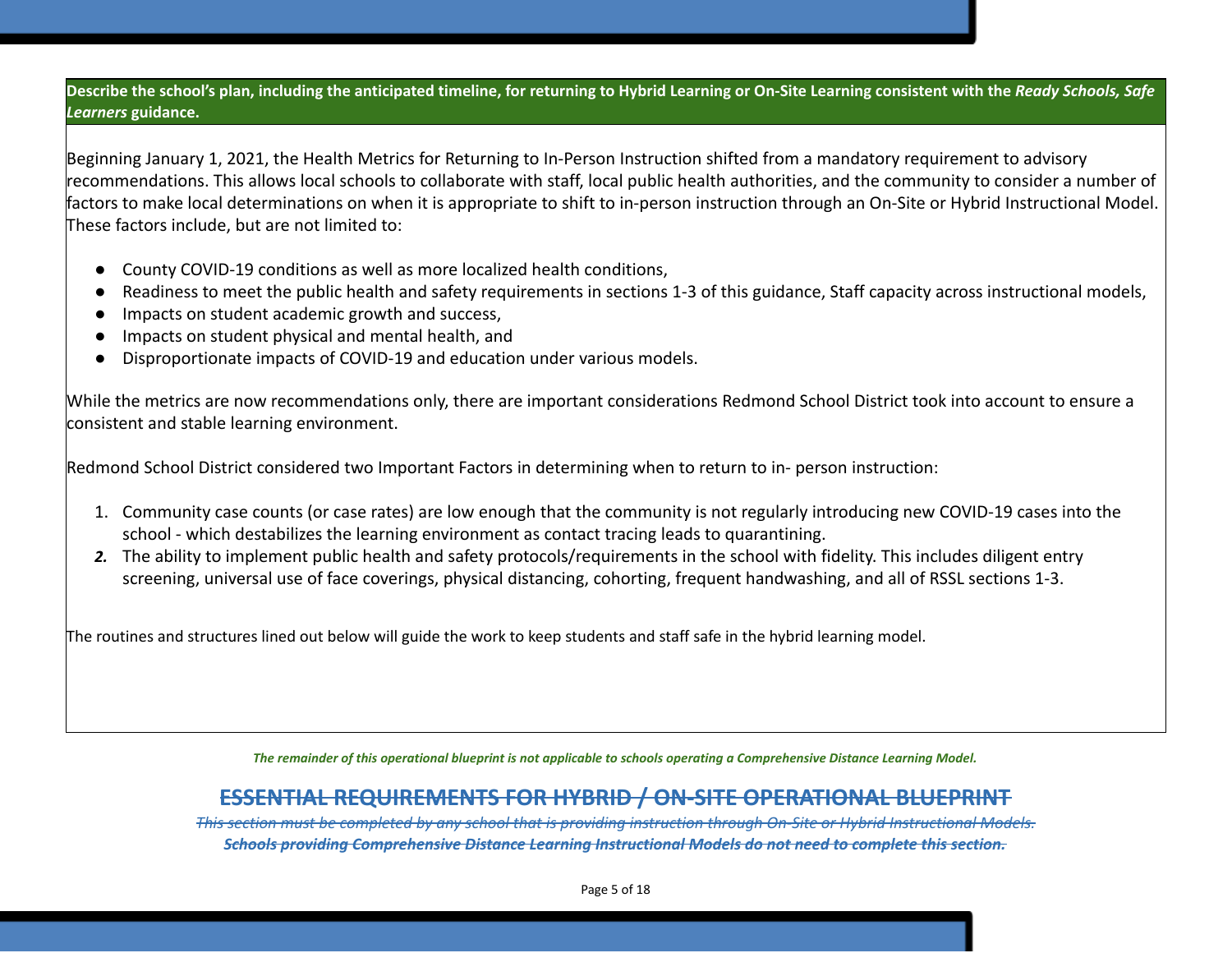

# **1. Public Health Protocols**

# **OHA/ODE Requirements Hybrid/Onsite Plan** ⊠ Conduct a risk ass[e](https://secure.sos.state.or.us/oard/viewSingleRule.action?ruleVrsnRsn=274961)ssment as required by OSHA administrative rule [OAR](https://secure.sos.state.or.us/oard/viewSingleRule.action?ruleVrsnRsn=274961) [437-001-0744\(3\)\(g\)](https://secure.sos.state.or.us/oard/viewSingleRule.action?ruleVrsnRsn=274961). ● OSHA has developed a [r](https://osha.oregon.gov/OSHAPubs/pubform/exposure-risk-assessment-form.docx)isk [assessment](https://osha.oregon.gov/OSHAPubs/pubform/exposure-risk-assessment-form.docx) template. ☒ Implement measures to limit the spreads of COVID-19 within the school setting. ☒ Update written Communicable Disease Management Plan to specifically address the prevention of the spread of COVID-19. Examples are located in the Oregon School Nurses [Association](https://www.oregonschoolnurses.org/resources/covid-19-toolkit) (OSNA) COVID-19 [Toolkit.](https://www.oregonschoolnurses.org/resources/covid-19-toolkit) ● Review OSHA requirements for infection control plan to ensure that all required elements are covered by your communicable disease management plan, including making the plan available to employees at their workplace. Requirements are listed in OSHA administrative rule OAR [437-001-0744\(3\)\(h\)](https://secure.sos.state.or.us/oard/viewSingleRule.action?ruleVrsnRsn=274961). ● OSHA has developed a sample [infection](https://osha.oregon.gov/OSHAPubs/pubform/infection-control-plan.docx) control plan. Redmond School District [Communicable](https://docs.google.com/document/d/1JwcMR6UjYzSMQmomD-JU4wZWsl5y7mCXP9dr-uvRUBI/edit?usp=sharing) Disease Plan Oregon School Nurse's [COVID-19](https://www.oregonschoolnurses.org/resources/covid-19-toolkit) Toolkit  $\boxtimes$  Designate a single point-person at each school to establish, implement, support and enforce all RSSL health and safety protocols, including face coverings and physical distancing requirements, consistent with the *Ready Schools, Safe Learners* guidance and other guidance from OHA. This role should be known to all staff in the building with consistent ways for licensed and classified staff to access and voice concerns or needs.  $\boxtimes$  Create a simple process that allows for named and anonymous sharing of concerns that can be reviewed on a daily and weekly basis by

**1a. COMMUNICABLE DISEASE MANAGEMENT PLAN FOR COVID-19**

Page 6 of 18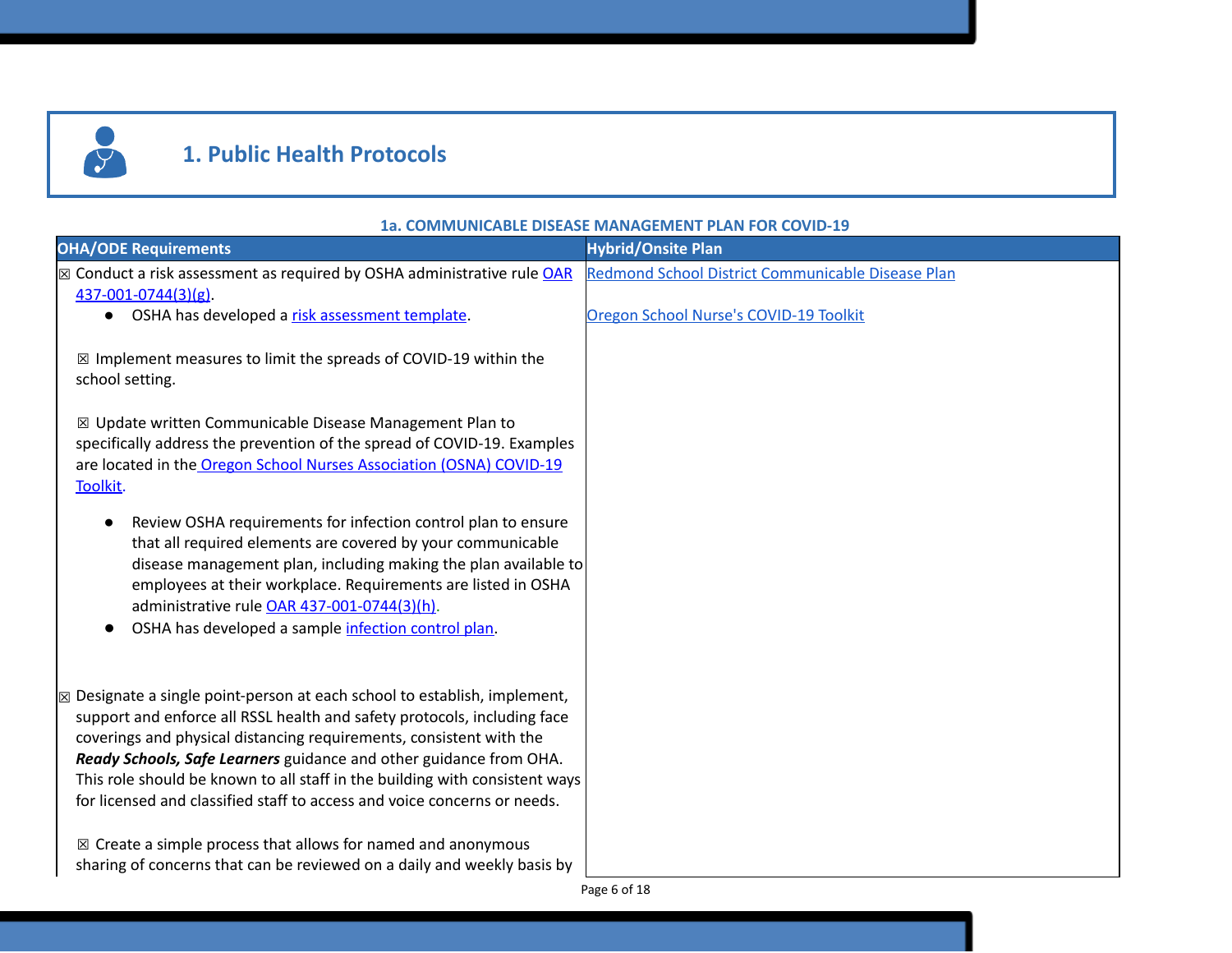the designated RSSL building point-person. Example: Anonymous survey form or suggestion box where at least weekly submissions and resolutions are shared in some format.

- $\boxtimes$  Include names of the LPHA staff, school nurses, and other medical experts who provided support and resources to the district/school policies and plans. Review relevant local, state, and national evidence to inform plan.
- ☒ Process and procedures to train all staff in sections 1 3 of the *Ready Schools, Safe Learners* guidance. Consider conducting the training virtually, or, if in-person, ensure physical distancing is maintained.
- $\boxtimes$  Protocol to notify the local public health authority (LPHA [Directory](https://www.oregon.gov/oha/ph/providerpartnerresources/localhealthdepartmentresources/pages/lhd.aspx) by [County](https://www.oregon.gov/oha/ph/providerpartnerresources/localhealthdepartmentresources/pages/lhd.aspx)) of any confirmed COVID-19 cases among students or staff.
- $\mathbb{Z}$  Plans for systematic disinfection of classrooms, offices, bathrooms and activity areas.
- $\mathbb{Z}$  Process to report to the LPHA any cluster of any illness among staff or students.
- $\mathbb B$  Protocol to cooperate with the LPHA recommendations and provide all logs and information in a timely manner.
- $\mathbb{Z}$  Protocol for screening students and staff for symptoms (see section 1f of the *Ready Schools, Safe Learners* guidance).
- $\mathbb{Z}$  Protocol to isolate any ill or exposed persons from physical contact with others.
- $\mathbb B$  Protocol for communicating potential COVID-19 cases to the school community and other stakeholders (see section 1e of the *Ready Schools, Safe Learners* guidance).
- $\boxtimes$  Create a system for maintaining daily logs for each student/cohort for the purposes of contact tracing. This system needs to be made in consultation with a school/district nurse or an LPHA official.
	- If a student(s) is part of a stable cohort (a group of students that are consistently in contact with each other or in multiple cohort groups) that conform to the requirements of cohorting (see section 1d of the *Ready Schools, Safe Learners* guidance), the daily log may be maintained for the cohort.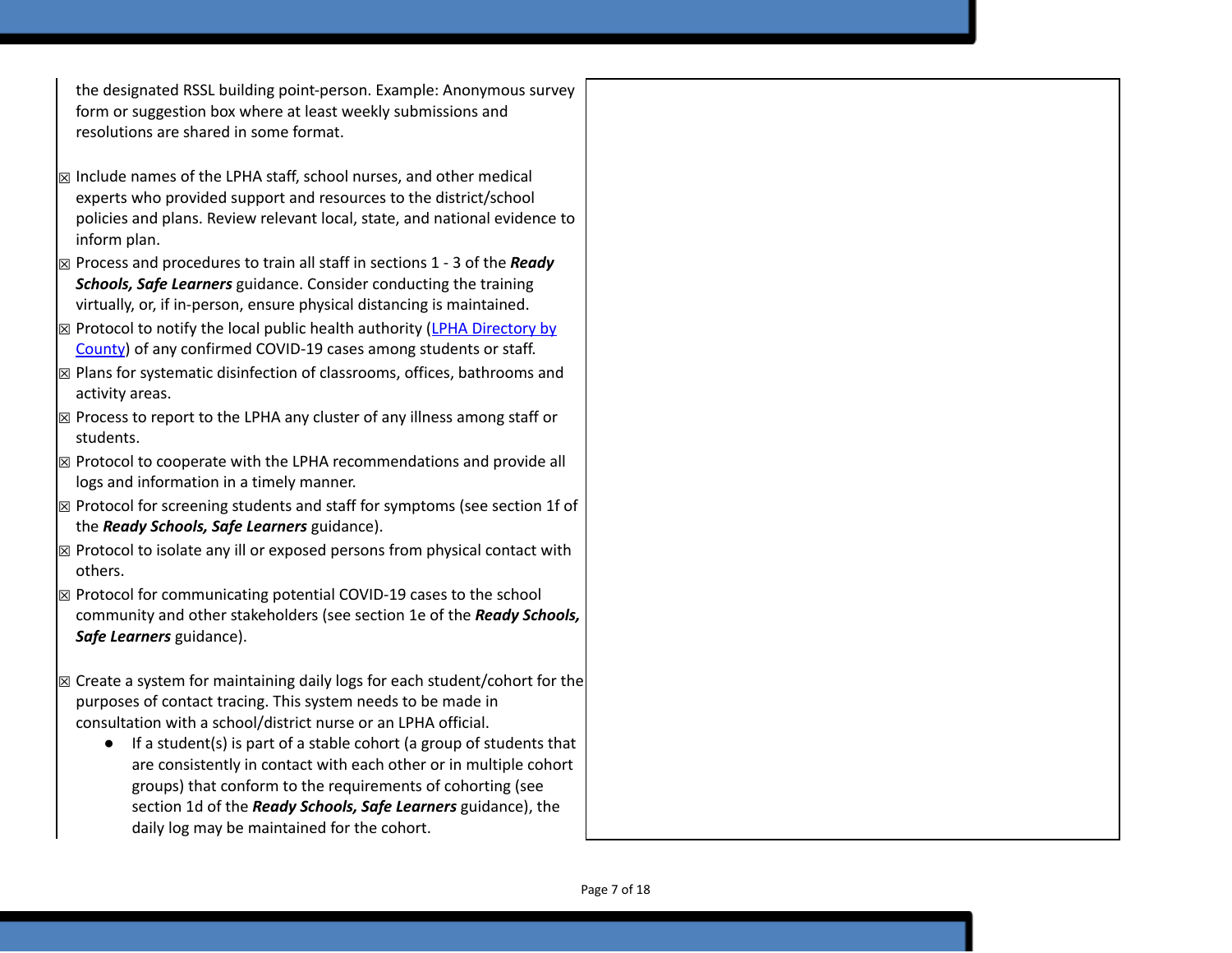$\bullet$  If a student(s) is not part of a stable cohort, then an individual student log must be maintained.

 $\sqrt{\mathbb{Z}}$  Required components of individual daily student/cohort logs include:

- Child's name
- Drop off/pick up time
- $\bullet$
- Parent/guardian name and emergency contact information
- All staff (including itinerant staff, substitutes, and guest teachers) names and phone numbers who interact with a stable cohort or individual student

 $\boxtimes$  Protocol to record/keep daily logs to be used for contact tracing for a minimum of four weeks to assist the LPHA as needed.

- See supplemental guidance on LPHA/school partnering on [contact](https://www.oregon.gov/ode/students-and-family/healthsafety/Documents/LPHA%20Capacity%20Needs%20and%20Contact%20Tracing.pdf) tracing.
- Refer to [O](https://www.oregon.gov/ode/students-and-family/healthsafety/Documents/Sharing%20COVID%20Information%20with%20Schools.pdf)HA Policy on Sharing COVID-19 [Information](https://www.oregon.gov/ode/students-and-family/healthsafety/Documents/Sharing%20COVID%20Information%20with%20Schools.pdf)

 $\boxtimes$  Protocol to record/keep daily logs to be used for contact tracing for a minimum of four weeks to assist the LPHA as needed.

 $\boxtimes$  Process to ensure that all itinerant and all district staff (maintenance, administrative, delivery, nutrition, and any other staff) who move between buildings keep a log or calendar with a running four-week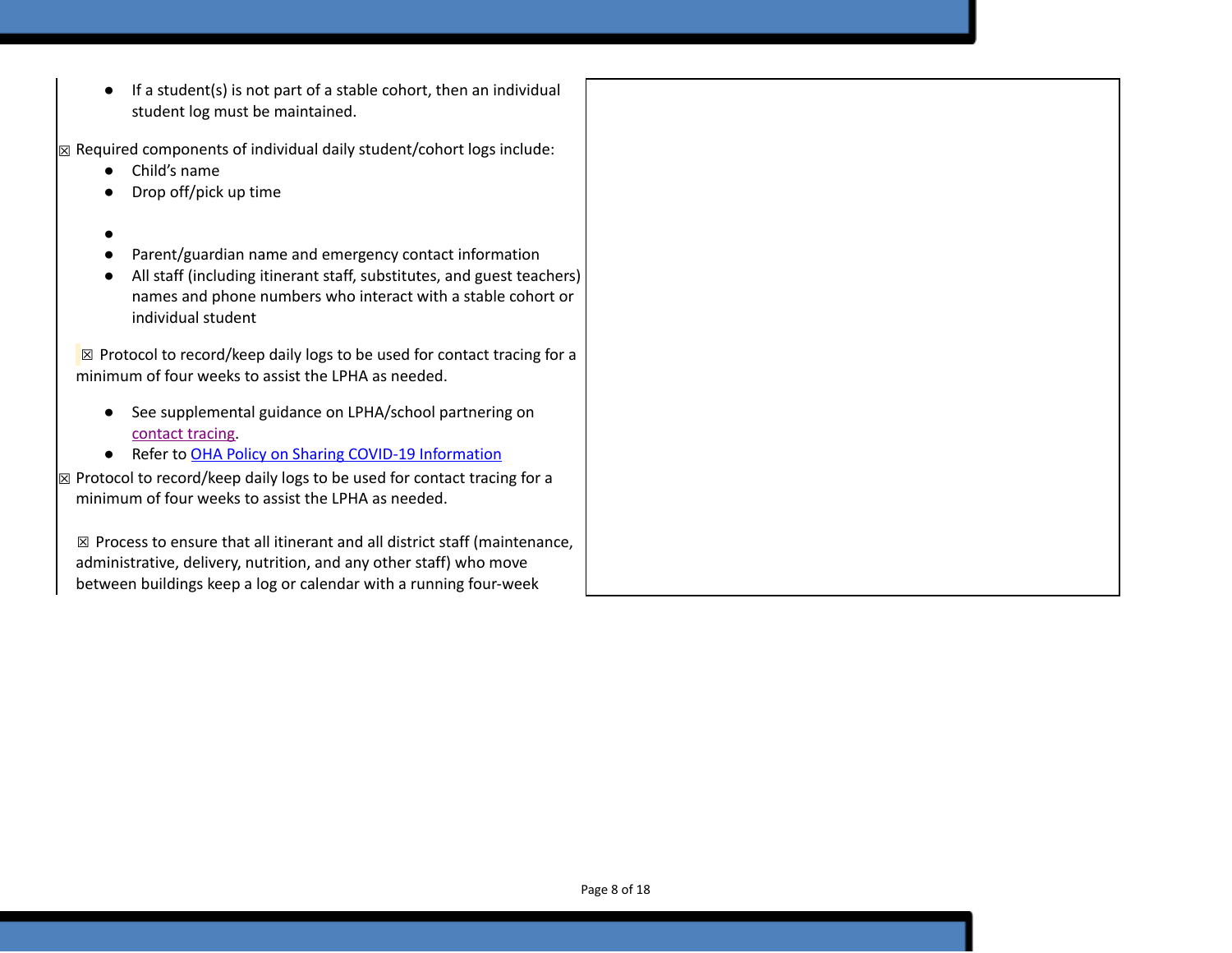| history of their time in each school building and who they were in<br>contact with at each site.                                                                                                                                                 |  |
|--------------------------------------------------------------------------------------------------------------------------------------------------------------------------------------------------------------------------------------------------|--|
| $\boxtimes$ Process to ensure that the school reports to and consults with the<br>LPHA regarding cleaning and possible classroom or program closure if<br>anyone who has entered school is diagnosed with COVID-19.                              |  |
| $\boxtimes$ Designate a staff member and process to ensure that the school provides<br>updated information regarding current instructional models and student<br>counts and reports these data in ODE's COVID-19 Weekly School Status<br>system. |  |
| $\mathbb{Z}$ Protocol to respond to potential outbreaks (see section 3 of the <b>Ready</b><br>Schools, Safe Learners guidance).                                                                                                                  |  |

#### **1b. HIGH-RISK POPULATIONS**

| <b>OHA/ODE Requirements</b>                                                                                                                                                                                                                                                                                                                                                                                                                                                                                                                                                                                                                                                                                                                                                                                                                                                                                                                                                                           | <b>Hybrid/Onsite Plan</b>                                                                                                                                                                                                                                                                                                                                                                                                                                                                                                                                                                                                                                     |
|-------------------------------------------------------------------------------------------------------------------------------------------------------------------------------------------------------------------------------------------------------------------------------------------------------------------------------------------------------------------------------------------------------------------------------------------------------------------------------------------------------------------------------------------------------------------------------------------------------------------------------------------------------------------------------------------------------------------------------------------------------------------------------------------------------------------------------------------------------------------------------------------------------------------------------------------------------------------------------------------------------|---------------------------------------------------------------------------------------------------------------------------------------------------------------------------------------------------------------------------------------------------------------------------------------------------------------------------------------------------------------------------------------------------------------------------------------------------------------------------------------------------------------------------------------------------------------------------------------------------------------------------------------------------------------|
| $\boxtimes$ Serve students in high-risk population(s) whether learning is happening<br>through On-Site, Hybrid (partially On-Site and partially Comprehensive<br>Distance Learning models), or Comprehensive Distance Learning models.<br>Medically Fragile, Complex and Nursing-Dependent Student Requirements<br>$\boxtimes$ All districts must account for students who have health conditions that<br>require additional nursing services. Oregon law (ORS 336.201) defines<br>three levels of severity related to required nursing services:<br>Medically Complex: Are students who may have an unstable<br>1.<br>health condition and who may require daily professional nursing<br>services.<br>Medically Fragile: Are students who may have a life-threatening<br>2.<br>health condition and who may require immediate professional<br>nursing services.<br>Nursing-Dependent: Are students who have an unstable or<br>3.<br>life-threatening health condition and who require daily, direct, | <b>District Protocols:</b><br>All staff and students are given the opportunity to self-identify as vulnerable<br>or living with a vulnerable family member.<br>Student Services Dept. will reach out to families of medically fragile<br>students with a separate survey of need<br>Nurses will review and update medical protocols specific to<br>Covid-19.<br>Staff (Plan includes bus drivers, classified, and limited teachers self<br>identifying with Human Resources):<br>Redeployed staff members assigned to on-line instructional<br>support, work tasks without in-person contact, (i.e., maintenance<br>projects, office work), or leave options. |
| and continuous professional nursing services.<br>$\boxtimes$ Staff and school administrators, in partnership with school nurses, or<br>other school health providers, should work with interdisciplinary teams to<br>address individual student needs. The school registered nurse (RN) is                                                                                                                                                                                                                                                                                                                                                                                                                                                                                                                                                                                                                                                                                                            | <b>Students</b> (All students identified as vulnerable, either by a physician, or<br>parent/guardian notification, will be enrolled in online instruction with<br>weekly check-ins):<br>Students who experience disability will continue to receive specially<br>designed instruction.                                                                                                                                                                                                                                                                                                                                                                        |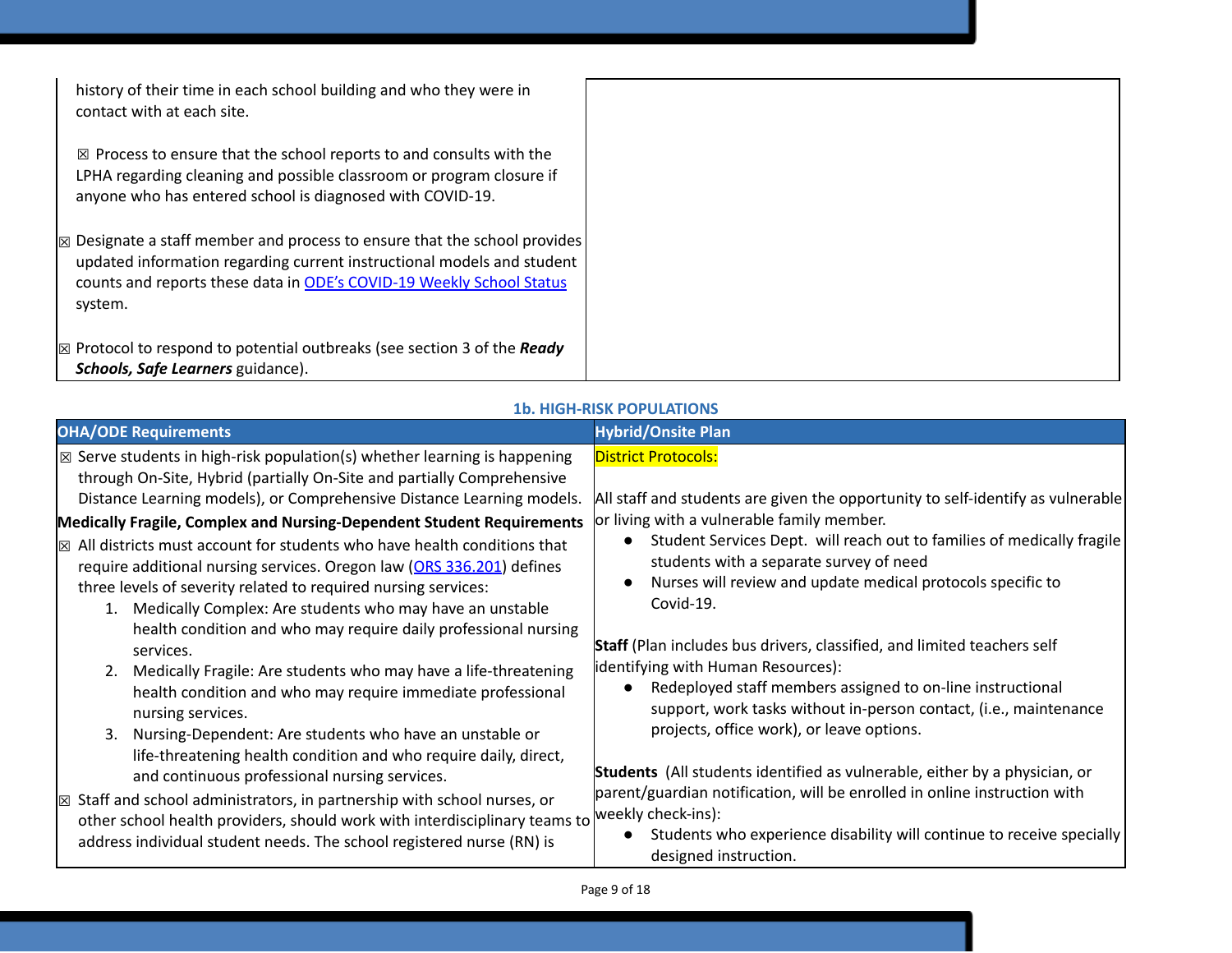responsible for nursing care provided to individual students as outlined in ODE guidance and state law:

- Communicate with parents and health care providers to determine return to school status and current needs of the student.
- Coordinate and update other health services the student may be receiving in addition to nursing services. This may include speech language pathology, occupational therapy, physical therapy, as well as behavioral and mental health services.
- Modify Health Management Plans, Care Plans, IEPs, or 504 or other student-level medical plans, as indicated, to address current health care considerations.
- The RN practicing in the school setting should be supported to remain up to date on current guidelines and access professional support such as evidence-based resources from the [Oregon](https://www.oregonschoolnurses.org/resources/covid-19-toolkit) School Nurses [Association](https://www.oregonschoolnurses.org/resources/covid-19-toolkit).
- Service provision should consider health and safety as well as legal standards.
- Work with an interdisciplinary team to meet requirements of ADA and FAPE.
- High-risk individuals may meet criteria for exclusion during a local health crisis.
- Refer to updated state and national guidance and resources such as:
	- o US Department of Education Supplemental Fact Sheet: Addressing the Risk of COVID-19 in Preschool, Elementary and Secondary Schools While Serving Children with Disabilities from March 21, 2020.
	- o ODE guidance updates for Special Education. Example from March 11, 2020.
	- o OAR 581-015-2000 Special Education, requires districts to provide 'school health services and school nurse services' as part of the 'related services' in order 'to assist a child with a disability to benefit from special education'.
	- o OAR 333-019-0010 Public Health: Investigation and Control of Diseases: General Powers and Responsibilities,

Students with language services will continue to receive English Language Development.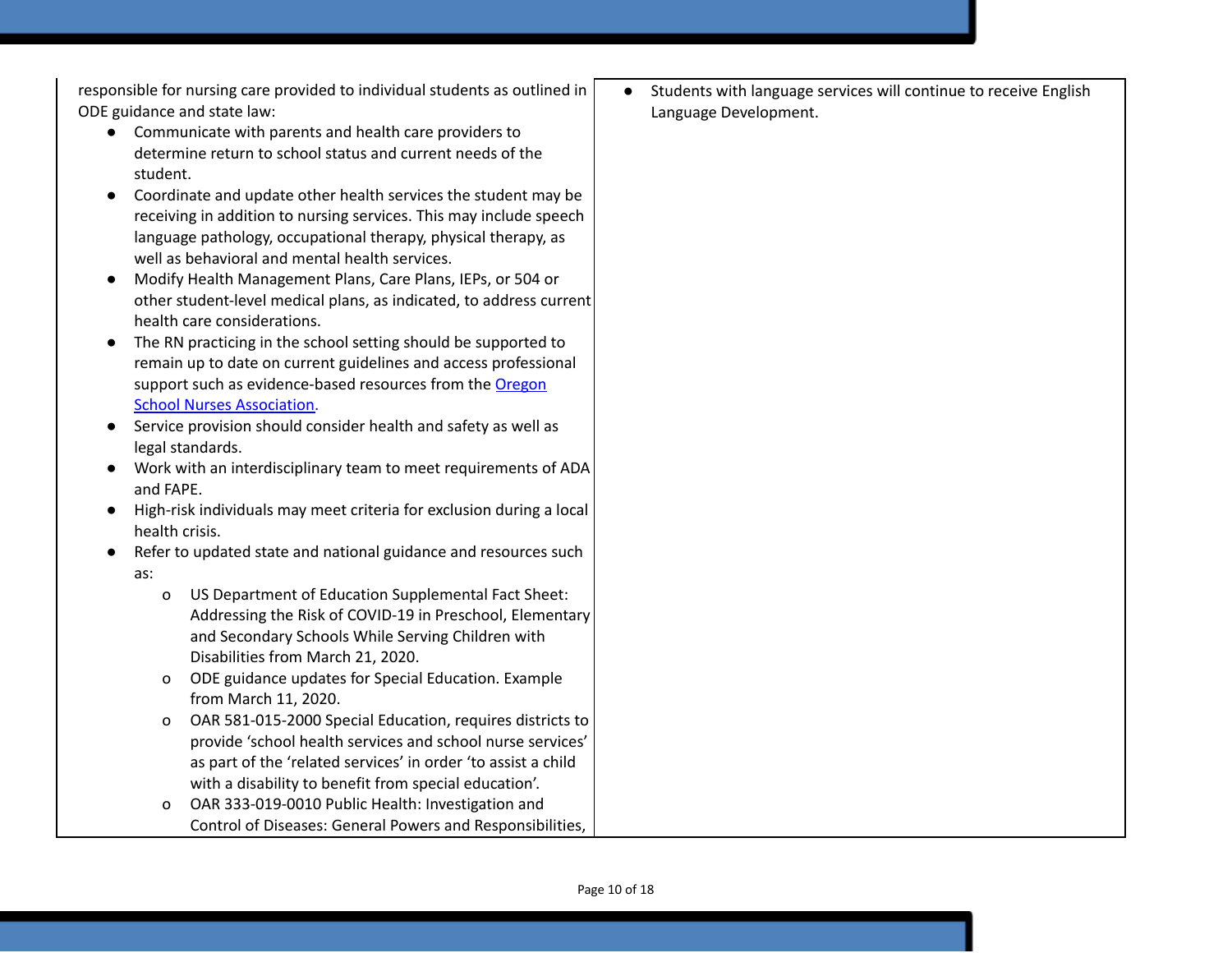outlines authority and responsibilities for school exclusion.

|                                                                                                                                                                                                                                                                                                                                                                                                                                                                                                                                                                                                                                                                                                                                                                                                                                                                                                                                                                                                                                                                                                                                                                                                                                                                                                                                                                                                                                                                                                                             | <b>1c. PHYSICAL DISTANCING</b>                                                                                                                                                                                                                                                                                                                                                                                                                                                                                                                                                                                                                                                                                                                                                                                                                                                                                                                                                                                                                                                                                                                    |
|-----------------------------------------------------------------------------------------------------------------------------------------------------------------------------------------------------------------------------------------------------------------------------------------------------------------------------------------------------------------------------------------------------------------------------------------------------------------------------------------------------------------------------------------------------------------------------------------------------------------------------------------------------------------------------------------------------------------------------------------------------------------------------------------------------------------------------------------------------------------------------------------------------------------------------------------------------------------------------------------------------------------------------------------------------------------------------------------------------------------------------------------------------------------------------------------------------------------------------------------------------------------------------------------------------------------------------------------------------------------------------------------------------------------------------------------------------------------------------------------------------------------------------|---------------------------------------------------------------------------------------------------------------------------------------------------------------------------------------------------------------------------------------------------------------------------------------------------------------------------------------------------------------------------------------------------------------------------------------------------------------------------------------------------------------------------------------------------------------------------------------------------------------------------------------------------------------------------------------------------------------------------------------------------------------------------------------------------------------------------------------------------------------------------------------------------------------------------------------------------------------------------------------------------------------------------------------------------------------------------------------------------------------------------------------------------|
| <b>OHA/ODE Requirements</b>                                                                                                                                                                                                                                                                                                                                                                                                                                                                                                                                                                                                                                                                                                                                                                                                                                                                                                                                                                                                                                                                                                                                                                                                                                                                                                                                                                                                                                                                                                 | <b>Hybrid/Onsite Plan</b>                                                                                                                                                                                                                                                                                                                                                                                                                                                                                                                                                                                                                                                                                                                                                                                                                                                                                                                                                                                                                                                                                                                         |
| ⊠ Establish a minimum of 35 square feet per person when determining room District Protocol:<br>capacity. Calculate only with usable classroom space, understanding that<br>desks and room set-up will require use of all space in the calculation. If<br>implementing Learning Outside guidance, establish an outside learning<br>space for learning that maintains minimum 35 square feet per person.<br>Within this design, educators should have their own minimum of<br>$\bullet$<br>35 square feet and the design of the learning environment must<br>allow for some ability for the educator to move through the room<br>efficiently and carefully without breaking 6 feet of physical<br>distance to the maximum extent feasible.<br>$\boxtimes$ Support physical distancing in all daily activities and instruction, striving to<br>maintain at least six feet between individuals.<br>$\boxtimes$ Minimize time standing in lines and take steps to ensure that six feet of<br>distance between students is maintained, including marking spacing on<br>floor, one-way traffic flow in constrained spaces, etc.<br>$\boxtimes$ Schedule modifications to limit the number of students in the building<br>(e.g., rotating groups by days or location, staggered schedules to avoid<br>hallway crowding and gathering).<br>$\boxtimes$ Plan for students who will need additional support in learning how to<br>maintain physical distancing requirements. Provide instruction; don't<br>employ punitive discipline. | Consistent Classroom Set Up in all RSD Instructional Spaces:<br>$\bullet$<br>Arrange and assign seating to maximize physical distancing<br>$\circ$<br>and minimize physical interaction.<br>Remove extra furniture to make more room.<br>$\circ$<br>Remove fabric-covered furniture and classroom rugs.<br>$\circ$<br>Special education services will be planned and provided by Case<br>Manager in collaboration. Most SDI will be provided in co-taught<br>lessons with special education and general education staff. Review<br>itinerant staff services to maintain physical distancing. If physical<br>distancing cannot be maintained with direct services, the IEP team<br>will convene to determine appropriate next steps.<br>For any small group instruction or service (e.g., Special Ed., Title IA,<br>ELD, Counselor, Mental Health Provider, Speech/Language<br>Pathologist, etc.): one space in designated area/room for small<br>cohort group (w/ distancing and facial covering requirements).<br>Ensure that student access to small group instruction or service<br>does not exceed cohort requirements.<br>School Team Input: |
| $\boxtimes$ Staff should maintain physical distancing during all staff meetings and<br>conferences, or consider remote web-based meetings                                                                                                                                                                                                                                                                                                                                                                                                                                                                                                                                                                                                                                                                                                                                                                                                                                                                                                                                                                                                                                                                                                                                                                                                                                                                                                                                                                                   | <b>Physical Plant Classrooms</b><br>Using 35 sq ft parameters we will safely get the following number of<br>$\bullet$<br>students in the following rooms/wings:<br>Core Level 1 - Max 27 tables, chairs & students<br>$\circ$<br>Core Level 2 - Max 24 tables, chairs & students<br>$\circ$<br>CTE Level 1 - Max 16-24 tables, chairs & students<br>$\circ$<br>PE/Music/Theater - Max 40 students in small cohorts spaces<br>$\circ$<br>ensuring physical distancing requirements. Spaces used will<br>allow for distancing (gym, auditorium etc.)                                                                                                                                                                                                                                                                                                                                                                                                                                                                                                                                                                                                |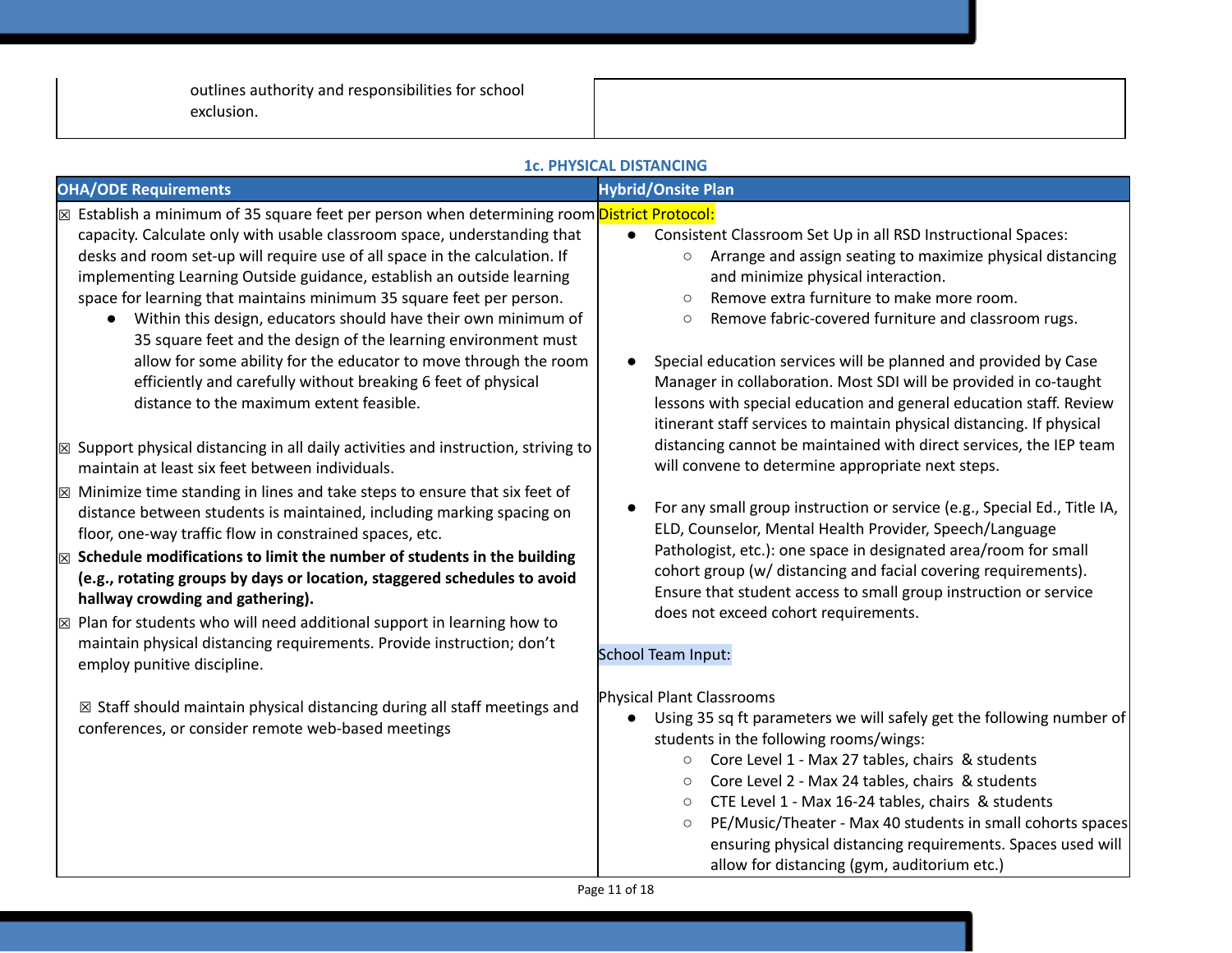| See Link for Physical space analysis                                                                                                                                                                                                                                                                                                                                                                            |
|-----------------------------------------------------------------------------------------------------------------------------------------------------------------------------------------------------------------------------------------------------------------------------------------------------------------------------------------------------------------------------------------------------------------|
| <b>Passing Time</b>                                                                                                                                                                                                                                                                                                                                                                                             |
| Students will enter two separate entrances into the building; one<br>for students who ride a bus and another entrance for all other<br>students.<br>Students will exit out of one of the 10 exits as determined by the<br>last period class they attend.<br>All main hallways will be one way walking traffic only.<br>In the Art hall we will have a line taped to the ground to specify<br>walking direction. |
| General                                                                                                                                                                                                                                                                                                                                                                                                         |
| Five Period Bell schedules will work to minimize transitions in the<br>day.                                                                                                                                                                                                                                                                                                                                     |
| We will provide Student instruction on distancing protocols the first<br>day and then daily reminders as needed.                                                                                                                                                                                                                                                                                                |
|                                                                                                                                                                                                                                                                                                                                                                                                                 |

## **1d. COHORTING**

| <b>OHA/ODE Requirements</b>                                                                                                                                                                                                                                                                                                                                                                                                                                                                                                                                                                                                                                                                                                                                                                                                                                                 | <b>Hybrid/Onsite Plan</b>                                                                                                                                                                                                                                                                                                                                                                                                                                                                                                                                                                                                                                                                                                                                                                                                                                                                                                                                                                               |
|-----------------------------------------------------------------------------------------------------------------------------------------------------------------------------------------------------------------------------------------------------------------------------------------------------------------------------------------------------------------------------------------------------------------------------------------------------------------------------------------------------------------------------------------------------------------------------------------------------------------------------------------------------------------------------------------------------------------------------------------------------------------------------------------------------------------------------------------------------------------------------|---------------------------------------------------------------------------------------------------------------------------------------------------------------------------------------------------------------------------------------------------------------------------------------------------------------------------------------------------------------------------------------------------------------------------------------------------------------------------------------------------------------------------------------------------------------------------------------------------------------------------------------------------------------------------------------------------------------------------------------------------------------------------------------------------------------------------------------------------------------------------------------------------------------------------------------------------------------------------------------------------------|
| $\boxtimes$ Where feasible, establish stable cohorts: groups should be no larger than<br>can be accommodated by the space available to provide 35 square feet<br>per person, including staff.<br>The smaller the cohort, the less risk of spreading disease. As<br>$\bullet$<br>cohort groups increase in size, the risk of spreading disease<br>increases.<br>$\boxtimes$ Students cannot be part of any single cohort, or part of multiple<br>cohorts that exceed a total of 100 people within the educational week $^{[1]}$ ,<br>unless the school is offering Learning Outside, then they must follow<br>guidelines for cohorting in Learning Outside guidance. Schools must plan<br>to limit cohort sizes to allow for efficient contact-tracing and minimal risk<br>for exposure. Cohorts may change week-to-week, but must be stable<br>within the educational week. | <b>District Protocol:</b><br>• Students cannot be part of any single cohort, or part of multiple<br>cohorts that exceed a total of 100 people within the educational<br>week.<br>The requirement to limit student cohorts to 100 or less does not<br>include such things as transportation on school buses, childcare, or<br>extracurricular activities but does include lunch and recess.<br>Where feasible, schools will establish stable cohorts. Cohort groups<br>will be no larger than can be accommodated by the space available<br>to provide 35 square feet per person, including staff.<br>When feasible, stable cohorts should remain in one classroom<br>environment for the duration of the learning day, including lunch.<br>Teachers of specific academic content areas will rotate instead of<br>students to the maximum extent possible.<br>Each school will assign restrooms, classrooms, or other activity areas<br>for the exclusive use of one or a small number of stable cohorts |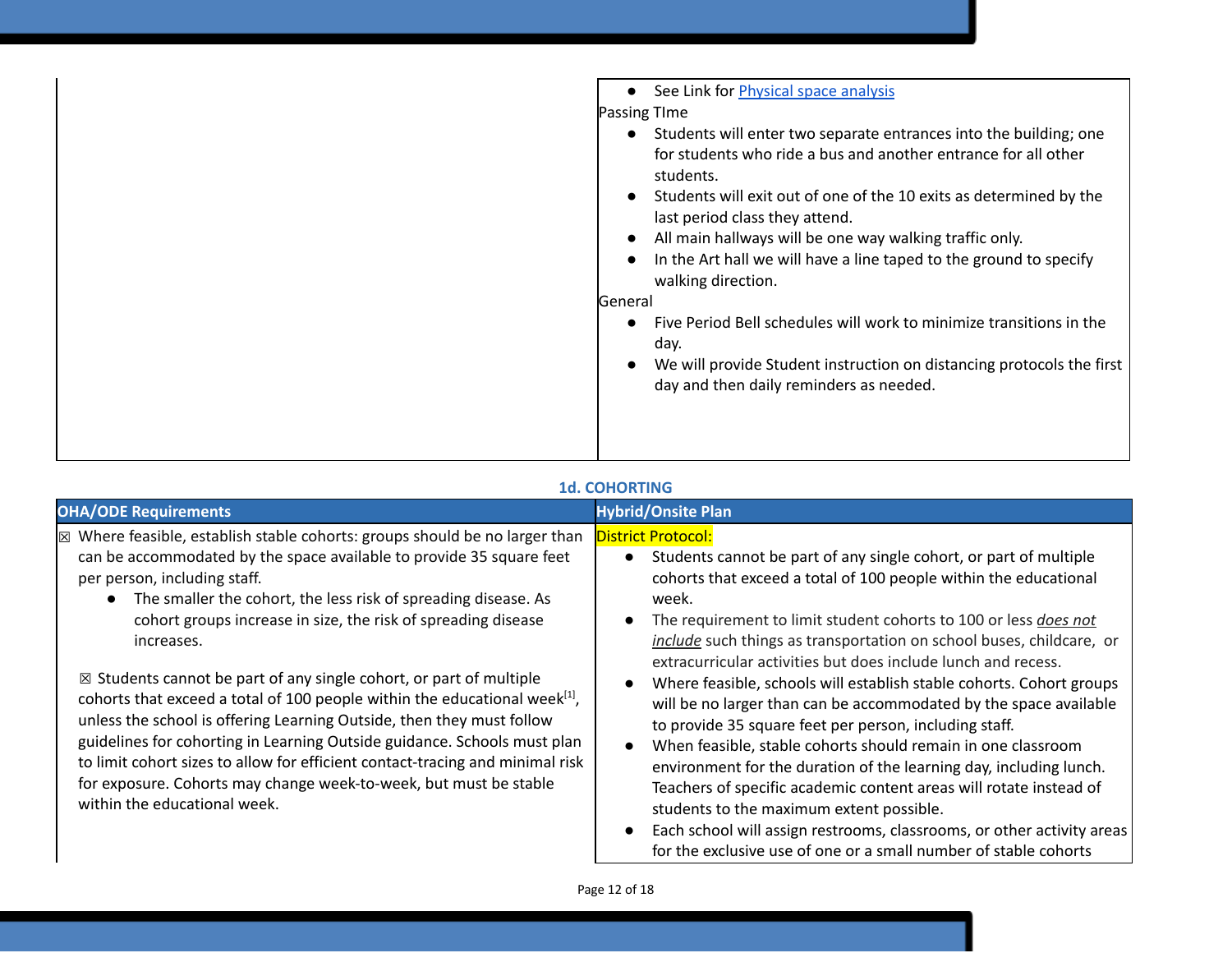| $\boxtimes$ Each school must have a system for daily logs to ensure contract tracing<br>among the cohort (see section 1a of the Ready Schools, Safe Learners<br>guidance). | rather than the entire on-campus population.<br>Staff who interact with multiple stable cohorts will wash or sanitize<br>their hands between interactions with different stable cohorts or |
|----------------------------------------------------------------------------------------------------------------------------------------------------------------------------|--------------------------------------------------------------------------------------------------------------------------------------------------------------------------------------------|
| $\boxtimes$ Minimize interaction between students in different stable cohorts (e.g.,                                                                                       | individual students and wear face coverings.                                                                                                                                               |
| access to restrooms, activities, common areas). Provide access to All<br>Gender/Gender Neutral restrooms.                                                                  | We will use the Synergy SIS as our Contact tracing protocol log. This<br>will track student movement.                                                                                      |
| $\boxtimes$ Cleaning and wiping surfaces (e.g., desks, door handles, etc.) must be<br>maintained between multiple student uses, even in the same cohort.                   | <b>Staff Contact Tracing: Contact tracing protocol logs</b>                                                                                                                                |
| Design cohorts such that all students (including those protected under<br>冈                                                                                                | <b>School Team Input:</b>                                                                                                                                                                  |
| ADA and IDEA) maintain access to general education, grade level learning<br>standards, and peers.                                                                          | <b>Transportation Cohort</b>                                                                                                                                                               |
|                                                                                                                                                                            | This will be a stable group of students each day.                                                                                                                                          |
| $\boxtimes$ Minimize the number of staff that interact with each cohort to the<br>extent possible, staff who interact with multiple stable cohorts must                    | Updated contact-tracing logs are required for each run of a route.                                                                                                                         |
| wash/sanitize their hands between interactions with different stable                                                                                                       | In-building cohorts                                                                                                                                                                        |
| cohorts.                                                                                                                                                                   | Students will be assigned to be in one of two main cohorts:<br>$\bullet$                                                                                                                   |
| $\boxtimes$ Elementary staff who interact with multiple cohorts (music, PE, library,                                                                                       | Morning Cohort - 7:30-10:30am<br>$\circ$                                                                                                                                                   |
| paraprofessionals who provide supervision at recesses, etc.) should have                                                                                                   | Afternoon Cohort - 12:00-3:00pm<br>$\circ$<br>Each student will have a six period schedule, but will only access                                                                           |
| schedules altered to reduce the number of cohorts/students they interact                                                                                                   | three classes per day. Pasing times will be 10 minutes.                                                                                                                                    |
| within a week. Consider having these staff engage via technology, altering                                                                                                 |                                                                                                                                                                                            |
| duties so that they are not in close contact with students in multiple                                                                                                     | <b>Speech and Language Cohort</b>                                                                                                                                                          |
| cohorts, or adjust schedules to reduce contacts.                                                                                                                           | This stable group is maintained as much as possible.                                                                                                                                       |
|                                                                                                                                                                            | Note: in the event the stable cohort is changed, the SLP will<br>$\circ$                                                                                                                   |

#### **1e. PUBLIC HEALTH COMMUNICATION**

need to update the contact-tracing log.

| <b>OHA/ODE Requirements</b>                                                                  | <b>Hybrid/Onsite Plan</b>                                       |
|----------------------------------------------------------------------------------------------|-----------------------------------------------------------------|
| $\vert$ $\boxtimes$ Communicate to staff at the start of On-Site instruction and at periodic | <b>District Protocol:</b>                                       |
| intervals explaining infection control measures that are being                               | The district safety committee (w/school nurse) will develop     |
| implemented to prevent spread of disease.                                                    | communication to staff, students and families on the infection  |
| $\boxtimes$ Offer initial training to all staff prior to being in-person in any              | control measures being implemented to prevent spread of disease |
| instructional model. Training could be accomplished through all staff                        | (see communicable disease plan)                                 |
| webinar, narrated slide decks, online video, using professional learning                     | The district safety committee (w/school nurse) will develop     |
| communities, or mailing handouts with discussion. Training cannot be                         | protocols for communicating with anyone who has come into       |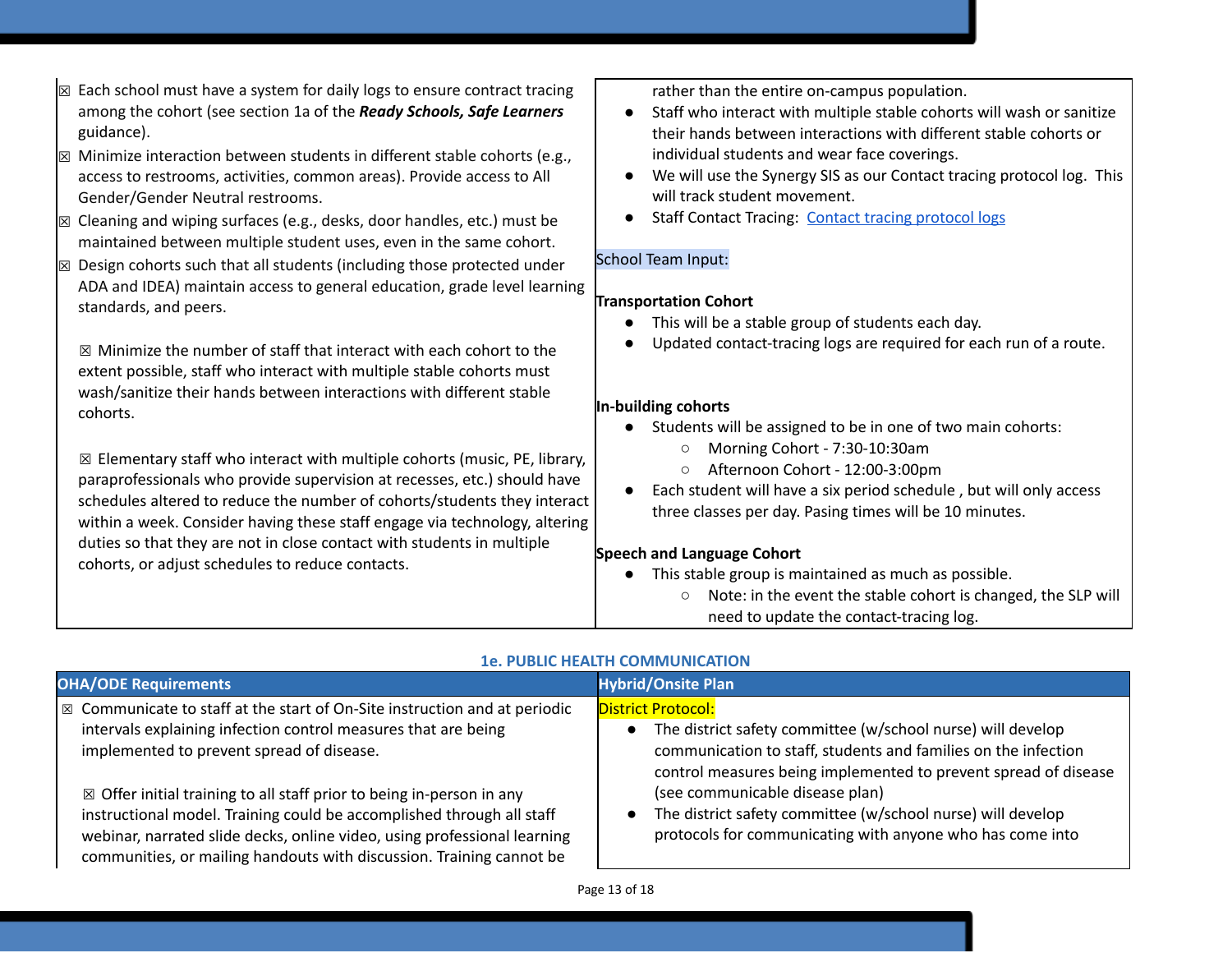delivered solely through the sharing or forwarding information electronically or in paper copy form as this is an insufficient method for ensuring fidelity to public health protocols (see section 8b of the *Ready Schools, Safe Learners* guidance for specific training requirements). Note: Instructional time requirements allow for time to be devoted for professional learning that includes RSSL training.

☒ Post "COVID -19 Hazard Poster" and "Masks Required" signs as required by OSHA administrative rul[e](https://secure.sos.state.or.us/oard/viewSingleRule.action?ruleVrsnRsn=274961) OAR [437-001-0744\(3\)\(d\)](https://secure.sos.state.or.us/oard/viewSingleRule.action?ruleVrsnRsn=274961) and (e).

 $\boxtimes$  Develop protocols for communicating with students, families and staff who have come into close contact with a person who has COVID-19.

● The definition of exposure is being within 6 feet of a person who has COVID-19 for at least 15 cumulative minutes in a day.

 $\boxtimes$  Develop protocols for communicating immediately with staff, families, and the community when a new case(s) of COVID-19 is diagnosed in students or staff members, including a description of how the school or district is responding.

☒ Provide all information in languages and formats accessible to the school community.

close/sustained contact with a confirmed case or when a new case has been confirmed and how the district is responding.

- The definition of exposure is being within 6 feet of a COVID-19 case for 15 minutes (or longer).
- The district safety committee (w/school nurse) will update communicable disease plan with communication protocols.

#### School Team Input:

- Building School Nurse shares infection control measures w/ staff, students
- Nurse works with building administration to determine when and to whom communications are distributed

#### **1f. ENTRY AND SCREENING**

| <b>OHA/ODE Requirements</b>                                                                                                                                                                                                                                                                                                                                                                                                                                                                                                                                                                                  | <b>Hybrid/Onsite Plan</b>                                                                                                                                                                                                                                                                                                                              |
|--------------------------------------------------------------------------------------------------------------------------------------------------------------------------------------------------------------------------------------------------------------------------------------------------------------------------------------------------------------------------------------------------------------------------------------------------------------------------------------------------------------------------------------------------------------------------------------------------------------|--------------------------------------------------------------------------------------------------------------------------------------------------------------------------------------------------------------------------------------------------------------------------------------------------------------------------------------------------------|
| ⊠ Direct students and staff to stay home if they, or anyone in their homes or <b>District Protocol:</b><br>community living spaces, have COVID-19 symptoms. COVID-19 symptoms<br>are as follows:<br>Primary symptoms of concern: cough, fever (of greater than<br>100.4°F) or chills, shortness of breath, or difficulty breathing.<br>Note that muscle pain, headache, sore throat, new loss of taste or<br>smell, diarrhea, nausea, vomiting, new nasal congestion, and<br>runny nose are also symptoms often associated with COVID-19,<br>but are not enough in isolation to deny entry. More information | <b>Screening Students:</b><br>All classes with outside doors will utilize this entrance; the classroom<br>teacher will conduct a visual screen for the appearance of symptoms.<br>When the screening indicates that a student may be symptomatic,<br>the student is directed to the office. *Follow established protocol<br>from CDP (see section 1a). |
| about COVID-19 symptoms is available from CDC.                                                                                                                                                                                                                                                                                                                                                                                                                                                                                                                                                               | Handwashing stations or hand-sanitizers will be placed by each                                                                                                                                                                                                                                                                                         |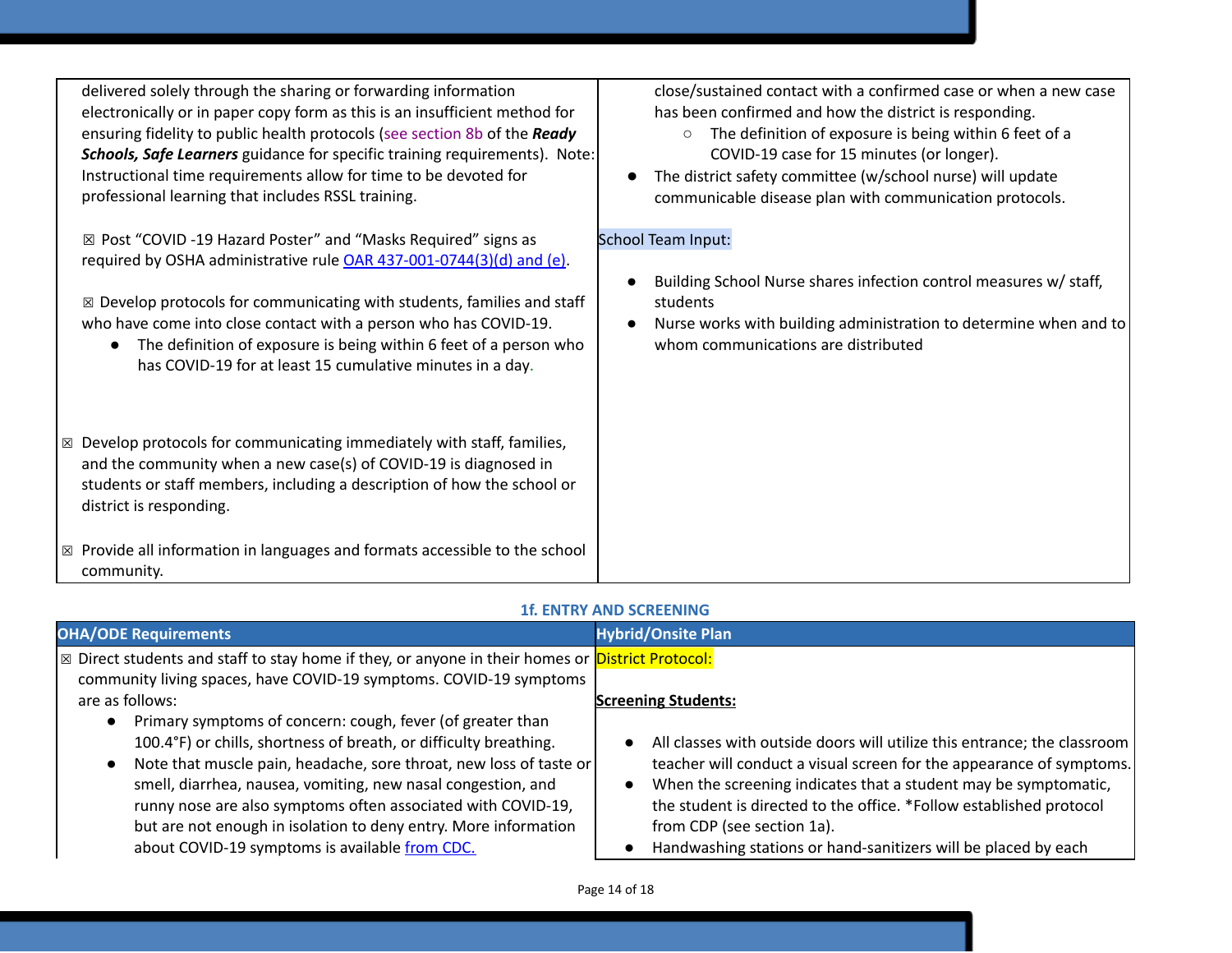- In addition to COVID-19 symptoms, students should be excluded from school for signs of other infectious diseases, per existing school policy and protocols. See pages 9-11 of [OHA/ODE](https://www.oregon.gov/ode/students-and-family/healthsafety/Documents/commdisease.pdf) [Communicable](https://www.oregon.gov/ode/students-and-family/healthsafety/Documents/commdisease.pdf) Disease Guidance.
- Emergency signs that require immediate medical attention:
	- o Trouble breathing
	- o Persistent pain or pressure in the chest
	- o New confusion or inability to awaken
	- o Bluish lips or face (lighter skin); greyish lips or face (darker skin)
	- o Other severe symptoms
- ☒ Diligently screen all students and staff for symptoms on entry to bus/school/outside learning space every day. This can be done visually as well as asking students and staff about any new symptoms or close contact with someone with COVID-19. For students, confirmation from a parent/caregiver or guardian can also be appropriate. Staff members can self-screen and attest to their own health, but regular reminders of the importance of daily screening must be provided to staff.
	- Anyone displaying or reporting the primary symptoms of concern must be isolated (see section 1i of the *Ready Schools, Safe Learners* guidance) and sent home as soon as possible. See [table](https://www.oregon.gov/ode/students-and-family/healthsafety/Documents/Planning%20and%20Responding%20to%20COVID-19%20Scenarios%20in%20Schools.pdf) "Planning for [COVID-19](https://www.oregon.gov/ode/students-and-family/healthsafety/Documents/Planning%20and%20Responding%20to%20COVID-19%20Scenarios%20in%20Schools.pdf) Scenarios in Schools."
	- [Additional](https://www.oregon.gov/ode/students-and-family/healthsafety/Documents/Additional%20Considerations%20for%20Staff%20Working%20with%20Students%20with%20Complex%20Needs.pdf) guidance for nurses and health staff.

☒ Follow LPHA advice on restricting from school any student or staff known to have been exposed (e.g., by a household member) to COVID-19[.](https://www.oregon.gov/ode/students-and-family/healthsafety/Documents/Planning%20and%20Responding%20to%20COVID-19%20Scenarios%20in%20Schools.pdf) See "Planning for [COVID-19](https://www.oregon.gov/ode/students-and-family/healthsafety/Documents/Planning%20and%20Responding%20to%20COVID-19%20Scenarios%20in%20Schools.pdf) Scenarios in Schools" and the [COVID-19](https://www.oregon.gov/ode/students-and-family/healthsafety/Documents/COVID-19%20Exclusion%20Summary%20Chart.pdf) Exclusion [Summary](https://www.oregon.gov/ode/students-and-family/healthsafety/Documents/COVID-19%20Exclusion%20Summary%20Chart.pdf) Guide.

☒ Staff or students with a chronic or baseline cough that has worsened or is not well-controlled with medication should be excluded from school. Do not exclude staff or students who have other symptoms that are chronic or baseline symptoms (e.g., asthma, allergies, etc.) from school. See the [COVID-19](https://www.oregon.gov/ode/students-and-family/healthsafety/Documents/COVID-19%20Exclusion%20Summary%20Chart.pdf) Exclusion Summary Guide.

entrance prior to student entrance to classes, or students will utilize classroom stations to wash hands. Handwashing will take place prior to and after any transition.

● There are transportation specific screening protocols that must be followed. See section 2i for more information.

## **Screening Staff:**

- Staff are required to report when they may have been exposed to COVID-19.
- Staff are required to report when they have symptoms related to COVID-19.
- Staff members are not responsible for screening other staff members for symptoms.
- Staff members can self-screen and attest to their own health.

## **Ongoing:**

Reminders to parents to report actual symptoms when calling students are sick as part of communicable disease surveillance. Any student or staff known to have been exposed (e.g., by a household member) to COVID-19 shall not be allowed on campus until the passage of 14 calendar days after exposure and until symptoms (e.g., fever, cough, shortness of breath, sore throat, headache) are improving.

Do not exclude staff or students who have a cough that is not a new onset or worsening cough (e.g., asthma, allergies, etc.) from school.

Parents/guardians can provide information regarding existing conditions that cause coughing to be utilized for the purpose of screening, as previously existing coughs that are not worsening are not considered symptomatic of COVID-19.

## School Team Input:

**Arrival and Entry**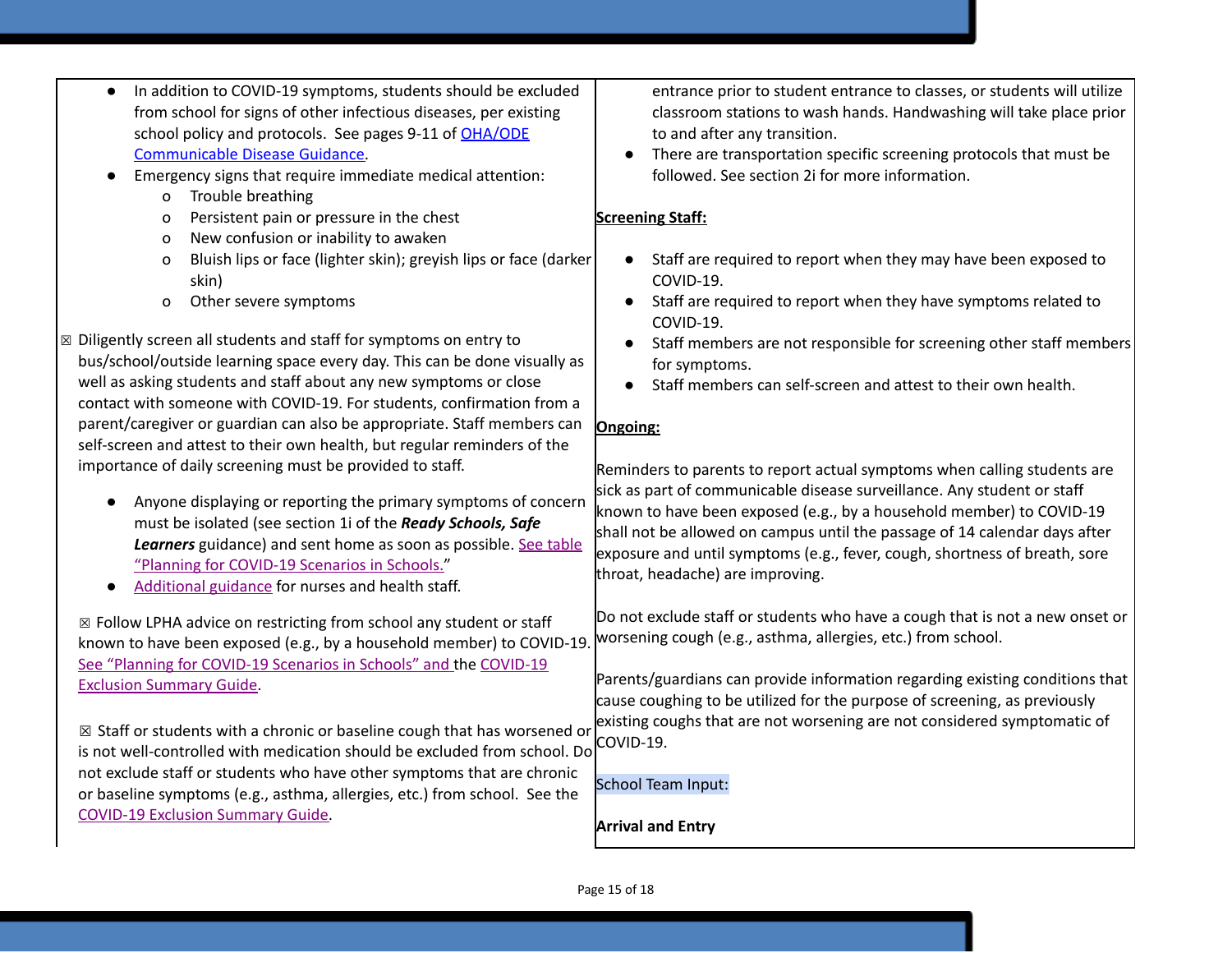- $\boxtimes$  Hand hygiene on entry to school every day: wash with soap and water for 20 seconds or use an alcohol-based hand sanitizer with 60-95% alcohol.
- Each student will be assigned an entrance point (i.e., a specific door) to the building.
- Students will go directly to their first content class (i.e., the students in their first class of the day) through their assigned entry door.
- School Support Staff will be present at each entry point to :
	- visually screen students for symptoms
	- give each student a dab of hand sanitizer
	- temperature check on forehead
- Grab and go breakfasts will be available when doors open at 7:10 AM and stay open until 7:25 AM. First period starts at 7:30 AM.

#### **Screening Students Upon Entry**

- School Support Staff will be assigned to each entry door to visually screen.
- When the screening indicates that a student may be symptomatic, the student is directed to the nurses office. \*Follow established protocol from CDP (see section 1a).
- School Support Staff will be present at each entry point to :
	- visually screen students for symptoms
	- give each student a dab of hand sanitizer
	- temperature check on forehead
- Handwashing stations or hand-sanitizers will be placed by each classroom entrance prior to student entrance to classes, or students will utilize classroom stations to wash hands.
- There are transportation specific screening protocols that must be followed. See section 2i for more information

#### **Logging for Contact Tracing**

● School Support Staff assigned to each entry door will need to maintain contact tracing logs with information about each student who entered and other students with whom they came in contact during entry.

#### **Screening Staff:**

● Staff are required to report when they may have been exposed to COVID-19.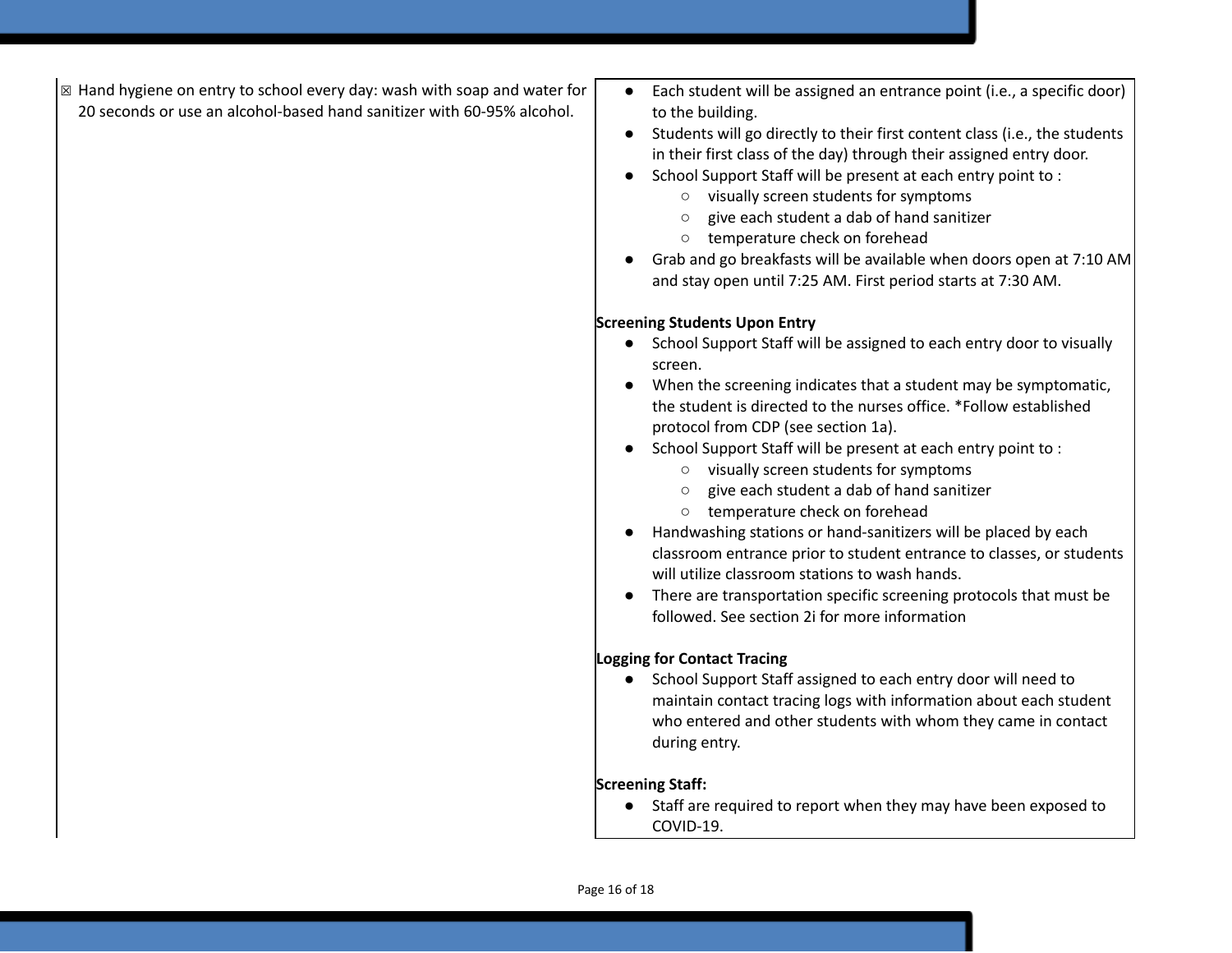| Staff are required to report when they have symptoms related to<br>COVID-19.<br>Staff members are not responsible for screening other staff members<br>for symptoms. |
|----------------------------------------------------------------------------------------------------------------------------------------------------------------------|
| Hand Hygiene:                                                                                                                                                        |
| Students and staff will sanitize hands upon entering school.<br>$\bullet$                                                                                            |

| <b>OHA/ODE Requirements</b>                                                                                                                                                                                                                                                                                                                                                                                                                                                                                                 | <b>Hybrid/Onsite Plan</b>                                                                                                                                                                                                                                                                                                                                                                                                                                                                                                                                                                                                                 |
|-----------------------------------------------------------------------------------------------------------------------------------------------------------------------------------------------------------------------------------------------------------------------------------------------------------------------------------------------------------------------------------------------------------------------------------------------------------------------------------------------------------------------------|-------------------------------------------------------------------------------------------------------------------------------------------------------------------------------------------------------------------------------------------------------------------------------------------------------------------------------------------------------------------------------------------------------------------------------------------------------------------------------------------------------------------------------------------------------------------------------------------------------------------------------------------|
| $\boxtimes$ Restrict non-essential visitors/volunteers.<br>Examples of essential visitors include: DHS Child Protective<br>Services, Law Enforcement, etc.<br>Examples of non-essential visitors/volunteers include: Parent<br>Teacher Association (PTA), classroom volunteers, etc.<br>$\boxtimes$ Visitors/volunteers. must wash or sanitize their hands upon entry and<br>exit.<br>⊠ Visitors/volunteers must maintain six-foot distancing, wear face coverings,<br>and adhere to all other provisions of this guidance. | <b>District Protocols:</b><br>Visitors/Volunteers will be unable to work in schools, or complete<br>$\bullet$<br>other volunteer activities that require in person interaction, at this<br>time. Adults in schools are limited to essential personnel only.<br>Essential visitors/personnel include:<br>$\bullet$<br>Staff members (for example - itinerant staff, substitute<br>$\circ$<br>teachers, and other district staff who move between<br>buildings, etc.),<br>Contracted service providers (for example - counseling<br>$\circ$<br>services, maintenance, etc.)<br>Partner providers (for example - student teachers, DHS Child |
| $\boxtimes$ Diligently screen all visitors/volunteers for symptoms and ask questions<br>about symptoms and any close contact with someone diagnosed with<br>COVID-19 upon every entry. Restrict from school property any visitor<br>known to have been exposed to COVID-19. See the COVID-19 Exclusion<br><b>Summary Guide.</b><br>⊠ Employers are required to provide masks, face coverings, or face shields<br>for all staff, contractors, other service providers, visitors and volunteers.                              | Protective Services staff, etc.)<br>School Team Input:<br>Any potential visitors will need to call the office from their vehicle to<br>get permission to enter the building.<br>Visitors/Volunteers will be unable to work in schools, or complete<br>$\bullet$<br>other volunteer activities that require in person interaction, at this<br>time.<br>Adults in schools are limited to essential personnel only.<br>Essential visitors must wear a mask at all times and wash/ sanitize<br>their hands upon entry and exit. Visitors will be visually screened for<br>symptoms during sign-in and will not be allowed to enter if         |

## **1g. VISITORS/VOLUNTEERS**

**1h. FACE COVERINGS, FACE SHIELDS, AND CLEAR PLASTIC BARRIERS**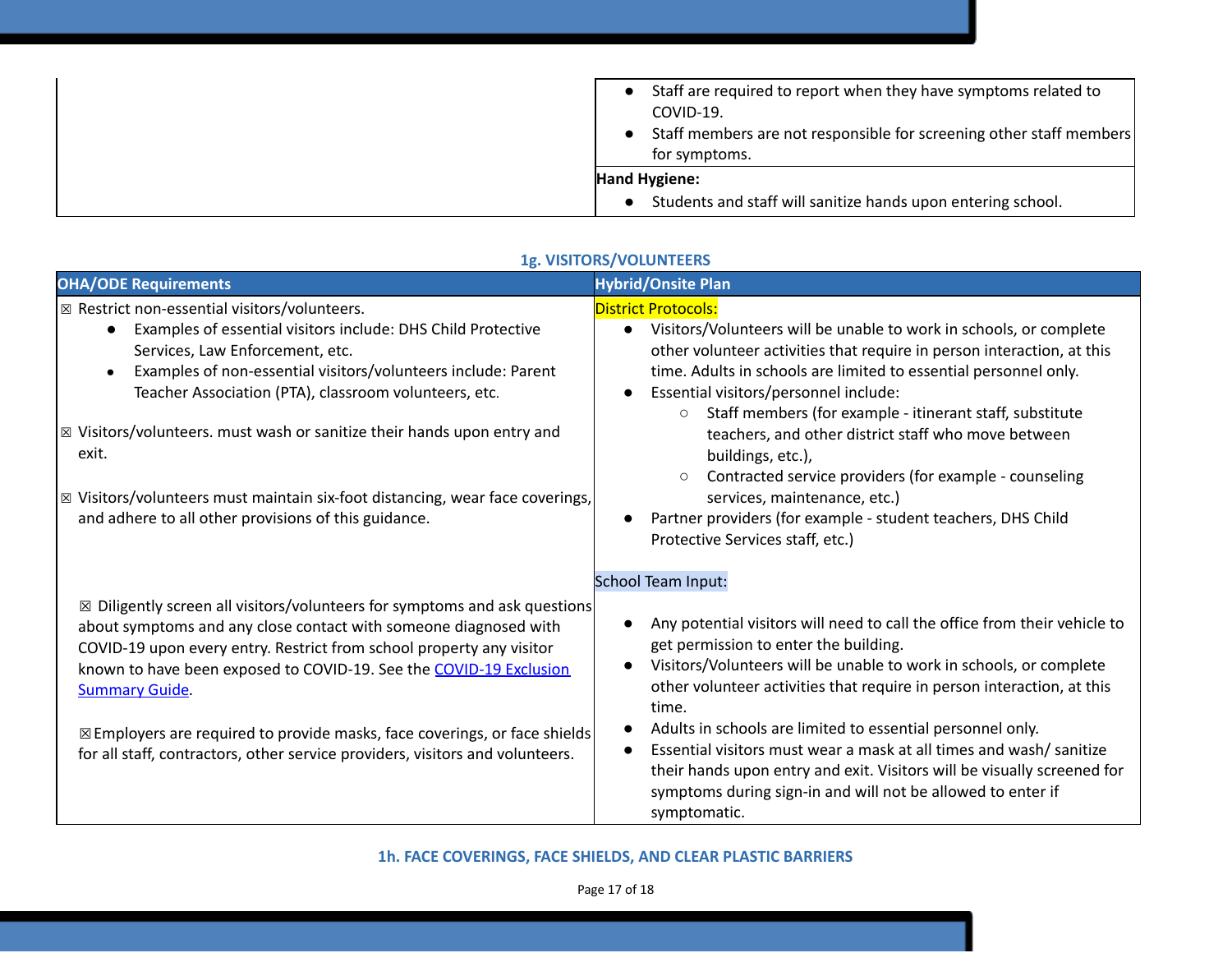#### **OHA/ODE Requirements Hybrid/Onsite Plan**

- ☒ Face coverings or face shields for all staff, contractors, other service providers, visitors or volunteers following [C](https://www.cdc.gov/coronavirus/2019-ncov/prevent-getting-sick/diy-cloth-face-coverings.html)DC [guidelines](https://www.cdc.gov/coronavirus/2019-ncov/prevent-getting-sick/diy-cloth-face-coverings.html) for Face [Coverings.](https://www.cdc.gov/coronavirus/2019-ncov/prevent-getting-sick/diy-cloth-face-coverings.html) Individuals may remove their face coverings while working alone in private offices. Face shields are an acceptable alternative when a person has a medical condition that prevents them from wearing a mask or face covering, when people need to see mouth and tongue motions in order to communicate, or when an individual is speaking to an audience for a short period of time and clear communication is otherwise not possible.
- $\boxtimes$  Face coverings or face shields for all students in grades Kindergarten and up followin[g](https://www.cdc.gov/coronavirus/2019-ncov/prevent-getting-sick/diy-cloth-face-coverings.html) CDC [guidelines](https://www.cdc.gov/coronavirus/2019-ncov/prevent-getting-sick/diy-cloth-face-coverings.html) for Face Coverings. Face shields are an acceptable alternative when a student has a medical condition that prevents them from wearing a mask or face covering, or when people need to see the student's mouth and tongue motions in order to communicate.
- ☒ Face coverings should be worn both indoors and outdoors, including during outdoor recess.
- ☒ Group mask breaks" or "full classroom mask breaks" are not allowed. If a student removes a face covering, or demonstrates a need to remove the face covering for a short-period of time:
	- Provide space away from peers while the face covering is removed. In the classroom setting, an example could be a designated chair where a student can sit and take a 15 minute "sensory break;"
		- Students must not be left alone or unsupervised; Designated area or chair must be appropriately distanced from other students and of a material that is easily wiped down for disinfection after each use;
	- Provide additional instructional supports to effectively wear a face covering;
	- Provide students adequate support to re-engage in safely wearing a face covering;



#### District Protocol:

- Face coverings or face shields for all staff and students K-12 following CDC [guidelines](https://www.cdc.gov/coronavirus/2019-ncov/prevent-getting-sick/diy-cloth-face-coverings.html) for Face Coverings.
- All visitors are required to wear face coverings or face shields.
- RSD will remind staff and students that coverings that are worn should be washed daily or a new covering worn daily.
- Students who choose not to wear face coverings must not be disciplined or denied access to instruction.
- ODE guidance related to students receiving services under 504/IEP will be followed to process exceptions.

#### School Team Input:

- **Masks that cover one's nose and mouth are required** for all staff, students, essential visitors and volunteers.
- Masks will be provided for anyone who does not have one.
- Established protocols (using ODE guidance) will be in place for any student who chooses not to wear a mask, and for any student who requires an accommodation under IDEA or ADA.
- Masks for all staff and students K-12 following CDC [guidelines](https://www.cdc.gov/coronavirus/2019-ncov/prevent-getting-sick/diy-cloth-face-coverings.html) for Face [Coverings](https://www.cdc.gov/coronavirus/2019-ncov/prevent-getting-sick/diy-cloth-face-coverings.html).
- RSD will remind staff and students that masks that are worn should be washed daily or a new covering worn daily.
- ODE guidance related to students receiving services under 504/IEP will be followed to process exceptions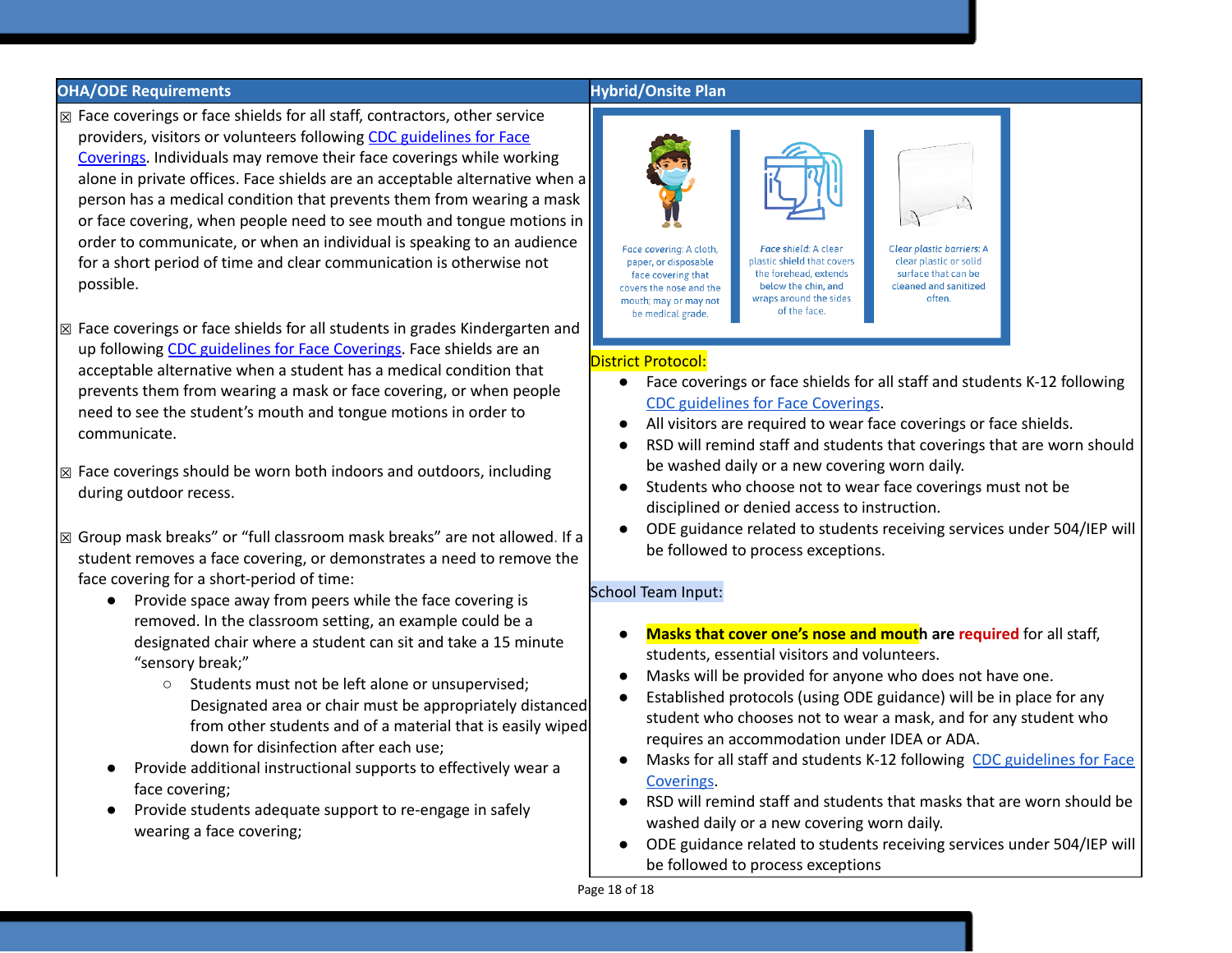● Students cannot be discriminated against or disciplined for an inability to safely wear a face covering during the school day.

#### **Protections under the ADA or IDEA:**

 $\boxtimes$  If any student requires an accommodation to meet the requirement for face coverings, districts and schools must limit the student's proximity to students and staff to the extent possible to minimize the possibility of exposure. Appropriate accommodations could include:

- Offering different types of face coverings and face shields that may meet the needs of the student.
- Spaces away from peers while the face covering is removed; students must not be left alone or unsupervised.
- Short periods of the educational day that do not include wearing the face covering, while following the other health strategies to reduce the spread of disease.
- Additional instructional supports to effectively wear a face covering.

 $\boxtimes$  For students with existing medical conditions and a physician's orders to not wear face coverings, or other health related concerns, schools/districts **must not** deny any in-person instruction.

 $\boxtimes$  Schools and districts must comply with the established IEP/504 plan prior to the closure of in-person instruction in March of 2020*,* or the current plan in effect for the student if appropriately developed after March of 2020.

- If a student eligible for, or receiving services under a 504/IEP, **cannot** wear a face covering due to the nature of the disability, the school or district must:c
	- Review the 504/IEP to ensure access to instruction in a manner comparable to what was originally established in the student's plan including on-site instruction with accommodations or adjustments.
	- Not make placement determinations solely on the inability to wear a face covering.

● **AGAIN, Masks that cover one's nose and mouth are required** for all staff, students, visitors and volunteers.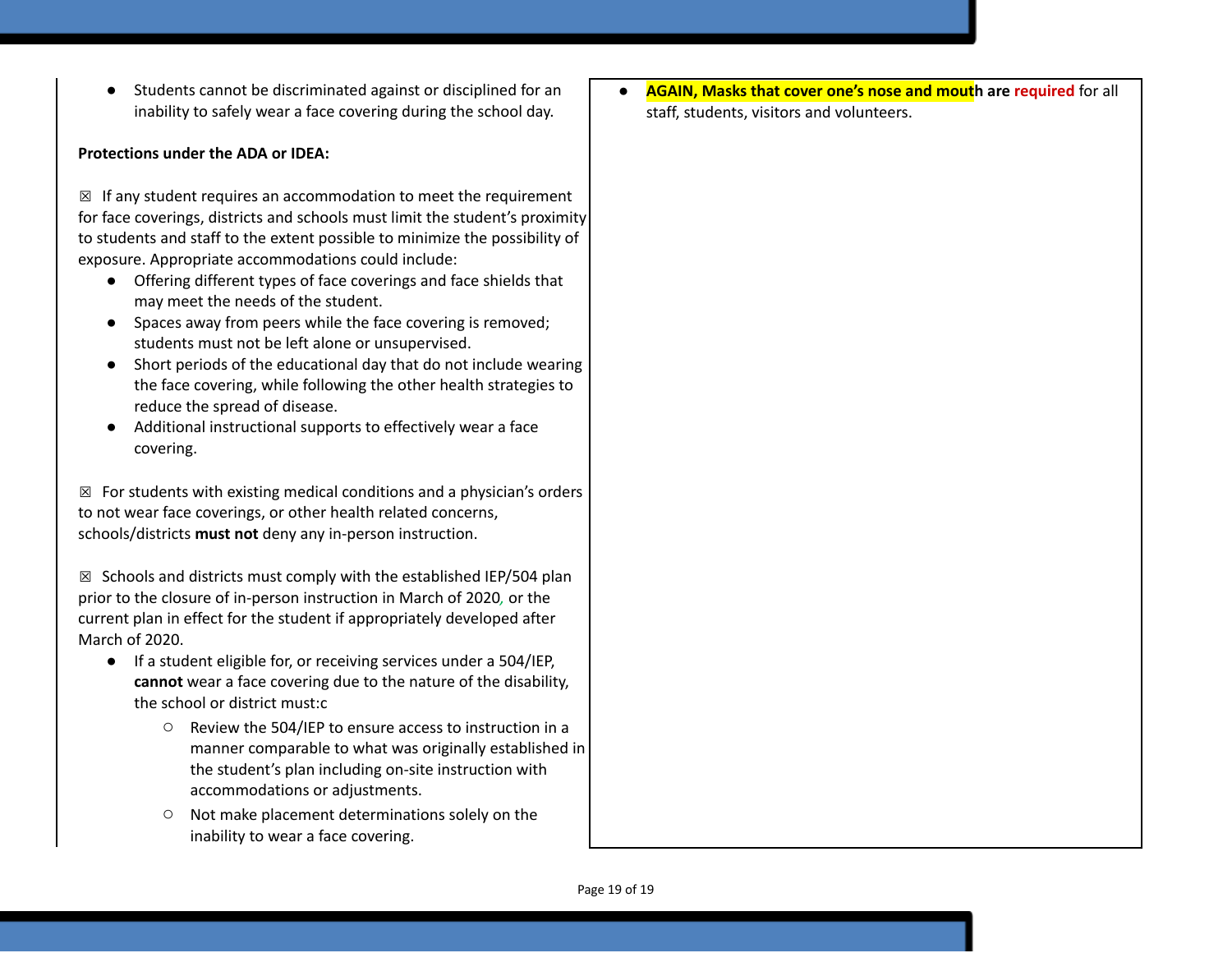- Include updates to accommodations and modifications to support students in plans.
- For students protected under ADA/IDEA, who abstain from wearing a face covering, or students whose families determine the student will not wear a face covering, the school or district must:
	- Review the 504/IEP to ensure access to instruction in a manner comparable to what was originally established in the student's plan.
	- The team must determine that the disability is not prohibiting the student from meeting the requirement.
		- If the team determines that the disability is prohibiting the student from meeting the requirement, follow the requirements for students eligible for, or receiving services under, a 504/IEP who cannot wear a face covering due to the nature of the disability,
		- If a student's 504/IEP plan included supports/goals/instruction for behavior or social emotional learning, the school team must evaluate the student's plan prior to providing instruction through Comprehensive Distance Learning.
	- Hold a 504/IEP meeting to determine equitable access to educational opportunities which may include limited in-person instruction, on-site instruction with accommodations, or Comprehensive Distance Learning.

 $\boxtimes$  For students not currently served under an IEP or 504, districts must consider whether or not student inability to consistently wear a face covering or face shield as required is due to a disability. Ongoing inability to meet this requirement may be evidence of the need for an evaluation to determine eligibility for support under IDEA or Section 504.

 $\boxtimes$  If a staff member requires an accommodation for the face covering or face shield requirements, districts and schools shall work to limit the staff

Page 20 of 20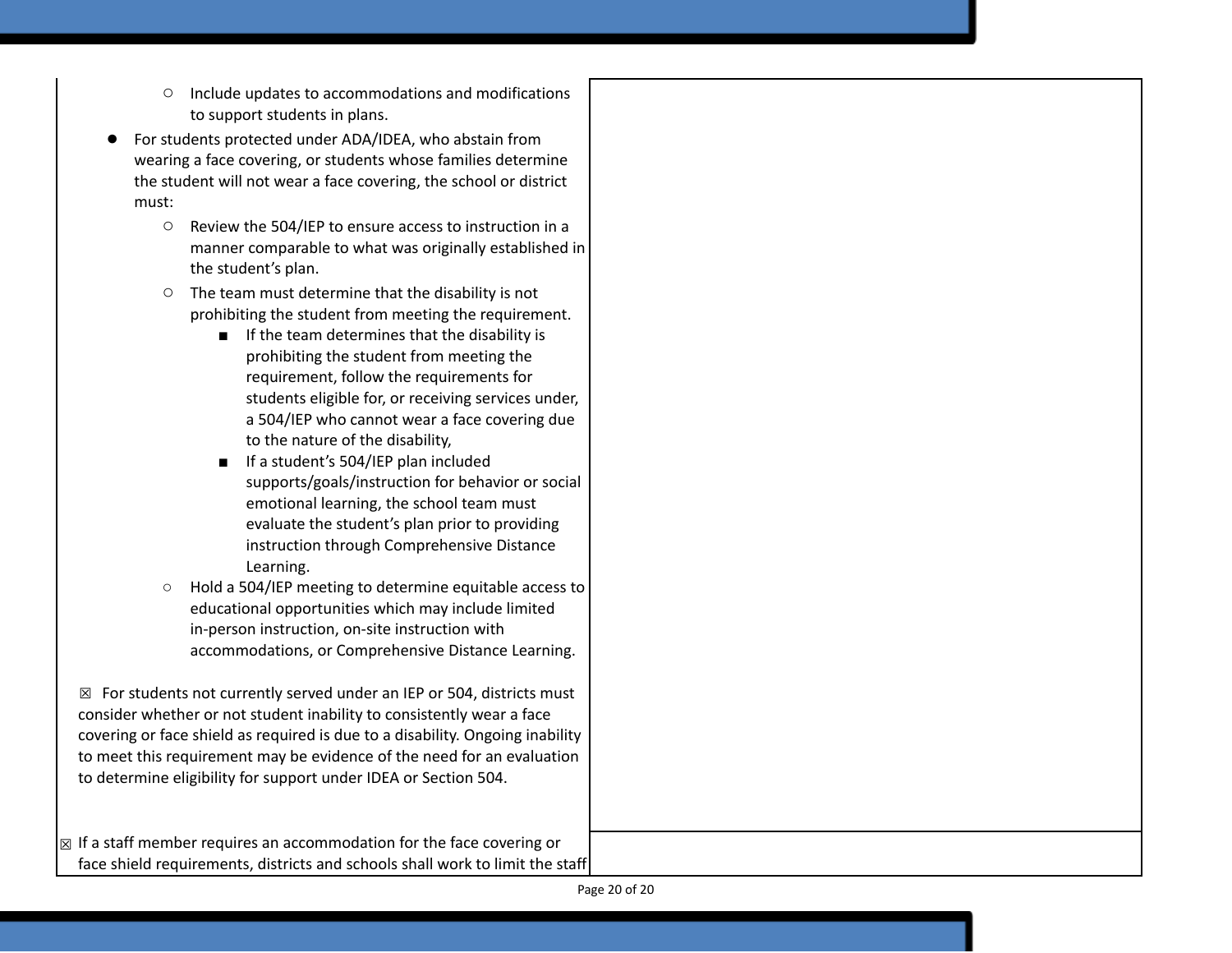member's proximity to students and staff to the extent possible to minimize the possibility of exposure.

| <b>1i. ISOLATION MEASURES</b>                                                                                                                                                                                                                                                                                                                                                                                                                                                                                                                                                                                                                                                                                                                                                                                                                                            |                                                                                                                                                                                                                                                                                                                                                                                                                                                                                                                                                                                                                                                                                                                                                                                                                                                                                                                                                                                                                                                                                                                             |  |
|--------------------------------------------------------------------------------------------------------------------------------------------------------------------------------------------------------------------------------------------------------------------------------------------------------------------------------------------------------------------------------------------------------------------------------------------------------------------------------------------------------------------------------------------------------------------------------------------------------------------------------------------------------------------------------------------------------------------------------------------------------------------------------------------------------------------------------------------------------------------------|-----------------------------------------------------------------------------------------------------------------------------------------------------------------------------------------------------------------------------------------------------------------------------------------------------------------------------------------------------------------------------------------------------------------------------------------------------------------------------------------------------------------------------------------------------------------------------------------------------------------------------------------------------------------------------------------------------------------------------------------------------------------------------------------------------------------------------------------------------------------------------------------------------------------------------------------------------------------------------------------------------------------------------------------------------------------------------------------------------------------------------|--|
| <b>OHA/ODE Requirements</b>                                                                                                                                                                                                                                                                                                                                                                                                                                                                                                                                                                                                                                                                                                                                                                                                                                              | <b>Hybrid/Onsite Plan</b>                                                                                                                                                                                                                                                                                                                                                                                                                                                                                                                                                                                                                                                                                                                                                                                                                                                                                                                                                                                                                                                                                                   |  |
| $\boxtimes$ Protocols for exclusion and isolation for sick students and staff whether<br>identified at the time of bus pick-up, arrival to school, or at any time<br>during the school day.<br>$\boxtimes$ Protocols for assessment of students, as well as exclusion and isolation                                                                                                                                                                                                                                                                                                                                                                                                                                                                                                                                                                                      | <b>District Protocol:</b><br>Redmond School District Communicable Disease Plan<br>$\bullet$<br>Each school principal (or designee) will connect weekly with school<br>nurse on updates for plan and isolation measures taken to that point.<br>All students who become ill at school with excludable symptoms will                                                                                                                                                                                                                                                                                                                                                                                                                                                                                                                                                                                                                                                                                                                                                                                                          |  |
| protocols for sick students and staff identified at the time of arrival or<br>during the school day.<br>• Work with school nurses, health care providers, or other staff<br>with expertise to determine necessary modifications to areas<br>where staff/students will be isolated. If two students present<br>COVID-19 symptoms at the same time, they must be isolated at<br>once. If separate rooms are not available, ensure that six feet<br>distance is maintained. Do not assume they have the same<br>illness.<br>Consider required physical arrangements to reduce risk of disease<br>transmission.<br>Plan for the needs of generally well students who need<br>medication or routine treatment, as well as students who may<br>show signs of illness.<br>Additional guidance for nurses and health staff for providing care<br>to students with complex needs. | remain at school supervised by staff until parents can pick them up in<br>the designated isolation area. Student will be provided a facial covering<br>(if they can safely wear one). Staff should wear a facial covering and<br>maintain physical distancing, but never leave a child unattended.<br>While exercising caution to maintain (ensure) safety is appropriate<br>when working with children exhibiting symptoms, it is also critical that<br>staff maintain sufficient composure and disposition so as not to unduly<br>worry a student or family.<br>Staff will maintain student confidentiality as appropriate.<br>Daily logs must be maintained containing the following:<br>Name of students sent home for illness, cause of illness, time<br>$\circ$<br>of onset, as per designated communicable disease surveillance<br>logs<br>Name of students visiting the office for illness symptoms, even<br>$\circ$<br>if not sent home, as per routine health logs<br>Staff and students with known or suspected COVID-19 cannot remain<br>at school and should return only after their symptoms resolve and they |  |
| $\boxtimes$ Students and staff who report or develop symptoms must be isolated in a<br>designated isolation area in the school, with adequate space and staff<br>supervision and symptom monitoring by a school nurse, other<br>school-based health care provider or school staff until they are able to go<br>home. Anyone providing supervision and symptom monitoring must wear<br>appropriate face covering or face shields.                                                                                                                                                                                                                                                                                                                                                                                                                                         | are physically ready to return to school. In no case can they return<br>before:<br>the passage of 14 calendar days after exposure<br>$\circ$<br>symptoms have been resolved for 24 hours without the use of<br>$\circ$<br>anti-fever medications.                                                                                                                                                                                                                                                                                                                                                                                                                                                                                                                                                                                                                                                                                                                                                                                                                                                                           |  |
| School nurse and health staff in close contact with symptomatic<br>$\bullet$<br>individuals (less than 6 feet) should wear a medical-grade face<br>mask. Other Personal Protective Equipment (PPE) may be needed<br>depending on symptoms and care provided. Consult a nurse or                                                                                                                                                                                                                                                                                                                                                                                                                                                                                                                                                                                          | <b>School Team Input:</b><br>Our CNA room, room A133, will serve as our primary isolation area and<br>be used for students and staff who are symptomatic.                                                                                                                                                                                                                                                                                                                                                                                                                                                                                                                                                                                                                                                                                                                                                                                                                                                                                                                                                                   |  |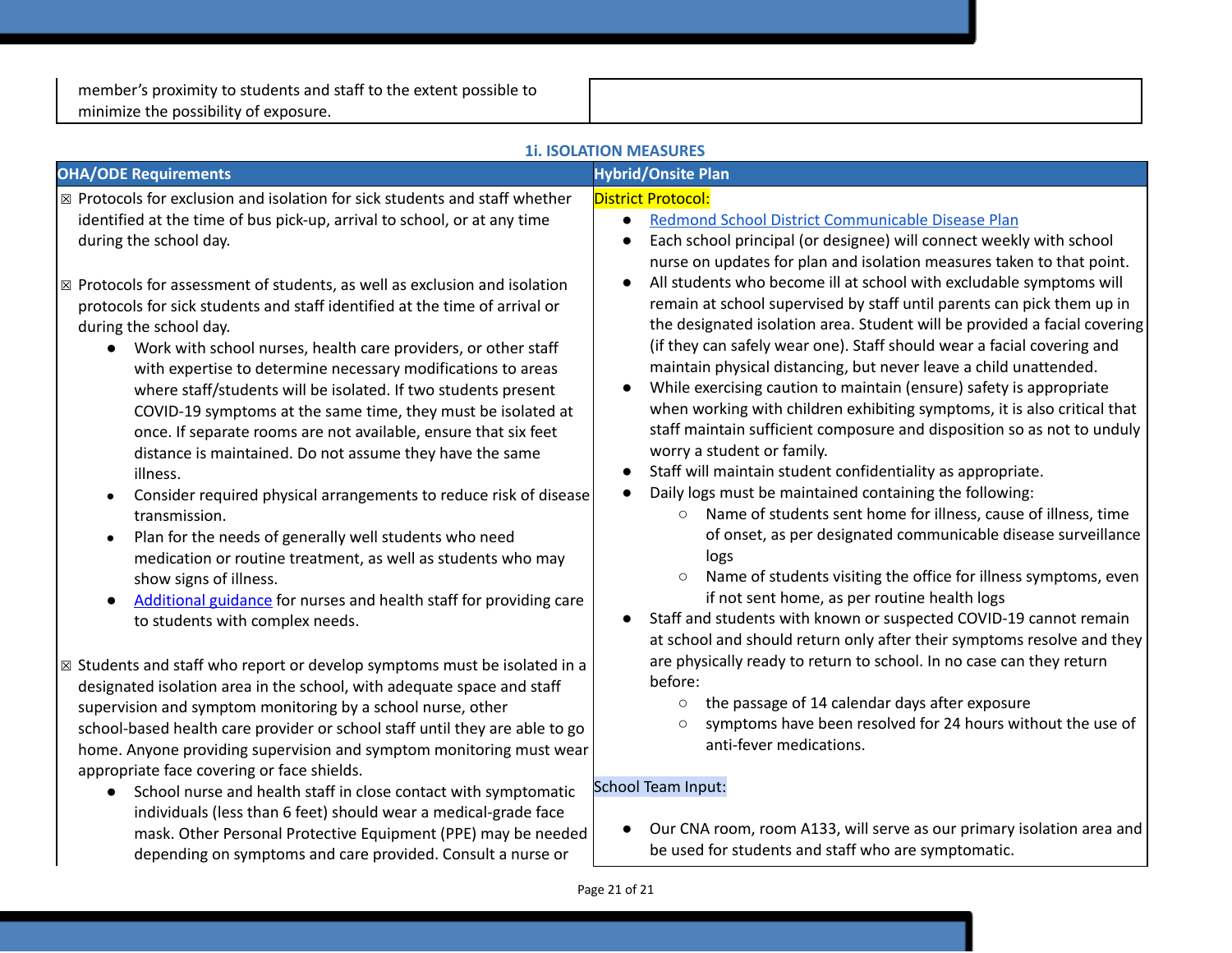health care professional regarding appropriate use of PPE. Any PPE used during care of a symptomatic individual should be properly removed and disposed of prior to exiting the care space, and hands washed after removing PPE.

- After removing PPE, hands should be immediately cleaned with soap and water for at least 20 seconds. If soap and water are not available, hands can be cleaned with an alcohol-based hand sanitizer that contains 60-95% alcohol.
- If able to do so safely, a symptomatic individual should wear a face covering.
- To reduce fear, anxiety, or shame related to isolation, provide clear explanation of procedures, including use of PPE and handwashing.
- $\boxtimes$  Establish procedures for safely transporting anyone who is sick to their home or to a health care facility.
- ☒ Staff and students who are ill must stay home from school and must be sent home if they become ill at school, particularly if they have COVID-19 symptoms. Refer to table i[n](https://www.oregon.gov/ode/students-and-family/healthsafety/Documents/Planning%20and%20Responding%20to%20COVID-19%20Scenarios%20in%20Schools%20August%202020.pdf) "Planning for [COVID-19](https://www.oregon.gov/ode/students-and-family/healthsafety/Documents/Planning%20and%20Responding%20to%20COVID-19%20Scenarios%20in%20Schools%20August%202020.pdf) Scenarios in Schools."
- ☒ Involve school nurses, School Based Health Centers, or staff with related experience (Occupational or Physical Therapists) in development of protocols and assessment of symptoms (where staffing exists).
- $\boxtimes$  Record and monitor the students and staff being isolated or sent home for the LPHA review.

 $\boxtimes$  The school must provide a remote learning option for students who are required to be temporarily off-site for isolation and quarantine.

- Symptomatic students will remain at school until a designated adult can pick them up.
- Staff will be assigned to supervise students who are symptomatic, and will need to maintain at least six feet of distance and wear facial coverings.
- Secondary isolation areas may be identified if/as needed.
- Logs must be maintained for every student who enters the isolation room, regardless of whether they are treated or sent home. Logs will include:
	- Name of student
	- Reported symptoms/reason for health room visit
	- Action taken



# **2. Facilities and School Operations**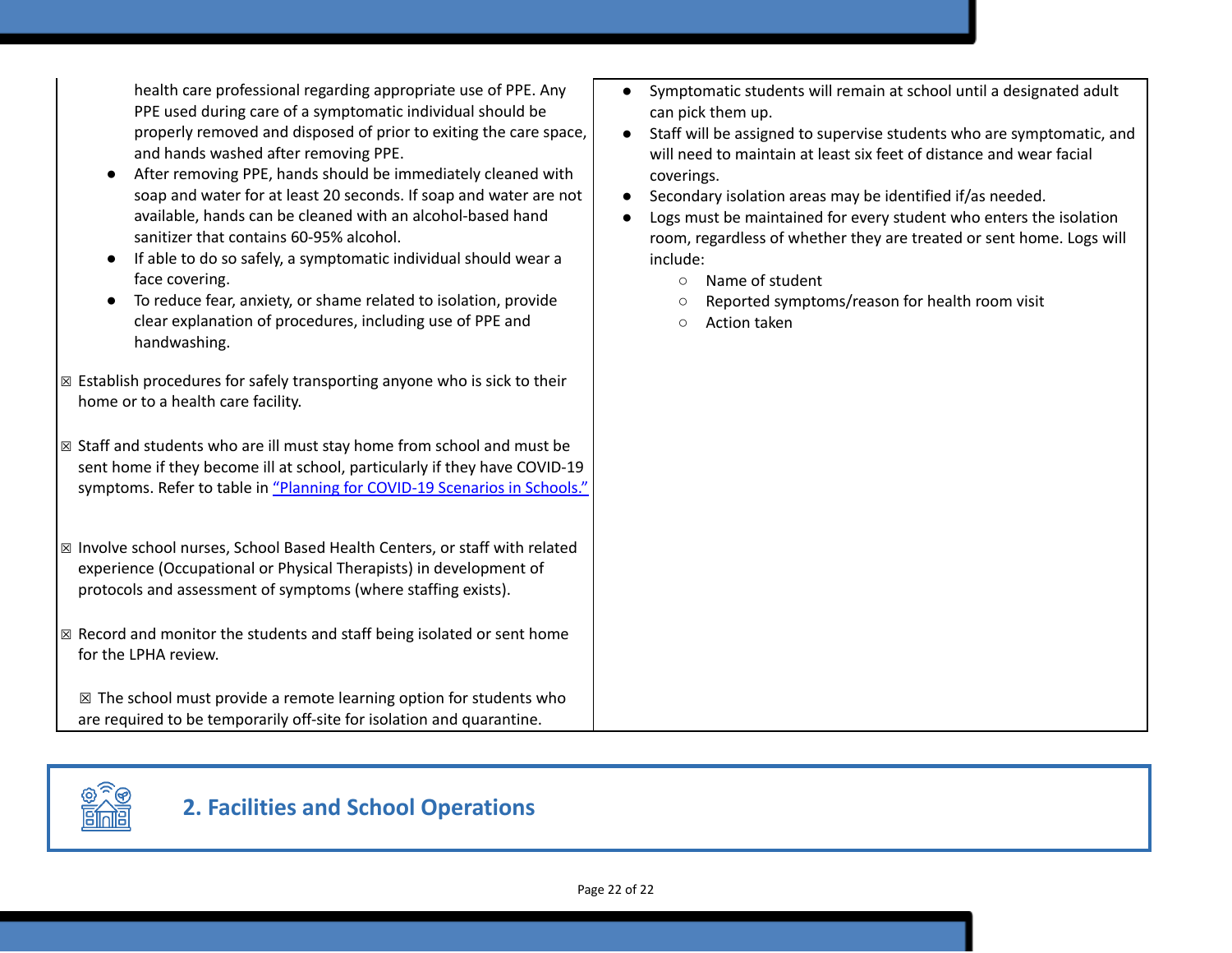Some activities and areas will have a higher risk for spread (e.g., band, choir, science labs, locker rooms). When engaging in these activities within the school setting, schools will need to consider additional physical distancing or conduct the activities outside (where feasible). Additionally, schools should consider sharing explicit risk statements for higher risk activities (see section 5f of the *Ready Schools, Safe Learners* guidance).

| <b>2a. ENROLLMENT</b>                                                                                                                                                                                                                                                                                                                                                                                                                                                                                                                        |                                                                                                                                                                                                                                                                                                                          |  |
|----------------------------------------------------------------------------------------------------------------------------------------------------------------------------------------------------------------------------------------------------------------------------------------------------------------------------------------------------------------------------------------------------------------------------------------------------------------------------------------------------------------------------------------------|--------------------------------------------------------------------------------------------------------------------------------------------------------------------------------------------------------------------------------------------------------------------------------------------------------------------------|--|
| <b>OHA/ODE Requirements</b>                                                                                                                                                                                                                                                                                                                                                                                                                                                                                                                  | <b>Hybrid/Onsite Plan</b>                                                                                                                                                                                                                                                                                                |  |
| ⊠ Enroll all students (includes foreign exchange students) following the<br>standard Oregon Department of Education guidelines.<br>$\boxtimes$ The temporary suspension of the 10-day drop rule does not change the<br>rules for the initial enrollment date for students:<br>The ADM enrollment date for a student is the first day of the<br>$\bullet$<br>student's actual attendance.<br>A student with fewer than 10 days of absence at the beginning of<br>$\bullet$<br>the school year may be counted in membership prior to the first | <b>District Protocol:</b><br>Schools will enroll all students following ODE guidelines.<br>$\bullet$<br>Students will not be unenrolled for non-attendance associated with<br>high-risk status or COVID symptoms.<br>RSD will follow ODE guidance for attendance policies. ODE Guidance<br>$\bullet$<br>released Aug. 11 |  |
| day of attendance, but not prior to the first calendar day of the<br>school year.<br>If a student does not attend during the first 10 session days of<br>$\bullet$<br>school, the student's ADM enrollment date must reflect the<br>student's actual first day of attendance.<br>Students who were anticipated to be enrolled, but who do not<br>$\bullet$<br>attend at any time must not be enrolled and submitted in ADM.                                                                                                                  |                                                                                                                                                                                                                                                                                                                          |  |
| $\boxtimes$ If a student has stopped attending for 10 or more days, districts must<br>continue to try to engage the student. At a minimum, districts must<br>attempt to contact these students and their families weekly to either<br>encourage attendance or receive confirmation that the student has<br>transferred or has withdrawn from school. This includes students who<br>were scheduled to start the school year, but who have not yet attended.                                                                                   |                                                                                                                                                                                                                                                                                                                          |  |
| $\boxtimes$ When enrolling a student from another school, schools must request<br>documentation from the prior school within 10 days of enrollment per<br>OAR 581-021-0255 to make all parties aware of the transfer.<br>Documentation obtained directly from the family does not relieve the<br>school of this responsibility. After receiving documentation from another<br>school that a student has enrolled, drop that student from your roll.                                                                                          |                                                                                                                                                                                                                                                                                                                          |  |

## **2a. ENROLLMENT**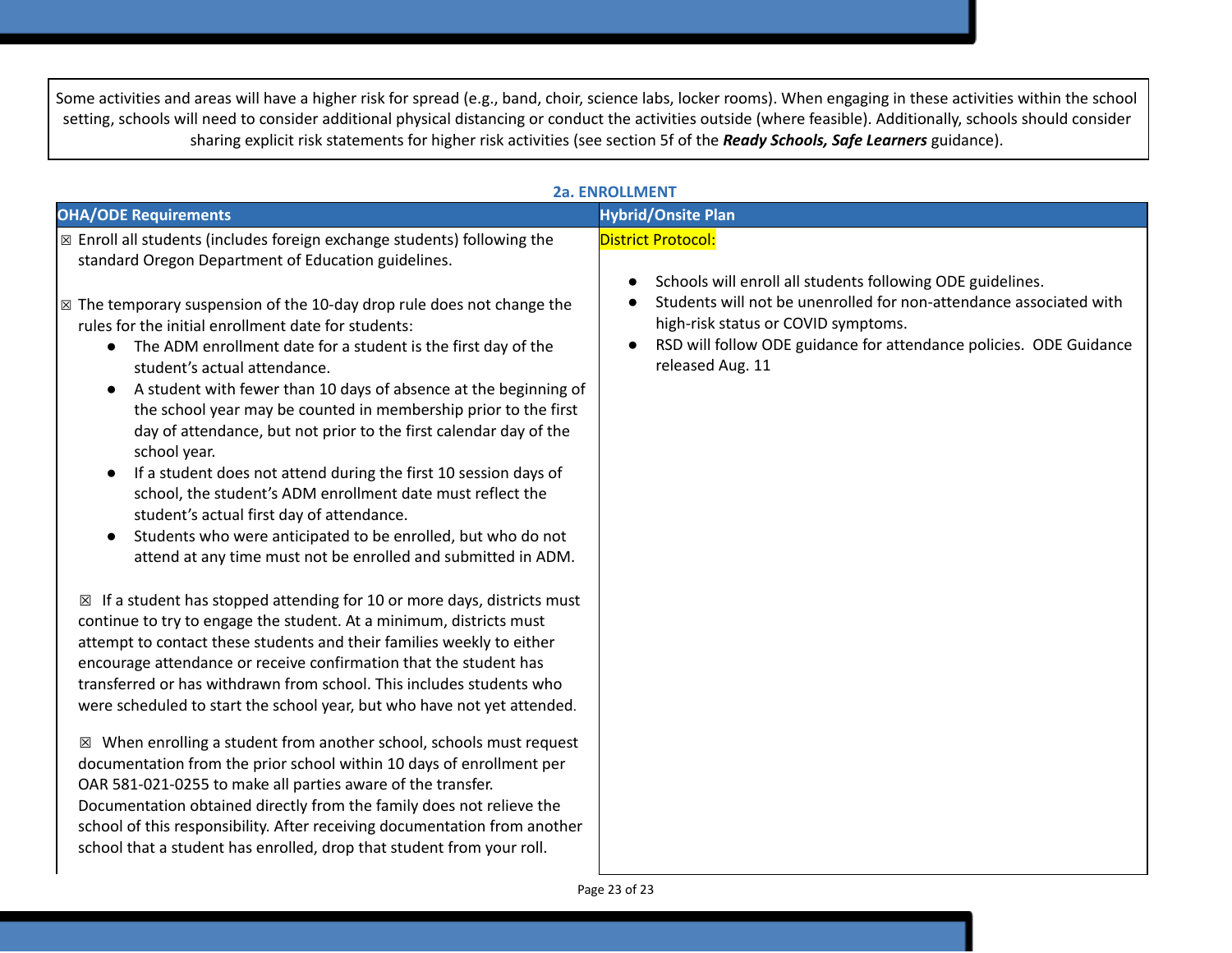| $\mathbb{Z}$ Design attendance policies to account for students who do not attend<br>in-person due to student or family health and safety concerns.                                                                                                                               |  |
|-----------------------------------------------------------------------------------------------------------------------------------------------------------------------------------------------------------------------------------------------------------------------------------|--|
| $\boxtimes$ When a student has a pre-excused absence or COVID-19 absence, the<br>school district must reach out to offer support at least weekly until the<br>student has resumed their education.                                                                                |  |
| When a student is absent beyond 10 days and meets the criteria for<br>$\boxtimes$<br>continued enrollment due to the temporary suspension of the 10 day drop<br>rule, continue to count them as absent for those days and include those<br>days in your Cumulative ADM reporting. |  |
|                                                                                                                                                                                                                                                                                   |  |

| <b>2b. ATTENDANCE</b>                                                                                                                                                                                                                                                                                                                                                                                                                                                                 |                                                                                                                                                                                                                                                                                                                                                                                                                                                                                                      |
|---------------------------------------------------------------------------------------------------------------------------------------------------------------------------------------------------------------------------------------------------------------------------------------------------------------------------------------------------------------------------------------------------------------------------------------------------------------------------------------|------------------------------------------------------------------------------------------------------------------------------------------------------------------------------------------------------------------------------------------------------------------------------------------------------------------------------------------------------------------------------------------------------------------------------------------------------------------------------------------------------|
| <b>OHA/ODE Requirements</b>                                                                                                                                                                                                                                                                                                                                                                                                                                                           | <b>Hybrid/Onsite Plan</b>                                                                                                                                                                                                                                                                                                                                                                                                                                                                            |
| ⊠ Grades K-5 (self-contained): Attendance must be taken at least once per day District Protocol:<br>for all students enrolled in school, regardless of the instructional model<br>(On-Site, Hybrid, Comprehensive Distance Learning, online schools).                                                                                                                                                                                                                                 | RSD will follow ODE guidance for attendance policies. ODE Guidance<br>released Aug. 11<br>Grades K-5: Attendance must be taken at least once per day for all                                                                                                                                                                                                                                                                                                                                         |
| $\boxtimes$ Grades 6-12 (individual subject): Attendance must be taken at least once for<br>each scheduled class that day for all students enrolled in school, regardless<br>of the instructional model (On-Site, Hybrid, Comprehensive Distance<br>Learning, online schools).                                                                                                                                                                                                        | students enrolled in school, regardless of the instructional model<br>(On-Site, Hybrid, Comprehensive Distance Learning).<br>Grades 6-12: Attendance must be taken at least once for each<br>scheduled class that day for all students enrolled in school,<br>regardless of the instructional model (On-Site, Hybrid,                                                                                                                                                                                |
| $\mathbb E$ Alternative Programs: Some students are reported in ADM as enrolled in a<br>non-standard program (such as tutorial time), with hours of instruction<br>rather than days present and days absent. Attendance must be taken at<br>least once for each scheduled interaction with each student, so that local<br>systems can track the student's attendance and engagement. Reported<br>hours of instruction continue to be those hours in which the student was<br>present. | Comprehensive Distance Learning).<br>Provide families with clear and concise descriptions of student<br>attendance and participation expectations as well as family<br>involvement expectations that take into consideration the home<br>environment, caregiver's work schedule, and mental/physical health.<br>For On-Site Instructional Models, prior attendance and reporting<br>practices are unchanged and should meet the requirements<br>described in this section and can be informed by the |
| Online schools that previously followed a two check-in per week<br>区<br>attendance process must follow the Comprehensive Distance Learning<br>requirements for checking and reporting attendance.                                                                                                                                                                                                                                                                                     | recommendations presented.<br>For any Hybrid Instructional Model or Comprehensive Distance<br>Learning, ODE is establishing the following definitions and guidance:                                                                                                                                                                                                                                                                                                                                  |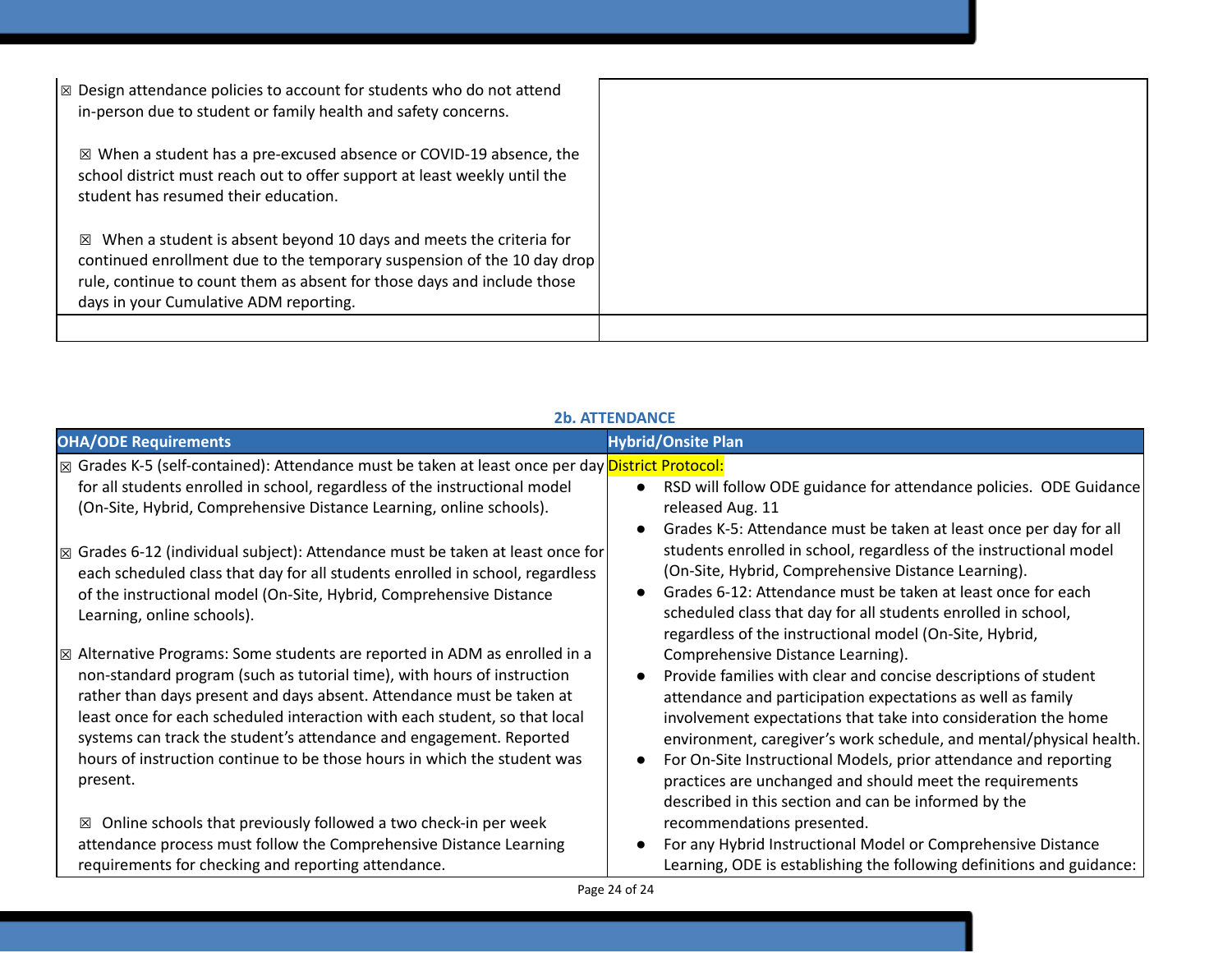$\boxtimes$  Provide families with clear and concise descriptions of student attendance and participation expectations as well as family involvement expectations that take into consideration the home environment, caregiver's work schedule, and mental/physical health.

Attendance includes both participation in class activities and interaction with a licensed or registered teacher during a school day or interactions with educational assistants and paraprofessionals through teacher designed and facilitated processes. Interaction can be evidenced by any of the following or reasonable equivalents:

- Participating in a video class;
- Communication from the student to the teacher via chat, text message or email;
- A phone call with the student, or, for younger students, with the parent;
- Posting completed coursework to a learning management system or web-based platform or via email; or
- Turning in completed coursework on a given day.
- When there is no evidence of student interaction during a 24-hour period surrounding a scheduled school day as described, students are reported as absent. A day present for attendance may not be claimed for weekends or holidays, per ORS 336.010 and 187.010, or any other day during which a licensed or registered teacher is not available to students.

#### **2c. TECHNOLOGY**

| <b>OHA/ODE Requirements</b>                                                                                                                                                                                                                                                                                                                                                                                                                                                       | <b>Hybrid/Onsite Plan</b>                                                                                                                                                                                                                                                                                                                                                                                                                                                                                                                              |
|-----------------------------------------------------------------------------------------------------------------------------------------------------------------------------------------------------------------------------------------------------------------------------------------------------------------------------------------------------------------------------------------------------------------------------------------------------------------------------------|--------------------------------------------------------------------------------------------------------------------------------------------------------------------------------------------------------------------------------------------------------------------------------------------------------------------------------------------------------------------------------------------------------------------------------------------------------------------------------------------------------------------------------------------------------|
| $\mathcal{R}$ Update procedures for district-owned devices to match cleaning<br>requirements (see section 2d of the Ready Schools, Safe Learners<br>guidance).<br>$\mathbb{R}$ Procedures for return, inventory, updating, and redistributing<br>district-owned devices must meet physical distancing requirements.<br>$\boxtimes$ If providing learning outside and allowing students to engage with<br>devices during the learning experiences, provide safe charging stations. | <b>District Protocol:</b><br><b>Cleaning Requirements:</b><br><b>Chromebook Cart:</b><br>To the extent possible, students must use same Chromebook<br>every day<br>Leave cart door open during the day<br>Minimize the number of times a student must go to the cart<br>Consider storing devices in desks during the day and moving<br>them back to carts for charging at the end of day<br>Sanitize exterior of cart daily<br>Sanitize device charging cords daily<br>Computer Lab Classroom:<br>To the extent possible, students should use the same |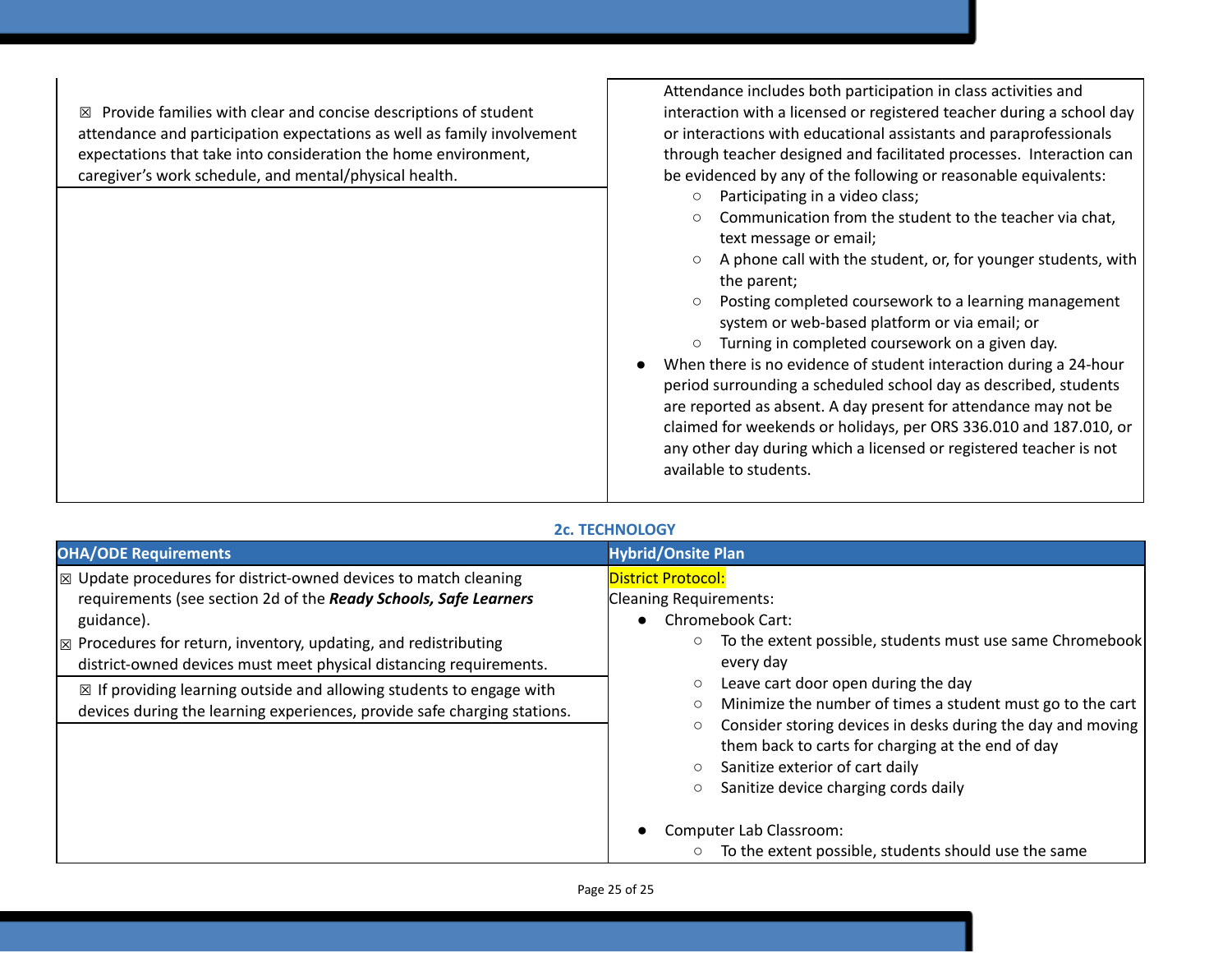| workspace daily (keyboard, mouse, tower and table)<br>Sanitize the workspace between each cohort of students<br>$\circ$<br>Open Lab Spaces (library, career center)<br>$\circ$ Individual users must sanitize the work space before and<br>after each use |
|-----------------------------------------------------------------------------------------------------------------------------------------------------------------------------------------------------------------------------------------------------------|
| Repair, inventory, distribution or updating<br>Masks must be worn at all times<br>Gloves will be used by RSD Tech staff<br>Clean and sanitize each device brought in for updates, repair, return,<br>inventory, or redistribution                         |

| <b>OHA/ODE Requirements</b>                                                                                                                                                                                                                                                                                                                                                                                                                                                                                                                                                                                                                                                                                                                                                                                                                                                                                                                                                                                                                                    | <b>Hybrid/Onsite Plan</b>                                                                                                                                                                                                                                                                                                                                                                                                                                                                                                                                                                                                                                                                                                                                                                                                                                                                                                                                  |
|----------------------------------------------------------------------------------------------------------------------------------------------------------------------------------------------------------------------------------------------------------------------------------------------------------------------------------------------------------------------------------------------------------------------------------------------------------------------------------------------------------------------------------------------------------------------------------------------------------------------------------------------------------------------------------------------------------------------------------------------------------------------------------------------------------------------------------------------------------------------------------------------------------------------------------------------------------------------------------------------------------------------------------------------------------------|------------------------------------------------------------------------------------------------------------------------------------------------------------------------------------------------------------------------------------------------------------------------------------------------------------------------------------------------------------------------------------------------------------------------------------------------------------------------------------------------------------------------------------------------------------------------------------------------------------------------------------------------------------------------------------------------------------------------------------------------------------------------------------------------------------------------------------------------------------------------------------------------------------------------------------------------------------|
| $\boxtimes$ Handwashing: All people on campus should be advised and encouraged to<br>wash their hands frequently.<br>$\boxtimes$ Equipment: Develop and use sanitizing protocols for all equipment used by<br>more than one individual or purchase equipment for individual use.<br>$\boxtimes$ Events: Cancel, modify, or postpone field trips, assemblies, athletic events,<br>practices, special performances, school-wide parent meetings and other<br>large gatherings to meet requirements for physical distancing.<br>$\boxtimes$ Transitions/Hallways: Limit transitions to the extent possible. Create<br>hallway procedures to promote physical distancing and minimize gatherings.<br>$\boxtimes$ Personal Property: Establish policies for personal property being brought to<br>school (e.g., refillable water bottles, school supplies, headphones/earbuds,<br>cell phones, books, instruments, etc.). If personal items are brought to<br>school, they must be labeled prior to entering school and use should be<br>limited to the item owner. | <b>District Protocol:</b><br><b>Requirements for After School Programs and Community Facility</b><br><b>Use</b><br><b>School Team Input:</b><br>Hand Washing: All students will have access to hand washing/hand<br>sanitizing when entering the building and prior to leaving the building.<br>Frequent opportunities for hand washing/hand sanitizing will be provided<br>throughout the school day.<br><b>Equipment:</b> Equipment includes materials such as school supplies (scissors,<br>glue sticks), PE and recess equipment, Science Lab supplies.<br>Sharing of supplies will be restricted whenever possible.<br>Shared equipment will be cleaned between users.<br>Staff will utilize digital resources as much as possible to reduce<br>physical supplies (novels, textbooks etc.)<br>Safety Drills: Safety drills will be scheduled for all students to participate (if<br>cohorts are in place, both cohorts of students)<br>Lockdown drill |

## **2d. SCHOOL SPECIFIC FUNCTIONS/FACILITY FEATURES**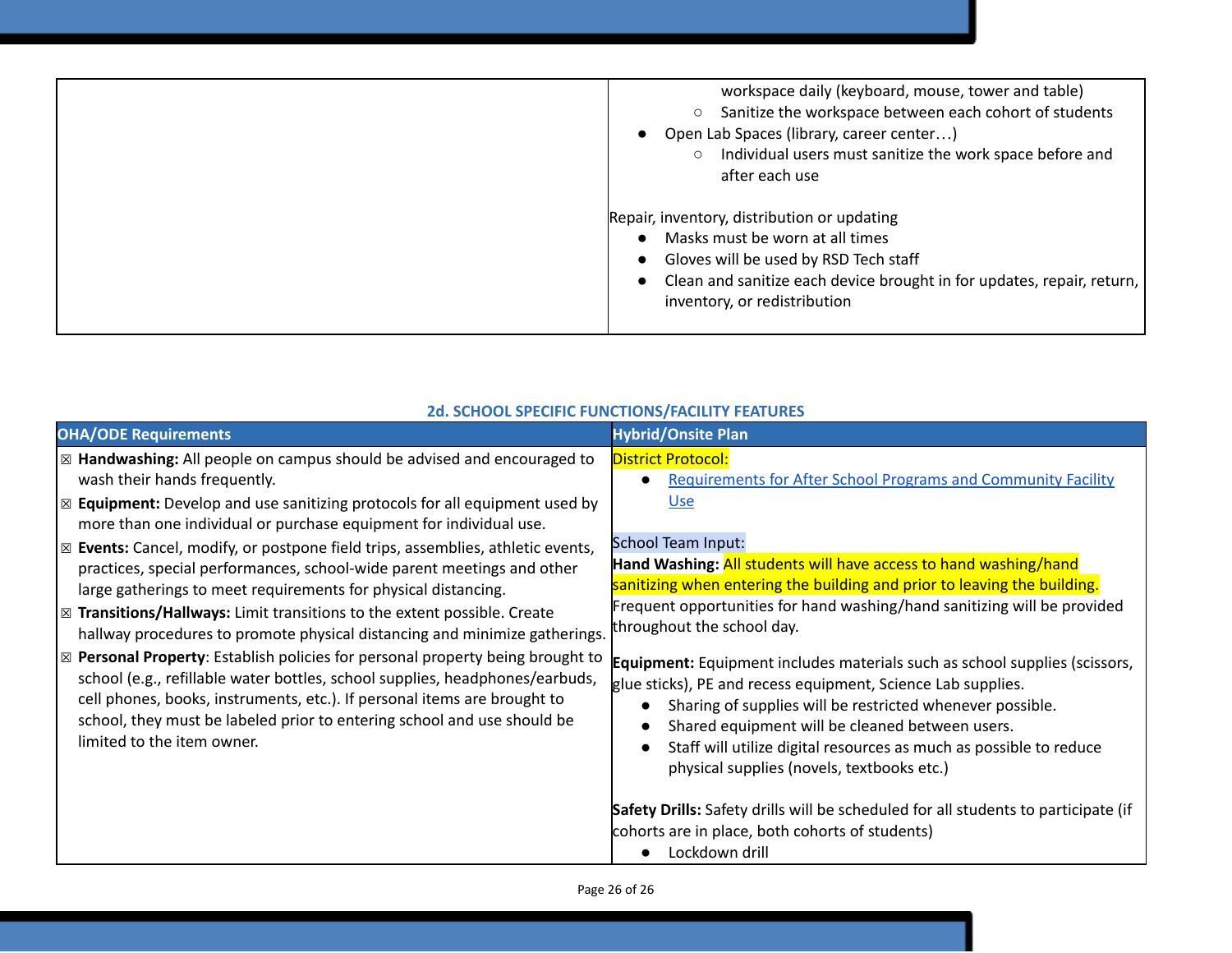- Earthquake drill Remaining drills will alternate monthly between cohorts.
- Remaining drills will alternate monthly between cohorts.
- Staff and students will follow distance requirements during exit of the building.
- Re-entry to the building will be through an assigned entry point to reduce incidental contact.

#### **Events:**

- Off-site field trips and events requiring visitors or volunteers will be canceled.
- In-school events will be modified to follow cohorting and physical distancing guidance.

#### **Transitions/Hallways:**

- Hallways will include traffic markings to reduce contact.
- Transitions by cohort groups will be staggered to reduce contact.
- Cohort classrooms will be assigned by building area/level to allow access to a single bathroom, drinking fountain and hand washing station throughout the school day.

#### **Classroom line up:**

● Visual makers will be used around doorways and inside classrooms to support physical distancing during transitions.

#### **Personal Property:**

- Students will not use lockers to store personal property. All personal property brought to school will be carried by the student throughout the school day in their backpack/bag.
- Personal property must be labeled with a student name and will only be used by the student.

#### **Restrooms:**

- Restrooms assigned based on cohort rooms.
- Visual reminders will be used in all restrooms to encourage hygienic practices including: Handwashing techniques
- Covering coughs/sneezes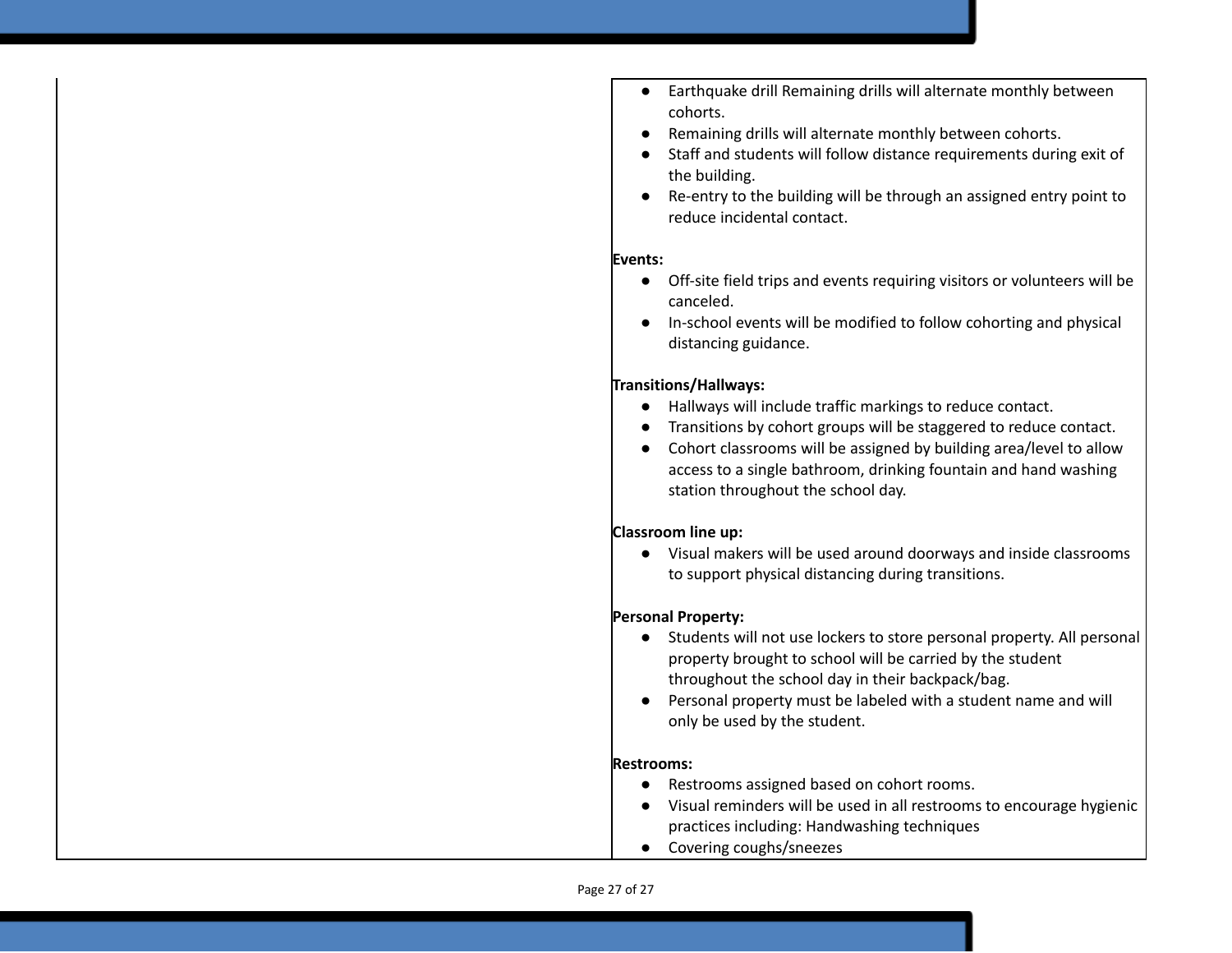|  | Social distancing<br>$\bullet$<br>• Facial coverings<br>$\bullet$ Covid-19 symptoms |
|--|-------------------------------------------------------------------------------------|
|--|-------------------------------------------------------------------------------------|

| <b>OHA/ODE Requirements</b>                                                                                                                                                                                                                                                                                                                                                                                                                                                                                                                                                                                                                                                                                                                                               | <b>Hybrid/Onsite Plan</b>                                                                                                                                                                                                                                                                                                                                                                                                                                                                                                                                                                                                    |
|---------------------------------------------------------------------------------------------------------------------------------------------------------------------------------------------------------------------------------------------------------------------------------------------------------------------------------------------------------------------------------------------------------------------------------------------------------------------------------------------------------------------------------------------------------------------------------------------------------------------------------------------------------------------------------------------------------------------------------------------------------------------------|------------------------------------------------------------------------------------------------------------------------------------------------------------------------------------------------------------------------------------------------------------------------------------------------------------------------------------------------------------------------------------------------------------------------------------------------------------------------------------------------------------------------------------------------------------------------------------------------------------------------------|
| ⊠ Physical distancing, stable cohorts, square footage, and cleaning<br>requirements must be maintained during arrival and dismissal procedures.                                                                                                                                                                                                                                                                                                                                                                                                                                                                                                                                                                                                                           | <b>District Protocol:</b><br>Informed by Transportation Plan (2i.)<br>$\bullet$<br>Individual buildings will develop plan for getting students to<br>$\circ$                                                                                                                                                                                                                                                                                                                                                                                                                                                                 |
| $\boxtimes$ Create schedule(s) and communicate staggered arrival and/or dismissal<br>times.                                                                                                                                                                                                                                                                                                                                                                                                                                                                                                                                                                                                                                                                               | and from the building.<br>Cohorts will be assigned to an entrance.<br>$\circ$<br>Hand sanitizer dispensers will be installed near all entry<br>$\circ$                                                                                                                                                                                                                                                                                                                                                                                                                                                                       |
| $\boxtimes$ Assign students or cohorts to an entrance; assign staff member(s) to<br>conduct visual screenings (see section 1f of the Ready Schools, Safe<br>Learners guidance).                                                                                                                                                                                                                                                                                                                                                                                                                                                                                                                                                                                           | doors.<br><b>School Team Input:</b>                                                                                                                                                                                                                                                                                                                                                                                                                                                                                                                                                                                          |
| $\boxtimes$ Ensure accurate sign-in/sign-out protocols to help facilitate contact<br>tracing by the LPHA. Sign-in procedures are not a replacement for entrance<br>and screening requirements. Students entering school after arrival times<br>must be screened for the primary symptoms of concern.<br>Eliminate shared pen and paper sign-in/sign-out sheets.<br>$\bullet$<br>Ensure hand sanitizer is available if signing children in or out on an<br>$\bullet$<br>electronic device.<br>$\boxtimes$ Ensure alcohol-based hand sanitizer (with 60-95% alcohol) dispensers are<br>easily accessible near all entry doors and other high-traffic areas. Establish<br>and clearly communicate procedures for keeping caregiver drop-off/pick-up<br>as brief as possible. | <b>Arrival and Entry</b><br>Each student will be assigned an entrance point (i.e., a specific<br>door) to the building.<br>Students will go directly to their first content class (i.e., the students<br>in their first class of the day) through their assigned entry door.<br>School Support Staff will be present at each entry point to:<br>visually screen students for symptoms<br>$\overline{O}$<br>give each student a dab of hand sanitizer<br>temperature check on forehead<br>Grab and go breakfasts will be available when doors open at 7:10<br>AM and stay open until 7:25 AM. First period starts at 7:30 AM. |
|                                                                                                                                                                                                                                                                                                                                                                                                                                                                                                                                                                                                                                                                                                                                                                           | Hand sanitizer will be available and clear signage will be posted<br>requiring use of hand sanitizer or washing of hands upon entering<br>the building.                                                                                                                                                                                                                                                                                                                                                                                                                                                                      |
|                                                                                                                                                                                                                                                                                                                                                                                                                                                                                                                                                                                                                                                                                                                                                                           | Sign-In / Sign-Out Procedures                                                                                                                                                                                                                                                                                                                                                                                                                                                                                                                                                                                                |

#### **2e. ARRIVAL AND DISMISSAL**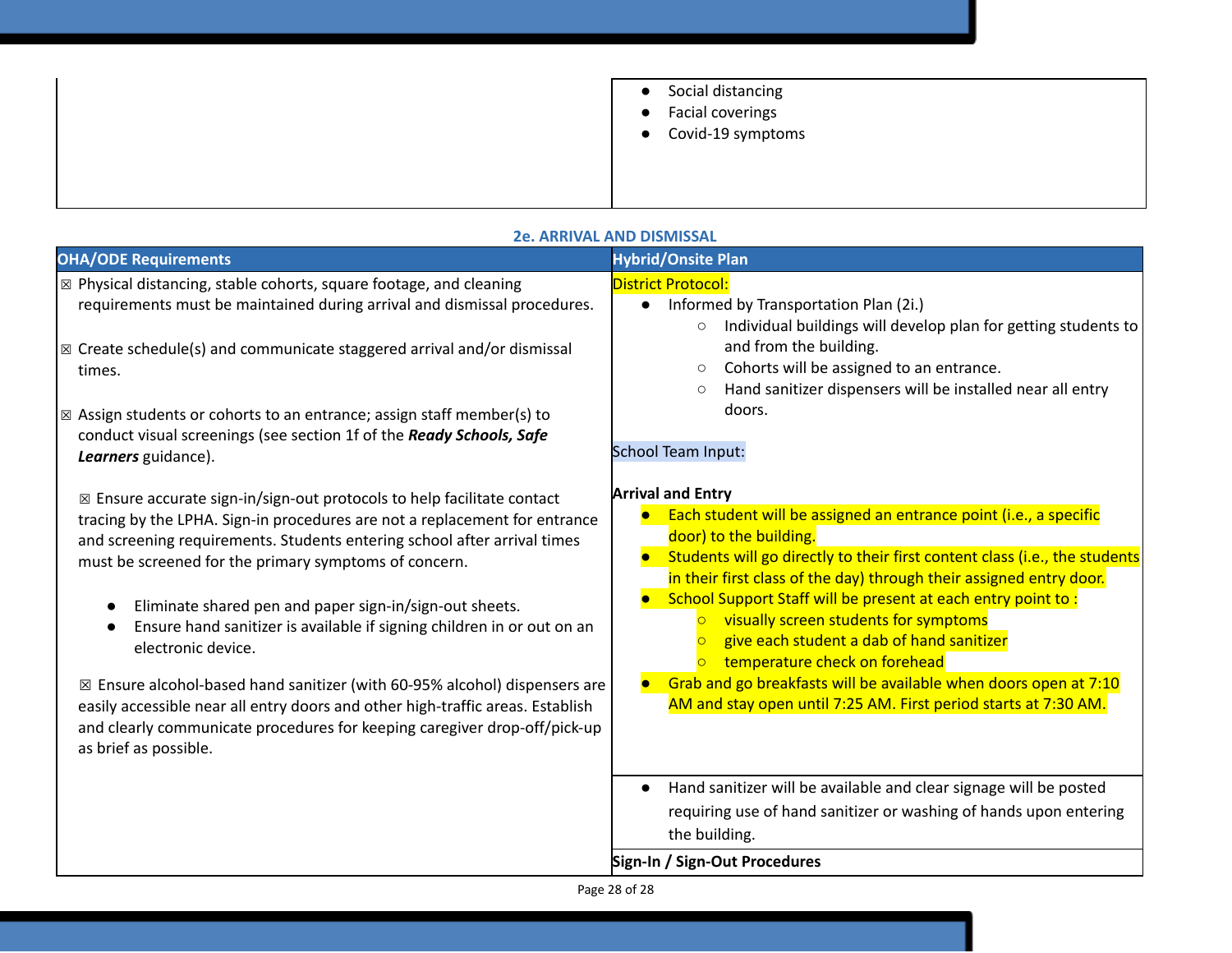| Students entering or leaving the building at times other than arrival   |
|-------------------------------------------------------------------------|
| or dismissal will use the main building entrance.                       |
| Arrivals will be greeted at the door by a staff member to reduce        |
| office traffic.                                                         |
| All sign-in/sign-out tracking will be handled by office staff to reduce |
| sharing of pen/paper.                                                   |

| <b>OHA/ODE Requirements</b>                                                               | <b>Hybrid/Onsite Plan</b>                                                                                                                                                                                                                                                                                                                                                                                                                                                                           |
|-------------------------------------------------------------------------------------------|-----------------------------------------------------------------------------------------------------------------------------------------------------------------------------------------------------------------------------------------------------------------------------------------------------------------------------------------------------------------------------------------------------------------------------------------------------------------------------------------------------|
| ⊠ Seating: Rearrange student desks and other seat spaces so that staff and                | <b>District Protocol:</b>                                                                                                                                                                                                                                                                                                                                                                                                                                                                           |
| students' physical bodies are six feet apart to the maximum extent possible               | Student desks will be six feet apart and will maintain 35 square feet                                                                                                                                                                                                                                                                                                                                                                                                                               |
| while also maintaining 35 square feet per person; assign seating so students              | $\bullet$                                                                                                                                                                                                                                                                                                                                                                                                                                                                                           |
| are in the same seat at all times.                                                        | per person.                                                                                                                                                                                                                                                                                                                                                                                                                                                                                         |
| $\boxtimes$ Materials: Avoid sharing of community supplies when possible (e.g., scissors, | Upholstered furniture and soft seating (including rugs) will be                                                                                                                                                                                                                                                                                                                                                                                                                                     |
| pencils, etc.). Clean these items frequently. Provide hand sanitizer and                  | $\bullet$                                                                                                                                                                                                                                                                                                                                                                                                                                                                                           |
| tissues for use by students and staff.                                                    | removed from all classrooms and learning spaces.                                                                                                                                                                                                                                                                                                                                                                                                                                                    |
| $\boxtimes$ Handwashing: Remind students (with signage and regular verbal reminders       | <b>School Team Input:</b>                                                                                                                                                                                                                                                                                                                                                                                                                                                                           |
| from staff) of the utmost importance of hand hygiene and respiratory                      | Seating: Classroom tables will be arranged with students being seated, one                                                                                                                                                                                                                                                                                                                                                                                                                          |
| etiquette. Respiratory etiquette means covering coughs and sneezes with an                | student per table, a minimum of six feet apart.                                                                                                                                                                                                                                                                                                                                                                                                                                                     |
| elbow or a tissue. Tissues should be disposed of in a garbage can, then hands             | Materials: Each classroom will limit sharing of community supplies when                                                                                                                                                                                                                                                                                                                                                                                                                             |
| washed or sanitized immediately.                                                          | possible (e.g., scissors, pencils, etc.). If needed to share, these items will be                                                                                                                                                                                                                                                                                                                                                                                                                   |
| Wash hands with soap and water for 20 seconds or use an                                   | cleaned between each use. Hand sanitizer and tissues will be available for                                                                                                                                                                                                                                                                                                                                                                                                                          |
| alcohol-based hand sanitizer with 60-95% alcohol.                                         | use by students and staff.                                                                                                                                                                                                                                                                                                                                                                                                                                                                          |
|                                                                                           | <b>Hand Washing</b><br>All students will wash their hands/sanitize upon building entry and<br>entering each classroom. Additional hand washing opportunities<br>will be provided throughout the school day.<br>Signage at each sink/hand washing station will remind students and<br>$\bullet$<br>staff of effective handwashing practices.<br>Furniture: All upholstered furniture and soft seating has been removed<br>from areas that students will have access.<br><b>Classroom Procedures:</b> |

### **2f. CLASSROOMS/REPURPOSED LEARNING SPACES**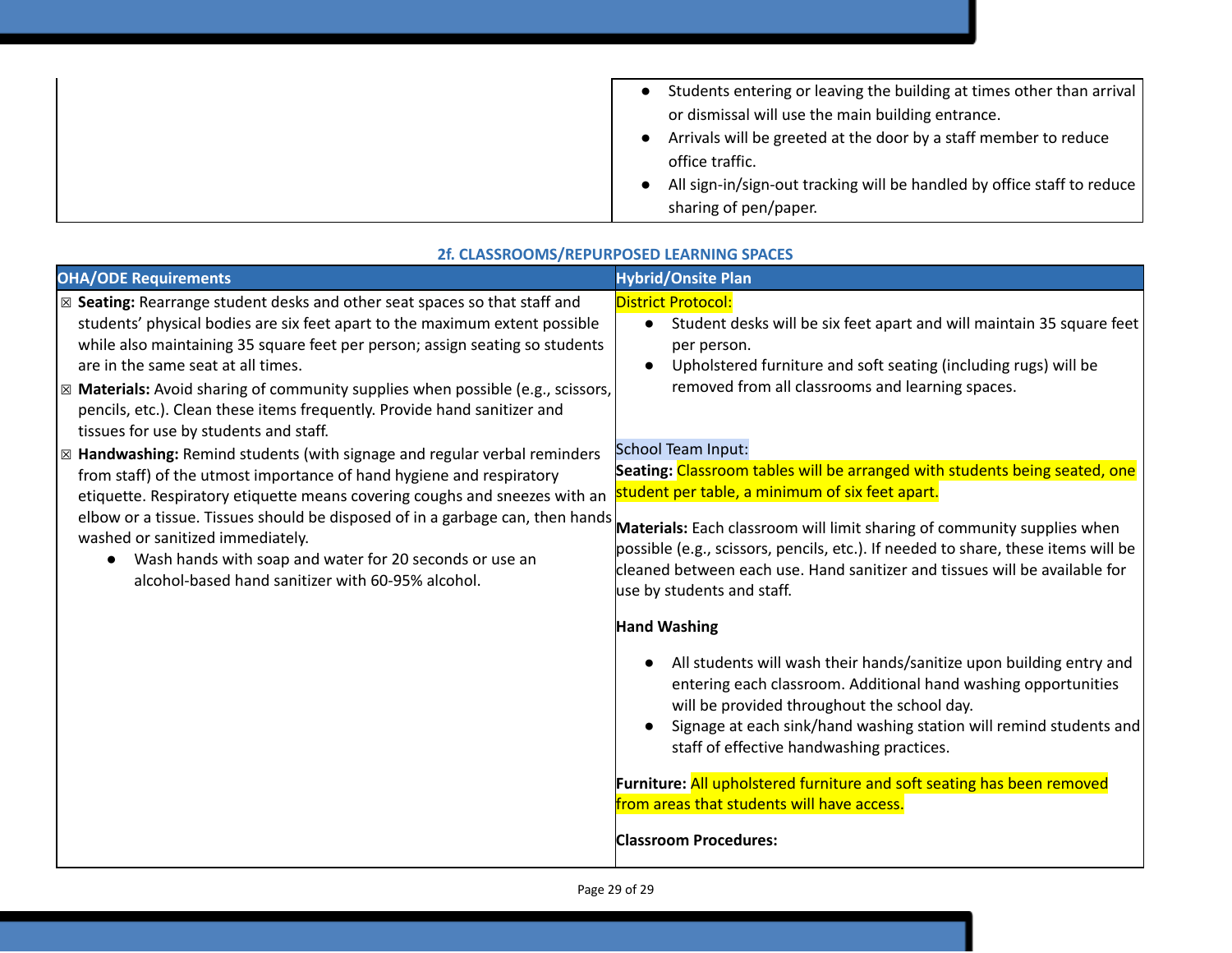| All classes will use an assigned storage space or cubby for individual<br>$\bullet$<br>student belongings.<br>If a classroom will not use bathroom passes, but will be released<br>from class one student at a time to keep the number of students<br>out of a class at one time to a minimum. |
|------------------------------------------------------------------------------------------------------------------------------------------------------------------------------------------------------------------------------------------------------------------------------------------------|
| Seating: Each class and hallway have visual aids (e.g., painter's tape,<br>stickers, etc.) to illustrate traffic flow, appropriate spacing,                                                                                                                                                    |

| <b>OHA/ODE Requirements</b>                                                                                                                     | <b>Hybrid/Onsite Plan</b>                                                      |
|-------------------------------------------------------------------------------------------------------------------------------------------------|--------------------------------------------------------------------------------|
| ⊠ Keep school playgrounds closed to the general public until park playground                                                                    | <b>District Protocol:</b>                                                      |
| equipment and benches reopen in the community (see Oregon Health                                                                                | <b>Requirements for After School Programs and Community Facility</b>           |
| Authority's Specific Guidance for Outdoor Recreation Organizations).                                                                            | <b>Use</b>                                                                     |
|                                                                                                                                                 | RSD will designate playground and shared equipment solely for the<br>$\bullet$ |
| $\boxtimes$ After using the restroom students must wash hands with soap and water                                                               | use of one cohort at a time. Playgrounds will be disinfected at least          |
| for 20 seconds. Soap must be made available to students and staff. For<br>learning outside if portable bathrooms are used, set up portable hand | daily or between use as much as possible in accordance with CDC<br>guidance.   |
| washing stations and create a regular cleaning schedule.                                                                                        |                                                                                |
|                                                                                                                                                 | <b>School Team Input:</b>                                                      |
| $\boxtimes$ Before and after using playground equipment, students must wash hands                                                               |                                                                                |
| with soap and water for 20 seconds or use an alcohol-based hand sanitizer                                                                       | If playground equipment is used in Early Childhood education it will           |
| with 60-95% alcohol.                                                                                                                            | be cleaned between each cohort's use.                                          |
|                                                                                                                                                 |                                                                                |
| $\boxtimes$ Designate playground and shared equipment solely for the use of one cohort                                                          |                                                                                |
| at a time. Outdoor playground structures require normal routine cleaning                                                                        |                                                                                |
| and do not require disinfection. Shared equipment (balls, jump ropes, etc.)                                                                     |                                                                                |
| should be cleaned and disinfected at least daily in accordance with CDC                                                                         |                                                                                |
| guidance.                                                                                                                                       |                                                                                |
| $\boxtimes$ Cleaning requirements must be maintained (see section 2j of the Ready                                                               |                                                                                |
| Schools, Safe Learners guidance).                                                                                                               |                                                                                |
|                                                                                                                                                 |                                                                                |
| $\boxtimes$ Maintain physical distancing requirements, stable cohorts, and square                                                               |                                                                                |
| footage requirements.                                                                                                                           |                                                                                |
|                                                                                                                                                 |                                                                                |
|                                                                                                                                                 |                                                                                |

## **2g. PLAYGROUNDS, FIELDS, RECESS, AND BREAKS**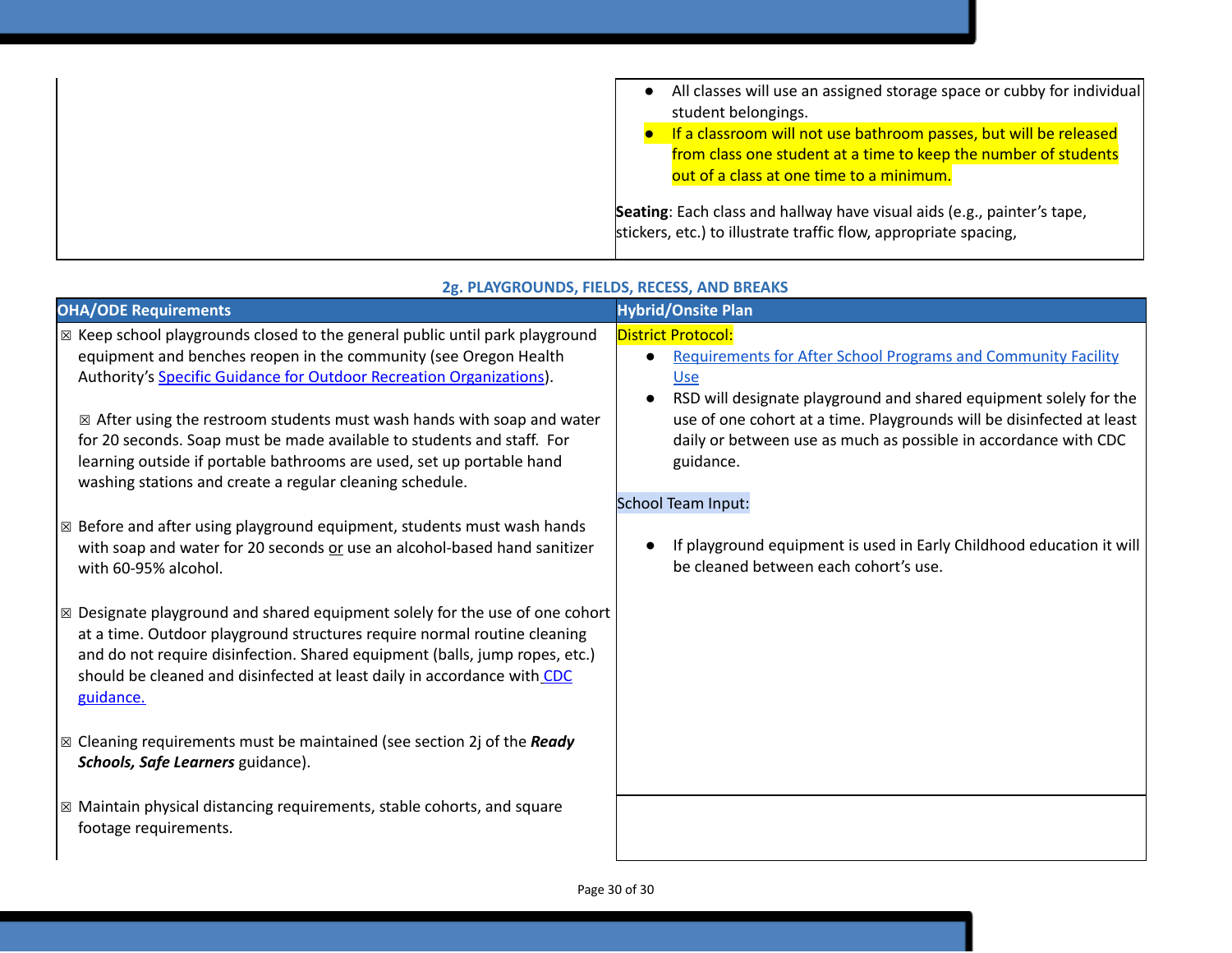| $\vert$ $\boxtimes$ Provide signage and restrict access to outdoor equipment (including sports<br>equipment, etc.).                                                                                                                                                                                                                                                                                                                                                                                                                                                             |  |
|---------------------------------------------------------------------------------------------------------------------------------------------------------------------------------------------------------------------------------------------------------------------------------------------------------------------------------------------------------------------------------------------------------------------------------------------------------------------------------------------------------------------------------------------------------------------------------|--|
| $\boxtimes$ Design recess activities that allow for physical distancing and maintenance of<br>stable cohorts.                                                                                                                                                                                                                                                                                                                                                                                                                                                                   |  |
| $\mathbb E$ Clean all outdoor equipment at least daily or between use as much as<br>possible in accordance with CDC guidance.                                                                                                                                                                                                                                                                                                                                                                                                                                                   |  |
| Limit the number of employees gathering in shared spaces. Restrict use of<br>⊠<br>shared spaces such as conference rooms, break rooms, and elevators by<br>limiting occupancy or staggering use, maintaining six feet of distance<br>between adults. Establish a minimum of 35 square feet per person when<br>determining room capacity. Calculate only with usable space, understanding<br>that tables and room set-up will require use of all space in the calculation.<br>Note: The largest area of risk is adults eating together in break rooms<br>without face coverings. |  |

### **2h. MEAL SERVICE/NUTRITION**

| <b>OHA/ODE Requirements</b>                                                                                                                                                                                                                                                                                                                                                          | <b>Hybrid/Onsite Plan</b>                                                                                                                                               |
|--------------------------------------------------------------------------------------------------------------------------------------------------------------------------------------------------------------------------------------------------------------------------------------------------------------------------------------------------------------------------------------|-------------------------------------------------------------------------------------------------------------------------------------------------------------------------|
| $\vert$ $\boxtimes$ Include meal services/nutrition staff in planning for school reentry.                                                                                                                                                                                                                                                                                            | <b>District Protocol:</b><br>Determine meal service plans / protocols (in connection with school<br>$\bullet$                                                           |
| $\boxtimes$ Prohibit self-service buffet-style meals.                                                                                                                                                                                                                                                                                                                                | re-entry plans)<br>We will provide access to nutrition/meal service for all<br>$\circ$                                                                                  |
| $\boxtimes$ Prohibit sharing of food and drinks among students and/or staff.                                                                                                                                                                                                                                                                                                         | eligible students, including students not on-site.<br>Plans are being developed to distribute meals to a<br>$\circ$                                                     |
| $\boxtimes$ At designated meal or snack times, students may remove their face<br>coverings to eat or drink but must maintain six feet of physical distance from<br>others, and must put face coverings back on after finishing the meal or snack.                                                                                                                                    | classroom setting.<br>Since staff must remove their face coverings during eating and<br>$\bullet$<br>drinking, staff should eat snacks and meals independently, and not |
| $\boxtimes$ Staff serving meals and students interacting with staff at mealtimes must<br>X<br>wear face coverings (see section 1h of the Ready Schools, Safe Learners<br>guidance). Staff must maintain 6 feet of physical distance to the greatest<br>extent possible. If students are eating in a classroom, staff may supervise<br>from the doorway of the classroom if feasible. | in staff rooms when other people are present.                                                                                                                           |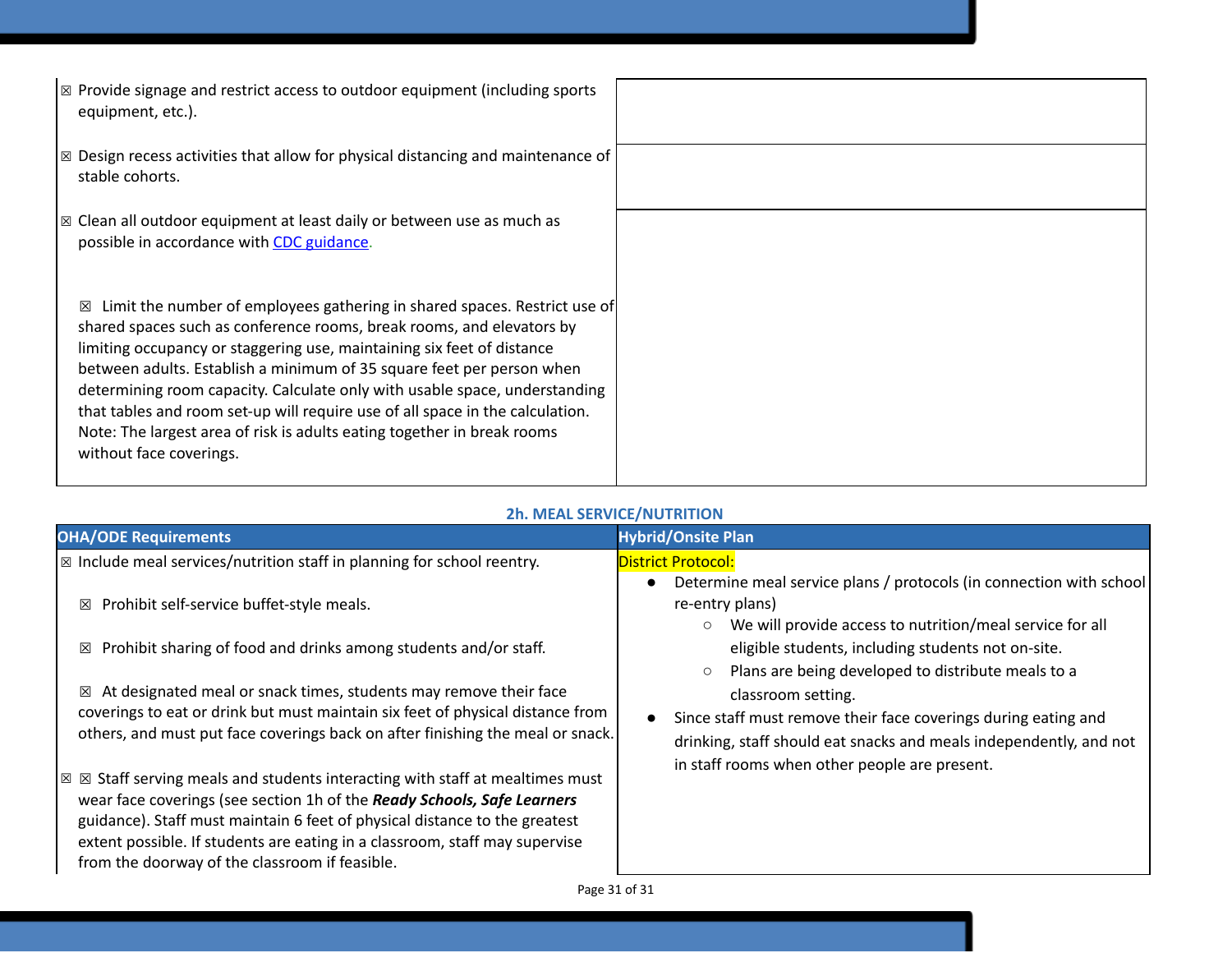| $\boxtimes$ Students must wash hands with soap and water for 20 seconds or use an<br>alcohol-based hand sanitizer with 60-95% alcohol before meals and should<br>be encouraged to do so after.                                                                                                                                                                                                                                                                                                                                                                                                                                                                                                                                                                                                      |  |
|-----------------------------------------------------------------------------------------------------------------------------------------------------------------------------------------------------------------------------------------------------------------------------------------------------------------------------------------------------------------------------------------------------------------------------------------------------------------------------------------------------------------------------------------------------------------------------------------------------------------------------------------------------------------------------------------------------------------------------------------------------------------------------------------------------|--|
| $\boxtimes$ Appropriate daily cleaning of meal items (e.g., plates, utensils, transport<br>items) in classrooms where meals are consumed.                                                                                                                                                                                                                                                                                                                                                                                                                                                                                                                                                                                                                                                           |  |
| $\boxtimes$ Since staff must remove their face coverings during eating and drinking,<br>limit the number of employees gathering in shared spaces. Restrict use of<br>shared spaces such as conference rooms and break rooms by limiting<br>occupancy or staggering use. Consider staggering times for staff breaks, to<br>prevent congregation in shared spaces. Always maintain at least six feet of<br>physical distancing and establish a minimum of 35 square feet per person<br>when determining room capacity. Calculate only with usable classroom<br>space, understanding that desks and room set-up will require use of all space<br>in the calculation. Wear face coverings except when eating or drinking and<br>minimize time in spaces where face coverings are not consistently worn. |  |
| $\boxtimes$ Cleaning and sanitizing of meal touch-points and meal counting system<br>between stable cohorts.                                                                                                                                                                                                                                                                                                                                                                                                                                                                                                                                                                                                                                                                                        |  |
| $\boxtimes$ Adequate cleaning and disinfection of tables between meal periods.                                                                                                                                                                                                                                                                                                                                                                                                                                                                                                                                                                                                                                                                                                                      |  |

## **2i. TRANSPORTATION**

| <b>OHA/ODE Requirements</b>                                                                                                                                                                                                                    | <b>Hybrid/Onsite Plan</b>                                                                                                                                                                                                                                                      |
|------------------------------------------------------------------------------------------------------------------------------------------------------------------------------------------------------------------------------------------------|--------------------------------------------------------------------------------------------------------------------------------------------------------------------------------------------------------------------------------------------------------------------------------|
| $\mathbb{R}$ Include transportation departments (and associated contracted providers, if<br>used) in planning for return to service.                                                                                                           | <b>District Protocol:</b><br>Bus staff are required to wear face shields or face coverings on buses<br>$\bullet$<br>when not actively driving and operating the bus.                                                                                                           |
| $\mathbb{R}$ Buses are cleaned frequently. Conduct targeted cleanings between routes,<br>with a focus on disinfecting frequently touched surfaces of the bus (see<br>section 2j of the Ready Schools, Safe Learners guidance).                 | Face coverings or face shields for all students in grades Kindergarten<br>$\bullet$<br>and up following CDC guidelines applying the guidance in section 1h<br>to transportation settings.<br>Visible signage will be placed at the entry to each bus and students<br>$\bullet$ |
| $\boxtimes$ Staff must use hand sanitizer (containing between 60-95% alcohol) in<br>between helping each child and when getting on and off the vehicle. Gloves<br>are not recommended; hand sanitizer is strongly preferred. If hand sanitizer | will be reminded not to ride if they are symptomatic.<br>Students will be asked to comply with social distancing guidelines<br>when waiting at the stop, during boarding, and while exiting the bus.                                                                           |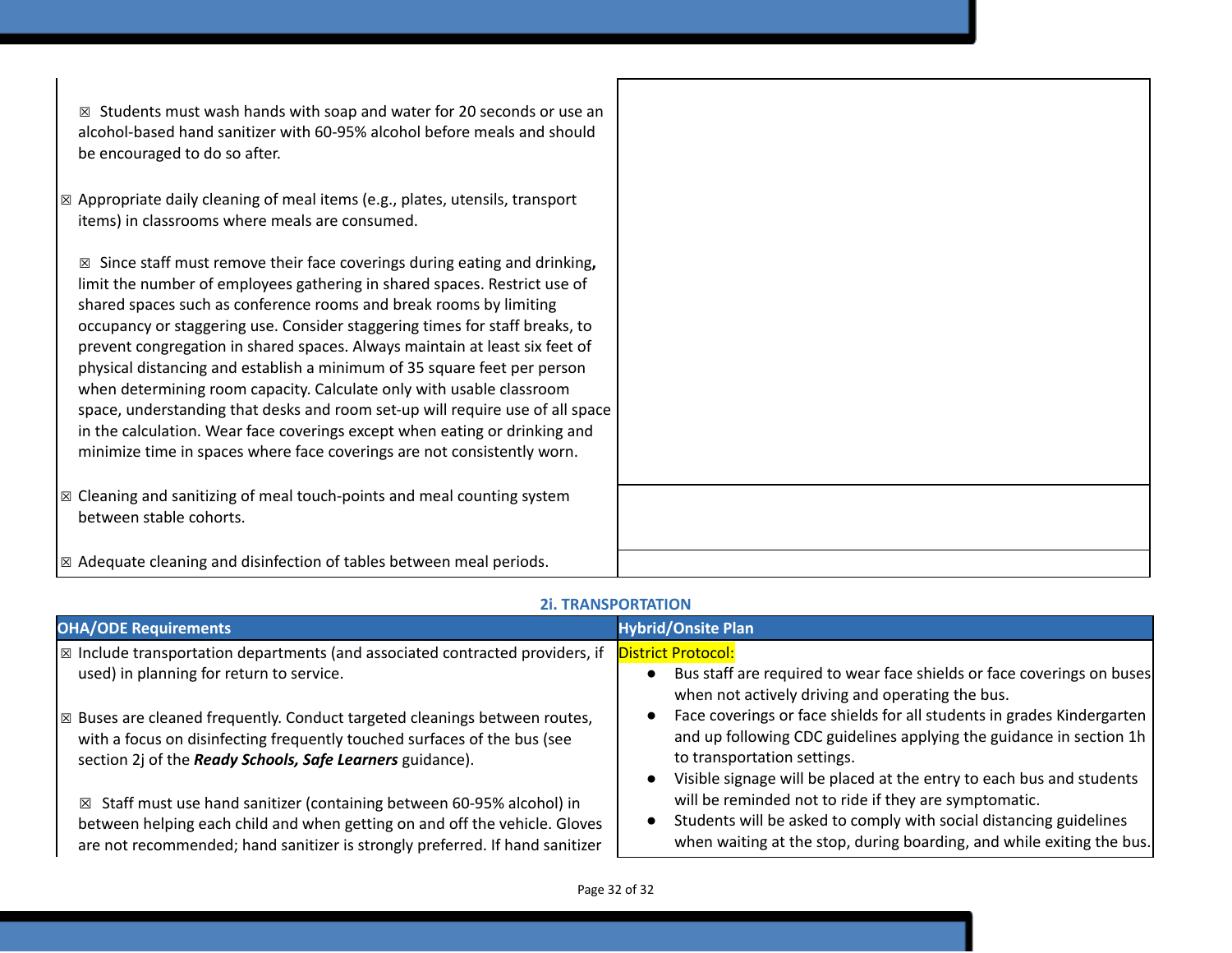is not available, disposable gloves can be used and must be changed to a new pair before helping each child.

- ☒ Develop protocol for loading/unloading that includes visual screening for students exhibiting symptoms and logs for contact-tracing.This can be done at the time of arrival and departure.
	- If a student displays COVID-19 symptoms, provide a face covering (unless they are already wearing one) and keep six feet away from others. Continue transporting the student.
	- The symptomatic student shall be seated in the first row of the bus during transportation, and multiple windows must be opened to allow for fresh air circulation, if feasible.
	- The symptomatic student shall leave the bus first. After all students exit the bus, the seat and surrounding surfaces must be cleaned and disinfected.
	- If arriving at school, notify staff to begin isolation measures.
		- o If transporting for dismissal and the student displays an onset of symptoms, notify the school.
- ☒ Consult with parents/guardians of students who may require additional support (e.g., students who experience a disability and require specialized transportation as a related service) to appropriately provide service.
- ☒ Drivers must wear masks or face coverings while driving, unless the mask or face covering interferes with the driver's vision (e.g., fogging of eyeglasses). Drivers must wear face coverings when not actively driving and operating the bus, including while students are entering or exiting the vehicle. A face shield may be an acceptable alternative, as stated in Section 1h of the *Ready Schools, Safe Learners* guidance.

☒ Face coverings or face shields for all students in grades Kindergarten and up followin[g](https://www.cdc.gov/coronavirus/2019-ncov/prevent-getting-sick/diy-cloth-face-coverings.html) CDC [guidelines](https://www.cdc.gov/coronavirus/2019-ncov/prevent-getting-sick/diy-cloth-face-coverings.html) applying the guidance in section 1h of the *Ready Schools, Safe Learners* guidance to transportation settings.

 $\boxtimes$  Inform parents/guardians of practical changes to transportation service (i.e., physical distancing at bus stops and while loading/unloading, potential for

- Seating charts will be utilized with siblings to be seated together and "neighbor" seating to provide consistency in seating and minimize movement within the bus.
- Buses will be sanitized between runs and at the end of the day.
- Families are encouraged to transport their children to school to reduce the number of students on a bus.
- Students who ride the bus will be considered part of a cohort.

## **Additional Considerations for Student Services:**

Case Managers with parents/guardians of students who may require additional support (e.g., students who experience a disability and require specialized transportation as a related service) to appropriately provide service.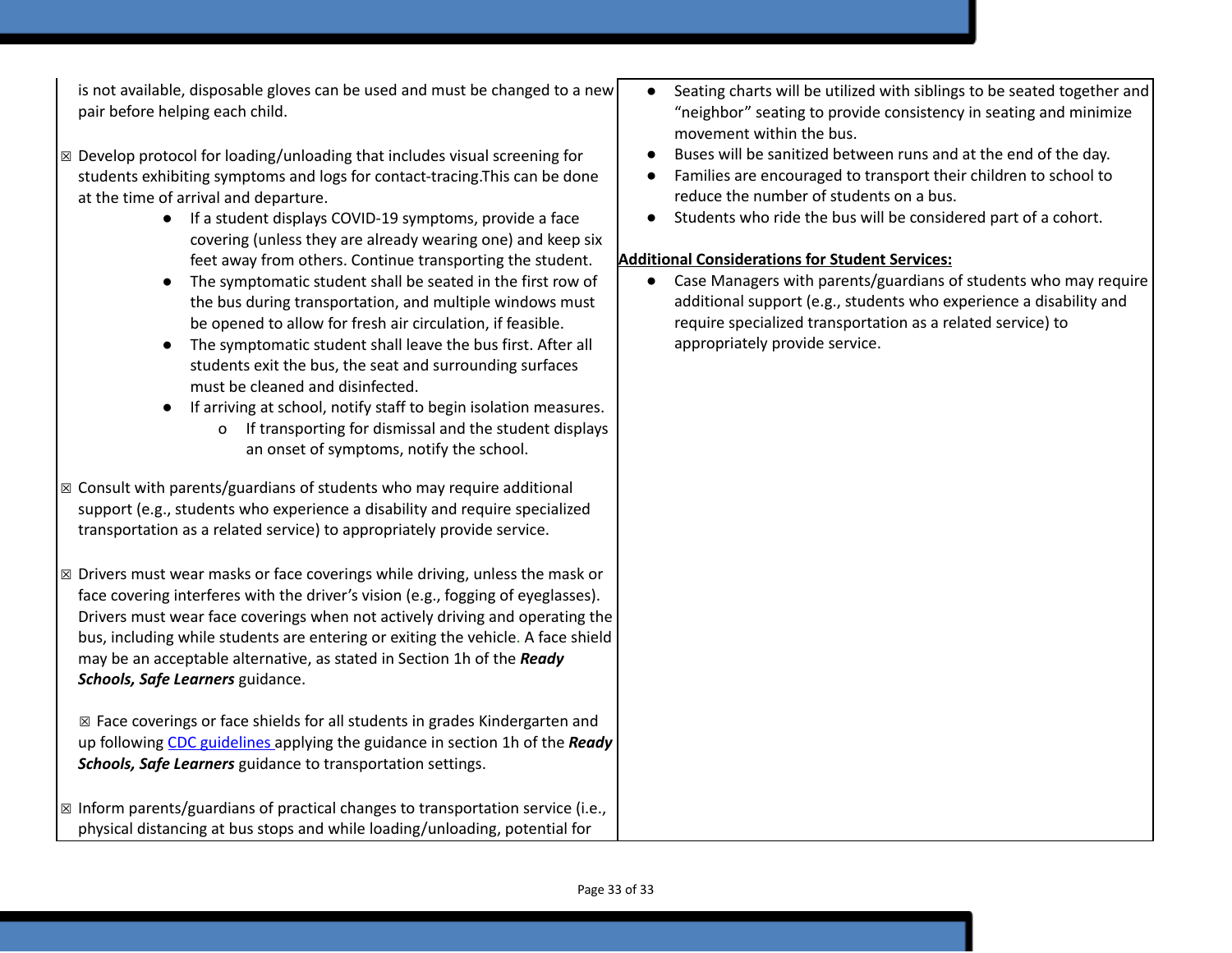| increased route time due to additional precautions, sanitizing practices, and<br>face coverings).                                  |  |
|------------------------------------------------------------------------------------------------------------------------------------|--|
| ⊠ Take all possible actions to maximize ventilation: Dress warmly, keep vents<br>and windows open to the greatest extent possible. |  |

#### **OHA/ODE Requirements Hybrid/Onsite Plan**  $\boxtimes$  Clean, sanitize, and disinfect frequently touched surfaces (e.g. door handles, sink handles, drinking fountains, transport vehicles) and shared objects (e.g., toys, games, art supplies) between uses multiple times per day. Maintain clean and disinfected (CDC guidance) environments, including classrooms, cafeteria settings and restrooms. Provide time and supplies for the cleaning and disinfecting of high-touch surfaces between multiple student uses, even in the same cohort. ☒ Outdoor learning spaces must have at least 75% of the square footage of its sides open for airflow. ☒ Outdoor playground structures require normal routine cleaning and do not require disinfection. Shared equipment should be cleaned and disinfected at least daily in accordance with [C](https://www.cdc.gov/coronavirus/2019-ncov/community/clean-disinfect/index.html)DC [guidance.](https://www.cdc.gov/coronavirus/2019-ncov/community/clean-disinfect/index.html) District Protocol: ● Custodians and staff will clean, sanitize, and disinfect frequently touched surfaces (e.g., playground equipment, door handles, sink handles, drinking fountains, transport vehicles) and shared objects (e.g., toys, games, art supplies) between uses multiple times per day, per Cleaning and Disinfecting Plan: Cleaning [Guidelines](https://docs.google.com/document/d/1X-GDErMuIsuLcBAkmQ0Sc9jkF6hVXN8P5NF5PvzKqa8/edit?ts=5f1f1410) ● Facilities will be cleaned and disinfected at least daily to prevent transmission of the virus from surfaces (see CDC's guidance on disinfecting public spaces). Staff will maintain clean and disinfected (CDC guidance) environments, including classrooms, cafeteria settings, restrooms, and playgrounds. ● Staff will apply disinfectants safely and correctly following labeling direction as specified by the manufacturer and keep these products away from students. ● Each school will operate ventilation systems properly and/or increase circulation of outdoor air as much as possible. Where possible, staff will modify or enhance building ventilation (see CDC's guidance on ventilation and filtration and American Society of Heating, Refrigerating, and Air-Conditioning Engineers' guidance), as we are aware that air circulation and filtration are helpful factors in reducing airborne viruses.  $\boxtimes$  Apply disinfectants safely and correctly following labeling direction as specified by the manufacturer. Keep these products away from students.  $\boxtimes$  To reduce the risk of asthma, choose disinfectant products on the EPA List N with asthma-safer ingredients (e.g. hydrogen peroxide, citric acid, or lactic acid) and avoid products that mix these with asthma-causing ingredients like peroxyacetic acid, sodium hypochlorite (bleach), or quaternary ammonium compounds.  $\boxtimes$  Schools with HVAC systems must evaluate the system to minimize indoor

**2j. CLEANING, DISINFECTION, AND VENTILATION**

air recirculation (thus maximizing fresh outdoor air) to the extent possible. Schools that do not have mechanical ventilation systems shall, to the extent possible, increase natural ventilation by opening windows and interior doors before students arrive and after students leave, and while students are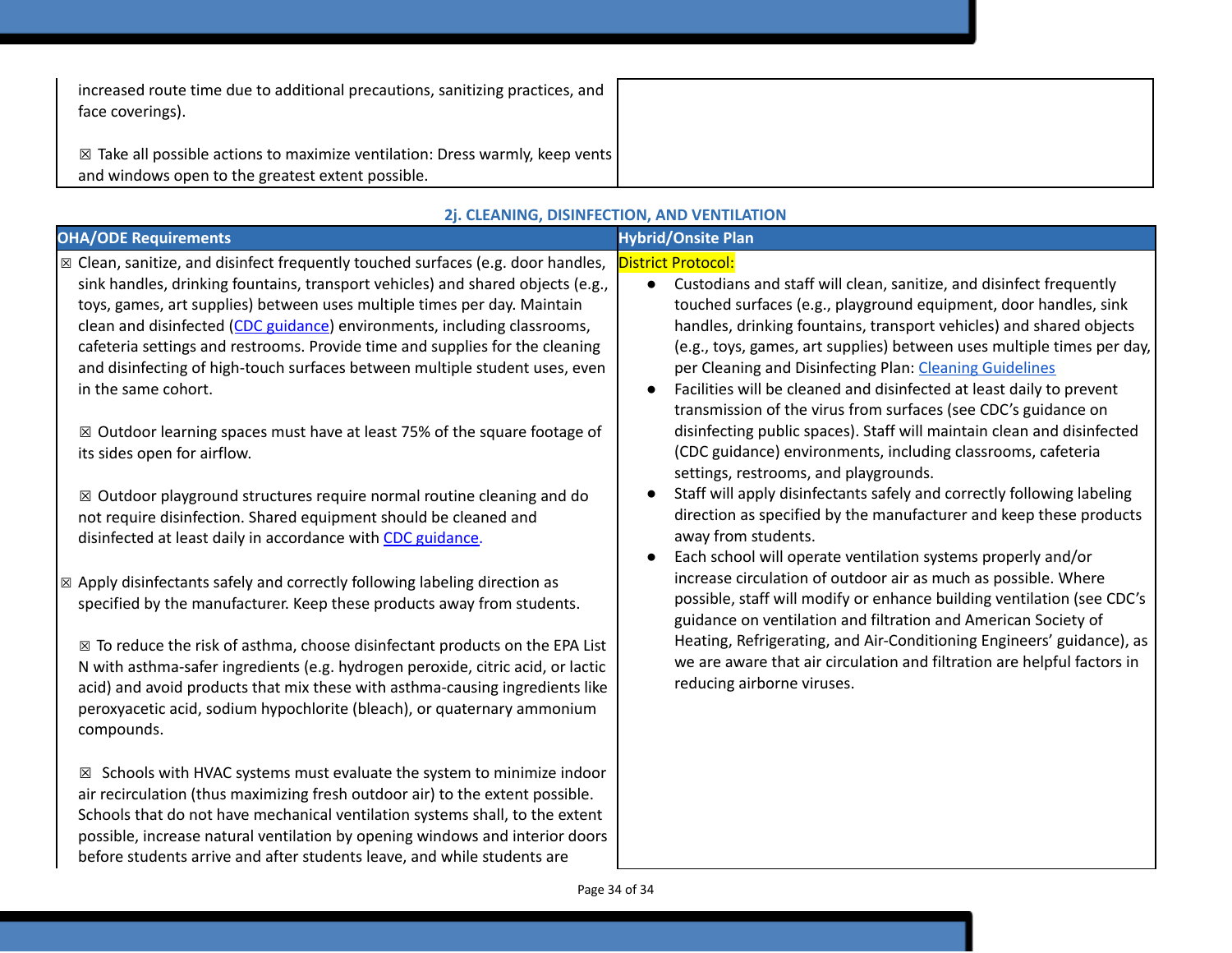| present. Do not prop open doors that can pose a safety or security risk to |  |
|----------------------------------------------------------------------------|--|
| students and staff (e.g., exterior doors and fire doors that must remain   |  |
| closed).                                                                   |  |

- $\boxtimes$  Consider running ventilation systems continuously and changing the filters more frequently. Do not use fans if they pose a safety or health risk, such as increasing exposure to pollen/allergies or exacerbating asthma symptoms. Consider using window fans or box fans positioned in open windows to blow fresh outdoor air into the classroom via one window, and indoor air out of the classroom via another window. Fans must not be used in rooms with closed windows and doors, as this does not allow for fresh air to circulate.
- $\boxtimes$  Consider the need for increased ventilation in areas where students with special health care needs receive medication or treatments.
- ☒ Facilities should be cleaned and disinfected at least daily to prevent transmission of the virus from surfaces (see CDC's guidance on [disinfecting](https://www.cdc.gov/coronavirus/2019-ncov/community/reopen-guidance.html) public [spaces\)](https://www.cdc.gov/coronavirus/2019-ncov/community/reopen-guidance.html).
- $\boxtimes$  Consider modification or enhancement of building ventilation where feasible (see CDC's guidance on [ventilation](https://www.cdc.gov/coronavirus/2019-ncov/community/guidance-business-response.html) and filtration and [American](https://www.ashrae.org/news/ashraejournal/guidance-for-building-operations-during-the-covid-19-pandemic) Society of Heating, Refrigerating, and [Air-Conditioning](https://www.ashrae.org/news/ashraejournal/guidance-for-building-operations-during-the-covid-19-pandemic) Engineers' guidance).

#### **2k. HEALTH SERVICES**

| <b>OHA/ODE Requirements</b>                                                                                                                                                                                                                                                                                                                                                                                                                                                                                                                                                                                     | <b>Hybrid/Onsite Plan</b>                                                                                                                                                                                                                                                                                                                                                                                                                                                                                                                                                                                                                                                                      |
|-----------------------------------------------------------------------------------------------------------------------------------------------------------------------------------------------------------------------------------------------------------------------------------------------------------------------------------------------------------------------------------------------------------------------------------------------------------------------------------------------------------------------------------------------------------------------------------------------------------------|------------------------------------------------------------------------------------------------------------------------------------------------------------------------------------------------------------------------------------------------------------------------------------------------------------------------------------------------------------------------------------------------------------------------------------------------------------------------------------------------------------------------------------------------------------------------------------------------------------------------------------------------------------------------------------------------|
| ⊠ OAR 581-022-2220 Health Services, requires districts to "maintain a<br>prevention-oriented health services program for all students" including<br>space to isolate sick students and services for students with special health<br>care needs.<br>$\boxtimes$ Licensed, experienced health staff should be included on teams to<br>determine district health service priorities. Collaborate with health<br>professionals such as school nurses; SBHC staff; mental and behavioral<br>health providers; physical, occupational, speech, and respiratory therapists;<br>and School Based Health Centers (SBHC). | <b>District Protocol::</b><br>Each school will provide age appropriate hand hygiene and respiratory<br>etiquette education to endorse prevention. This includes website,<br>newsletter and signage in the school setting for health promotions.<br>Schools will practice appropriate communicable disease isolation and<br>exclusion measures.<br>Staff will participate in required health services related training to<br>maintain health services practices in the school setting.<br>COVID-19 specific infection control practices for staff and students will<br>be communicated.<br>Review of 504 and IEP accommodations and IHP's will be advised to<br>address vulnerable populations. |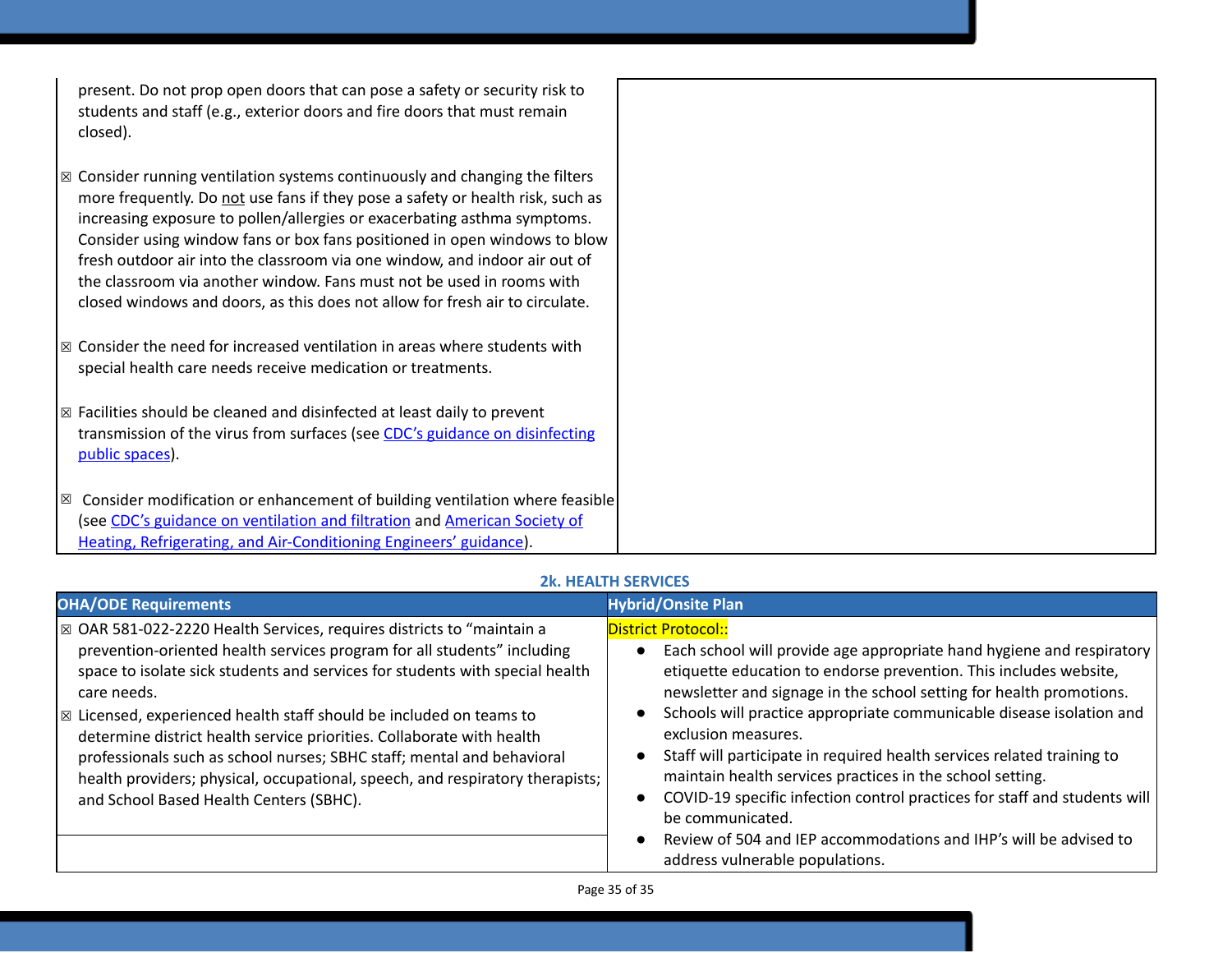| Immunization processes will be addressed as per routine timeline,<br>which prioritizes the beginning of the year and new students.<br>Information for immunization clinics will be provided to families.<br>Preventative health screenings may continue, with staff and students<br>taking necessary safety precautions (no volunteers allowed). Dental<br>screenings will not be allowed.<br>Continuity of existing health management issues will have a plan for<br>sustaining operations alongside COVID-19 specific planning (i.e.<br>medication administration, diabetic care). |  |
|--------------------------------------------------------------------------------------------------------------------------------------------------------------------------------------------------------------------------------------------------------------------------------------------------------------------------------------------------------------------------------------------------------------------------------------------------------------------------------------------------------------------------------------------------------------------------------------|--|
|                                                                                                                                                                                                                                                                                                                                                                                                                                                                                                                                                                                      |  |

#### **2l. BOARDING SCHOOLS AND RESIDENTIAL PROGRAMS ONLY**

| <b>OHA/ODE Requirements</b>                                                                                                                                                                                                                                                                                                                                                                                                                                                                                                                                                                                                                                      | <b>Hybrid/Onsite Plan</b> |
|------------------------------------------------------------------------------------------------------------------------------------------------------------------------------------------------------------------------------------------------------------------------------------------------------------------------------------------------------------------------------------------------------------------------------------------------------------------------------------------------------------------------------------------------------------------------------------------------------------------------------------------------------------------|---------------------------|
| Provide specific plan details and adjustments in Operational Blueprints<br>$\Box$<br>that address staff and student safety, which includes how you will<br>approach:<br>Contact tracing<br>$\bullet$<br>The intersection of cohort designs in residential settings (by<br>$\bullet$<br>wing or common restrooms) with cohort designs in the<br>instructional settings. The same cohorting parameter limiting<br>total cohort size to 100 people applies.<br>Quarantine of exposed staff or students<br>Isolation of infected staff or students<br>Communication and designation of where the "household" or<br>"family unit" applies to your residents and staff | <b>NA</b>                 |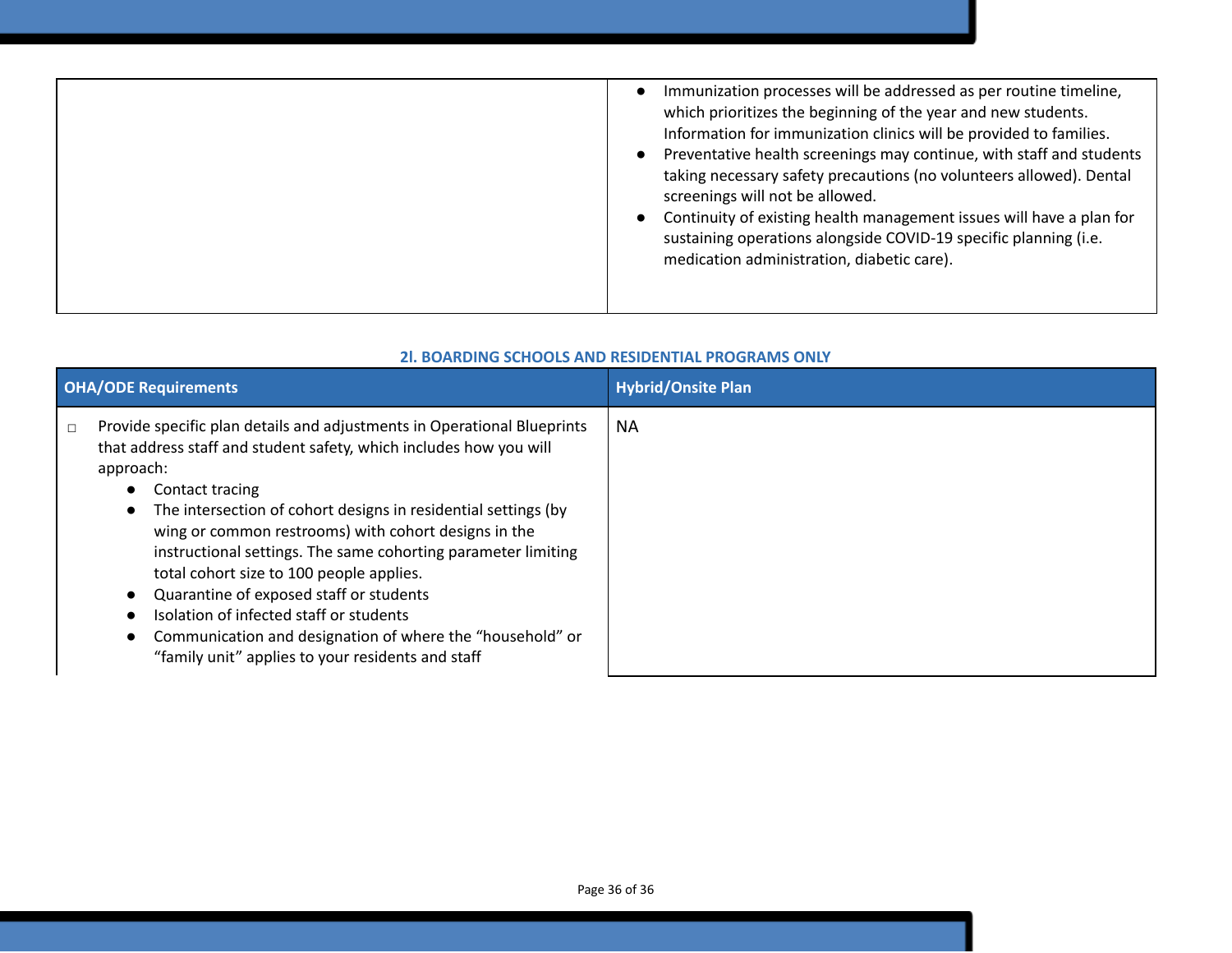- ☐ Review and take into consideration CDC [guidance](https://www.cdc.gov/coronavirus/2019-ncov/communication/toolkits/shared-congregate-housing.html) for shared or congregate housing:
	- Not allow more than two students to share a residential dorm room unless alternative housing arrangements are impossible
	- Ensure at least 64 square feet of room space per resident
	- Reduce overall residential density to ensure sufficient space for the isolation of sick or potentially infected individuals, as necessary;
	- Configure common spaces to maximize physical distancing;
	- Provide enhanced cleaning;
	- Establish plans for the containment and isolation of on-campus cases, including consideration of PPE, food delivery, and bathroom needs.

## **Exception**

□ K-12 boarding schools that do not meet the Advisory Metrics (Section 0 of the *Ready Schools, Safe Learners* guidance) may operate, in consultation with their Local Public Health Authority, provided that:

□ They have a current and complete RSSL Blueprint and are complying with Sections 1-3 of the *Ready Schools, Safe Learners* guidance and any other applicable sections, including Section 2L of the *Ready Schools, Safe Learners* guidance.

- ☐ The school maintains a fully-closed residential campus (no non-essential visitors allowed), and normal day school operations are only offered remotely through distance learning.
- ☐ There have been no confirmed cases of COVID-19 among school staff or students in the past 14 days.
- ☐ Less than 10% of staff, employees, or contracts (in total) are traveling to or from campus. Staff in this designation will:
	- Limit travel to essential functions.
	- Carefully monitor their own health daily and avoid coming to campus at any potential symptom of COVID-19.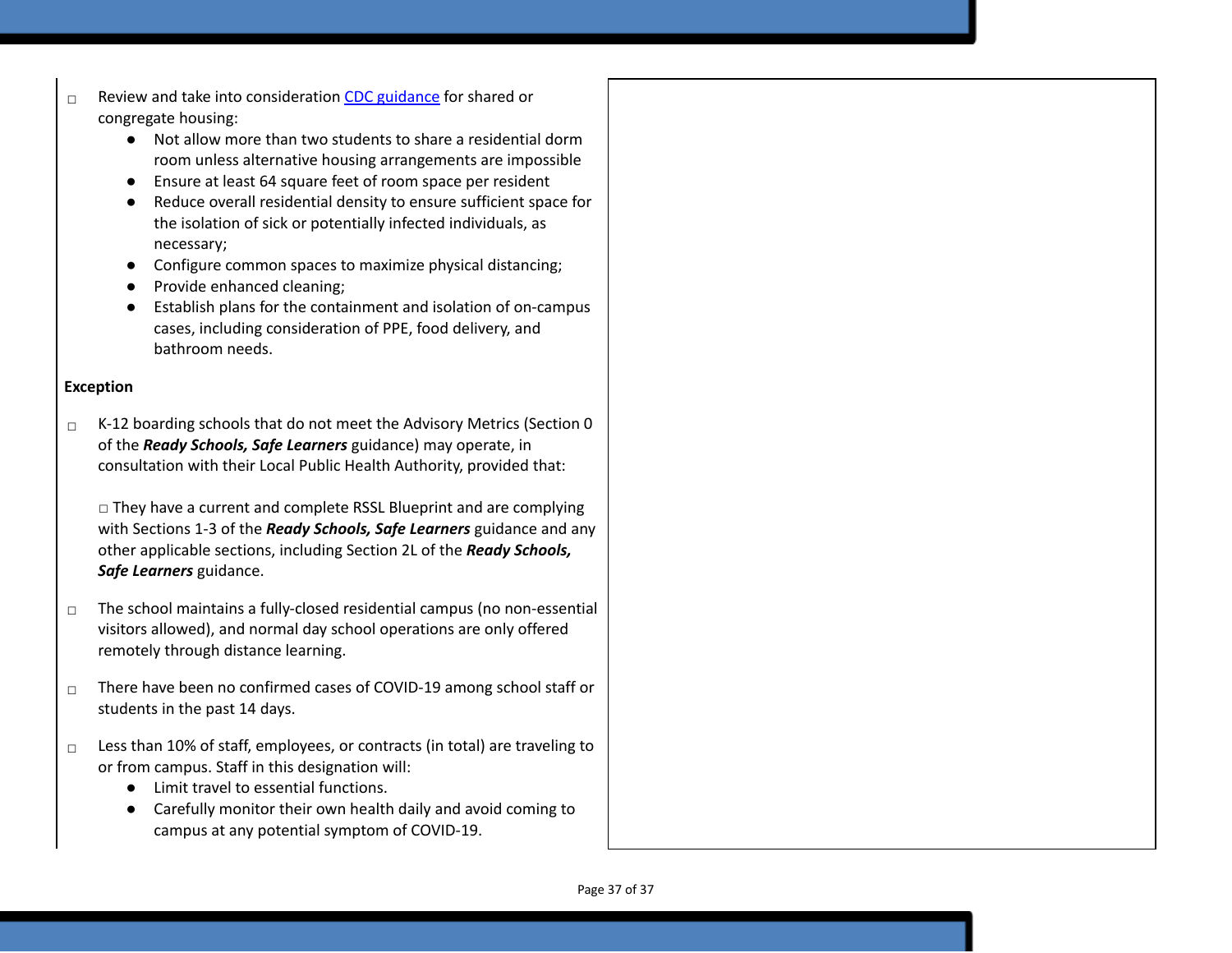- ☐ Any boarding students newly arriving to campus will either:
	- Complete a quarantine at home for 14 days (or current CDC recommended time period) prior to traveling to the school, OR
	- Quarantine on campus for 14 days (or current CDC recommended time period). \* A 14-day quarantine is the safest option to prevent the spread of COVID-19 to others. However, in either option above, for boarding students who have not developed any symptoms, schools may consider ending quarantine after 10 days without any testing, or after 7 days with a negative result on a COVID-19 viral test collected within 48 hours before ending quarantine, unless otherwise directed by the local public health authority (LPHA).
	- ☐ Student transportation off-campus is limited to medical care.

| <b>OHA/ODE Requirements</b>                                                                                                                                                                                                                                                                                                                                                                                                                                                                                                                                                                                                                                                                                                                                                                                                                                                                                                                         | <b>Hybrid/Onsite Plan</b> |
|-----------------------------------------------------------------------------------------------------------------------------------------------------------------------------------------------------------------------------------------------------------------------------------------------------------------------------------------------------------------------------------------------------------------------------------------------------------------------------------------------------------------------------------------------------------------------------------------------------------------------------------------------------------------------------------------------------------------------------------------------------------------------------------------------------------------------------------------------------------------------------------------------------------------------------------------------------|---------------------------|
| In accordance with ORS 336.071 and OAR 581-022-2225 all schools<br>$\boxtimes$<br>(including those operating a Comprehensive Distance Learning model)<br>are required to instruct students on emergency procedures. Schools<br>that operate an On-Site or Hybrid model need to instruct and practice<br>drills on emergency procedures so that students and staff can respond<br>to emergencies.<br>At least 30 minutes in each school month must be used to<br>$\bullet$<br>instruct students on the emergency procedures for fires,<br>earthquakes (including tsunami drills in appropriate zones), and<br>safety threats.<br>Fire drills must be conducted monthly.<br>Earthquake drills (including tsunami drills and instruction for<br>schools in a tsunami hazard zone) must be conducted two times<br>a year.<br>Safety threats including procedures related to lockdown,<br>lockout, shelter in place and evacuation and other appropriate |                           |

## **2m. SCHOOL EMERGENCY PROCEDURES AND DRILLS**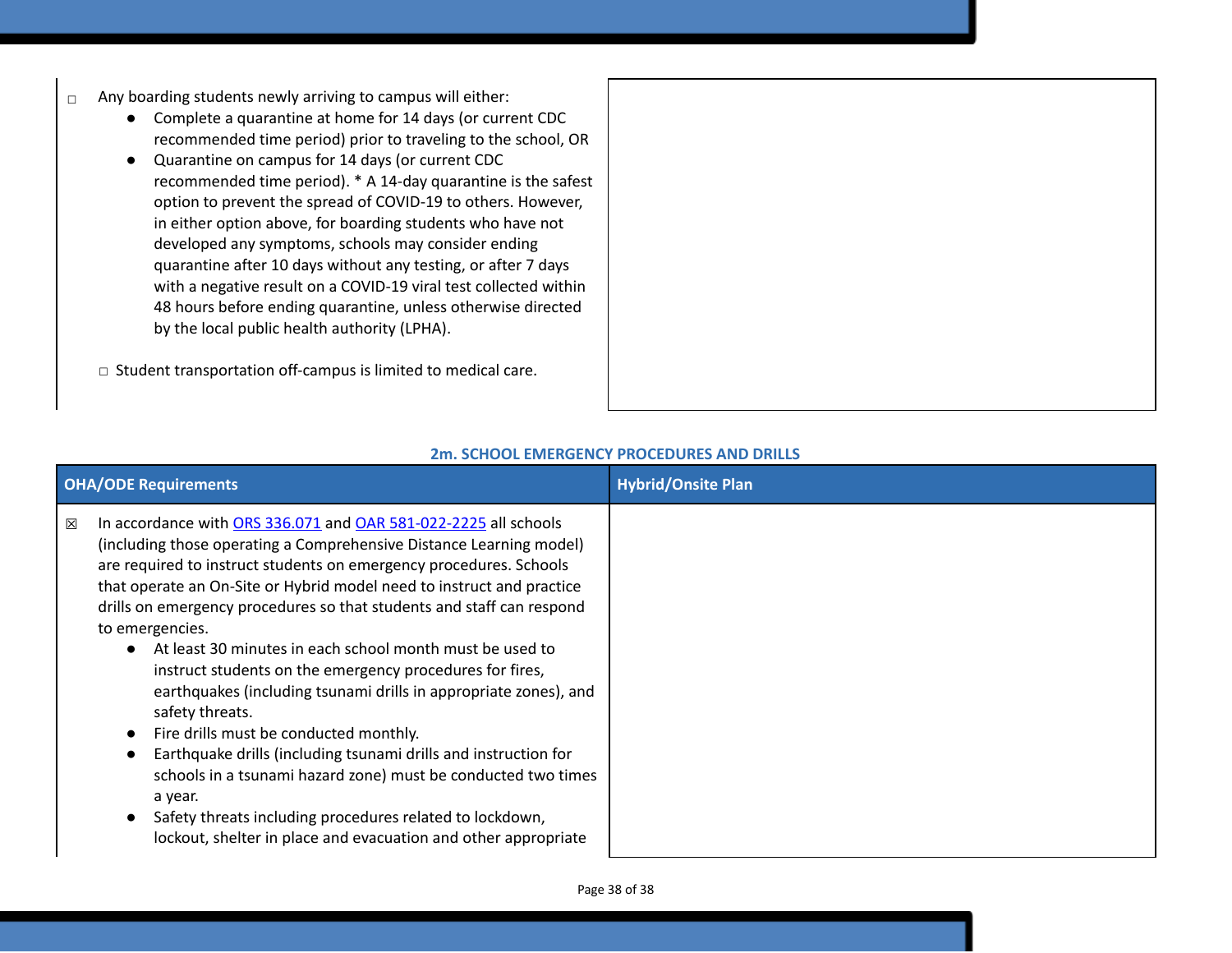|   | actions to take when there is a threat to safety must be<br>conducted two times a year.                                                                                                                                                                                                                                                                                     |  |
|---|-----------------------------------------------------------------------------------------------------------------------------------------------------------------------------------------------------------------------------------------------------------------------------------------------------------------------------------------------------------------------------|--|
| 冈 | Drills can and should be carried out as close as possible to the<br>procedures that would be used in an actual emergency. For example, a<br>fire drill must be carried out with the same alerts and same routes as<br>normal. If appropriate and practicable, COVID-19 physical distancing<br>measures can be implemented, but only if they do not compromise the<br>drill. |  |
| ⊠ | When or if physical distancing must be compromised, drills must be<br>completed in less than 15 minutes.                                                                                                                                                                                                                                                                    |  |
| ⊠ | Drills shall not be practiced unless they can be practiced correctly.                                                                                                                                                                                                                                                                                                       |  |
| ⊠ | Train staff on safety drills prior to students arriving on the first day on<br>campus in hybrid or face-to-face engagement.                                                                                                                                                                                                                                                 |  |
| ⊠ | If on a hybrid schedule, conduct multiple drills each month to ensure<br>that all cohorts of students have opportunities to participate in drills<br>(i.e., schedule on different cohort days throughout the year).                                                                                                                                                         |  |
| ⊠ | Students must wash hands with soap and water for 20 seconds or use<br>an alcohol-based hand sanitizer with 60-95% alcohol after a drill is<br>complete.                                                                                                                                                                                                                     |  |

## **2n. SUPPORTING STUDENTS WHO ARE DYSREGULATED, ESCALATED, AND/OR EXHIBITING SELF-REGULATORY CHALLENGES**

| <b>OHA/ODE Requirements</b> |                                                                                                                                                                                                                                                                                | <b>Hybrid/Onsite Plan</b>                                                                                                                                                                                                     |
|-----------------------------|--------------------------------------------------------------------------------------------------------------------------------------------------------------------------------------------------------------------------------------------------------------------------------|-------------------------------------------------------------------------------------------------------------------------------------------------------------------------------------------------------------------------------|
| $\boxtimes$<br>$\boxtimes$  | Utilize the components of Collaborative Problem Solving or a similar<br>framework to continually provide instruction and skill-building/training<br>related to the student's demonstrated lagging skills.<br>Take proactive/preventative steps to reduce antecedent events and | School Team:<br>Ridgeview Behavior Support and Management Plan Trauma<br>$\bullet$<br>Informed training practices<br>· SEL- 2020-2021 Guidance Schedule<br>• CPI trained at least 85% is CPI (Crisis Intervention Prevention) |
|                             | triggers within the school environment.                                                                                                                                                                                                                                        | <b>Trained</b>                                                                                                                                                                                                                |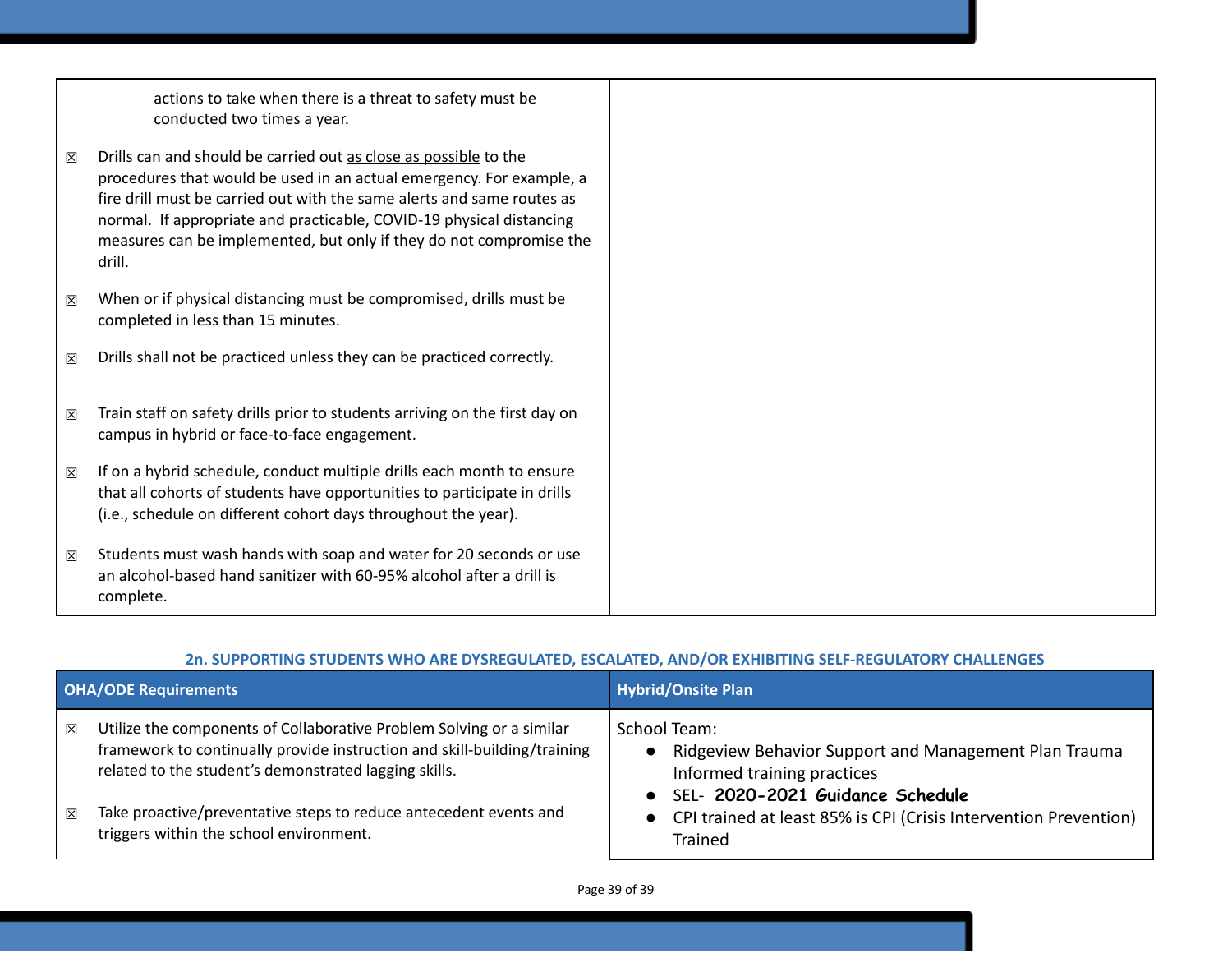- $\boxtimes$  Be proactive in planning for known behavioral escalations (e.g., self-harm, spitting, scratching, biting, eloping, failure to maintain physical distance). Adjust antecedents where possible to minimize student and staff dysregulation. Recognize that there could be new and different antecedents and setting events with the additional requirements and expectations for the 2020-21 school year.
- $\boxtimes$  Establish a proactive plan for daily routines designed to build self-regulation skills; self-regulation skill-building sessions can be short (5-10 minutes), and should take place at times when the student is regulated and/or is not demonstrating challenging behaviors.

☒ Ensure all staff are trained to support de-escalation, provide lagging skill instruction, and implement alternatives to restraint and seclusion.

 $\boxtimes$  Ensure that staff are trained in effective, evidence-based methods for developing and maintaining their own level of self-regulation and resilience to enable them to remain calm and able to support struggling students as well as colleagues.

 $\boxtimes$  Plan for the impact of behavior mitigation strategies on public health and safety requirements:

- Student elopes from area
	- If staff need to intervene for student safety, staff should:
		- Use empathetic and calming verbal interactions (i.e. "This seems hard right now. Help me understand… How can I help?") to attempt to re-regulate the student without physical intervention.
		- Use the least restrictive interventions possible to maintain physical safety for the student and staff.
		- Wash hands after a close interaction.
		- Note the interaction on the appropriate contact log.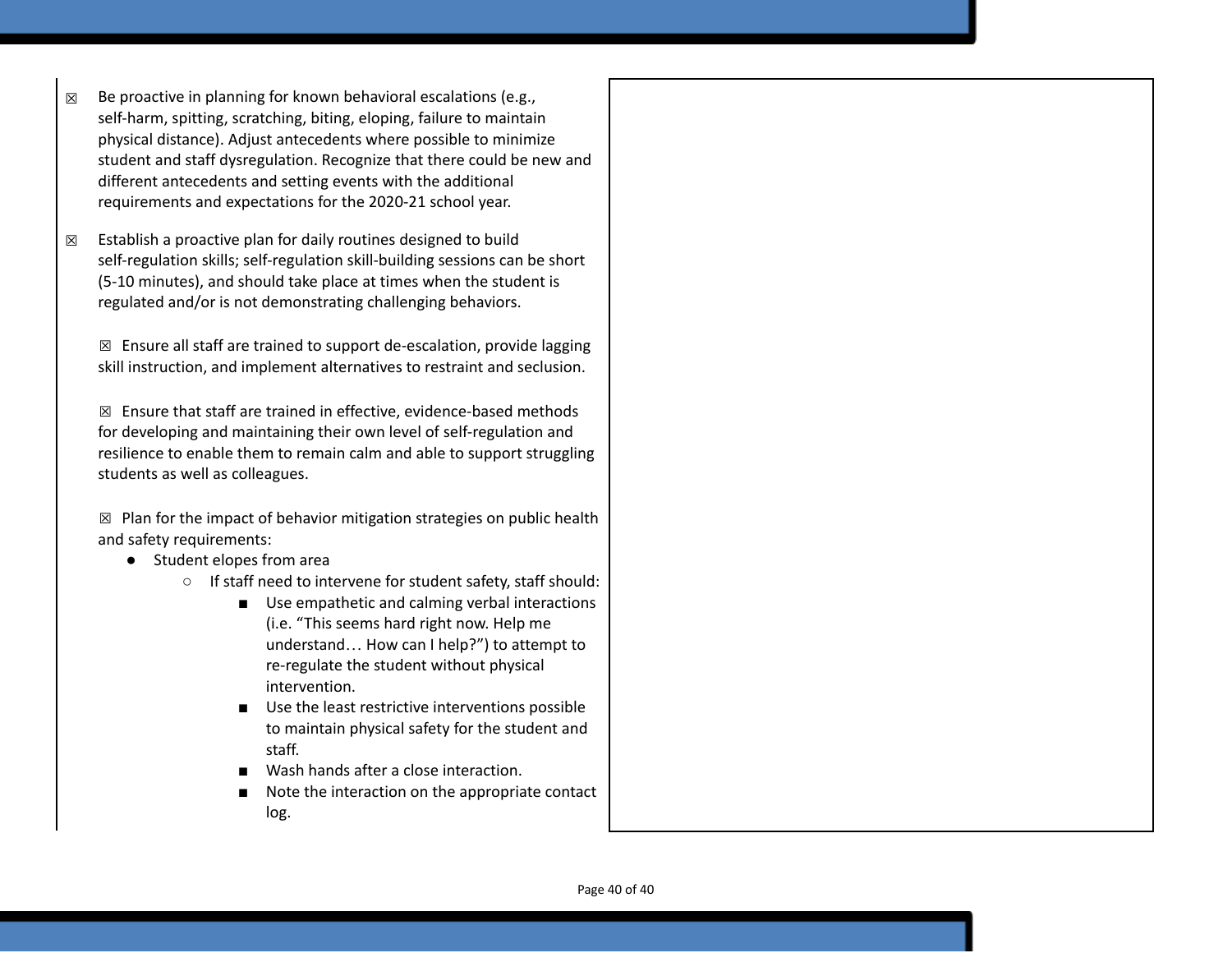- \*If unexpected interaction with other stable cohorts occurs, those contacts must be noted in the appropriate contact logs.
- Student engages in behavior that requires them to be isolated from peers and results in a room clear.
	- If students leave the classroom:
		- Preplan for a clean and safe alternative space that maintains physical safety for the student and staff
		- Ensure physical distancing and separation occur, to the maximum extent possible.
		- Use the least restrictive interventions possible to maintain physical safety for the student and staff.
		- Wash hands after a close interaction.
		- Note the interaction on the appropriate contact log.
	- \*If unexpected interaction with other stable cohorts occurs, those contacts must be noted in the appropriate contact logs.
- Student engages in physically aggressive behaviors that preclude the possibility of maintaining physical distance and/or require physical de-escalation or intervention techniques other than restraint or seclusion (e.g., hitting, biting, spitting, kicking, self-injurious behavior).
	- If staff need to intervene for student safety, staff should:
		- Maintain student dignity throughout and following the incident.
		- Use empathetic and calming verbal interactions (i.e. "This seems hard right now. Help me understand… How can I help?") to attempt to re-regulate the student without physical intervention.
		- Use the least restrictive interventions possible to maintain physical safety for the student and staff
		- Wash hands after a close interaction.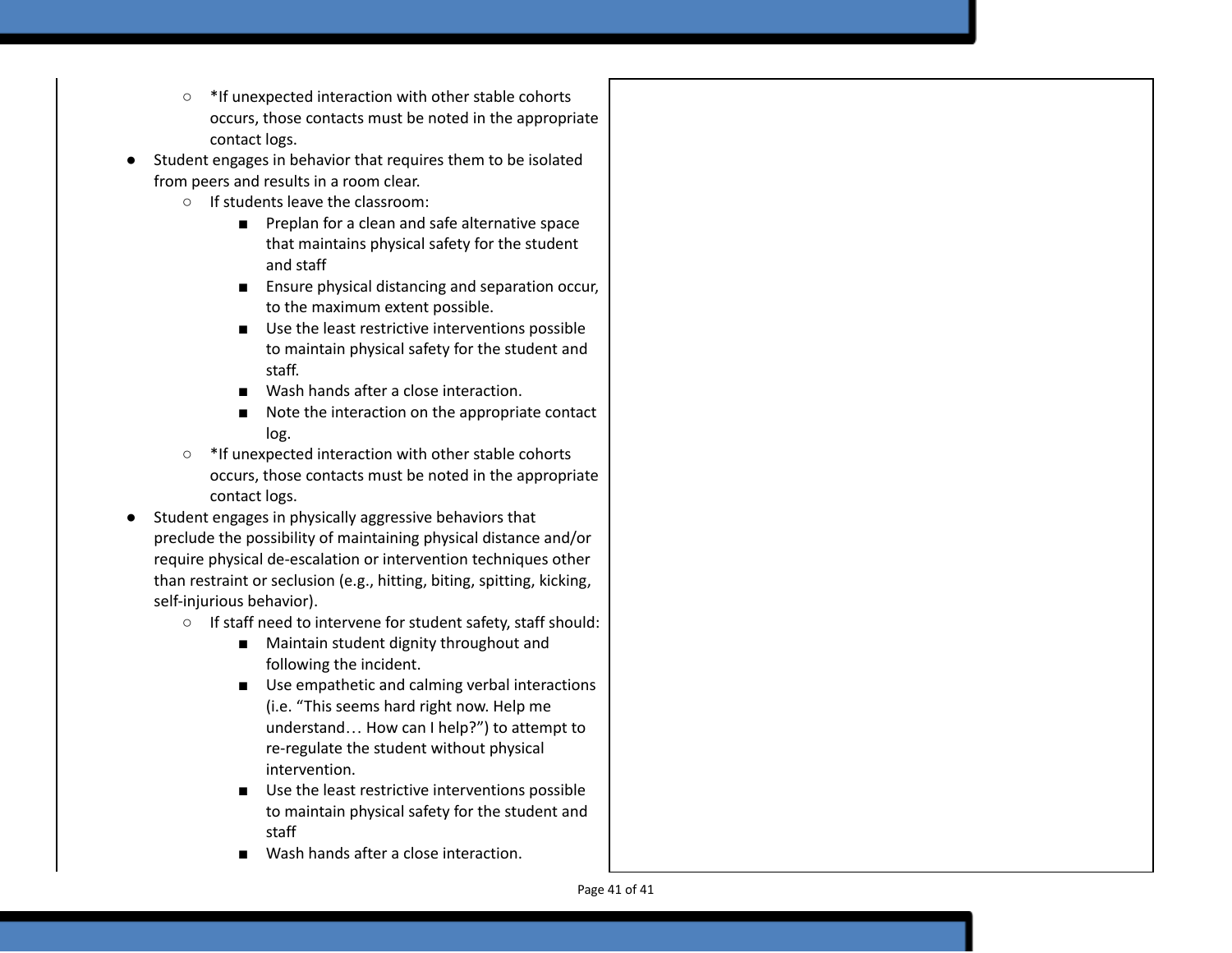- Note the interaction on the appropriate contact log.
- \*If unexpected interaction with other stable cohorts occurs, those contacts must be noted in the appropriate contact logs.

 $\boxtimes$  Ensure that spaces that are unexpectedly used to deescalate behaviors are appropriately cleaned and sanitized after use before the introduction of other stable cohorts to that space.

#### **2o. PROTECTIVE PHYSICAL INTERVENTION**

| <b>OHA/ODE Requirements</b>                                                                                                                                                                                                                                                                                                                           | <b>Hybrid/Onsite Plan</b> |
|-------------------------------------------------------------------------------------------------------------------------------------------------------------------------------------------------------------------------------------------------------------------------------------------------------------------------------------------------------|---------------------------|
| $\boxtimes$ Reusable Personal Protective Equipment (PPE) must be cleaned<br>and disinfected following the manufacturer's recommendation,<br>after every episode of physical intervention (see section 2j.<br>Cleaning, Disinfection, and Ventilation in the Ready Schools, Safe<br>Learners guidance). Single-use disposable PPE must not be re-used. |                           |



# **3. Response to Outbreak**

| <b>3a. PREVENTION AND PLANNING</b> |  |
|------------------------------------|--|
|------------------------------------|--|

| <b>OHA/ODE Requirements</b>                                                                                                          | <b>Hybrid/Onsite Plan</b>                                                                     |
|--------------------------------------------------------------------------------------------------------------------------------------|-----------------------------------------------------------------------------------------------|
| $\vert$ $\boxtimes$ Review the "Planning for COVID-19 Scenarios in Schools" toolkit.                                                 | <b>District Protocol:</b><br>Coordinate Communication with the Local Public Health Authority. |
| ⊠ Coordinate with Local Public Health Authority (LPHA) to establish<br>communication channels related to current transmission level. |                                                                                               |
|                                                                                                                                      | Page 42 of 42                                                                                 |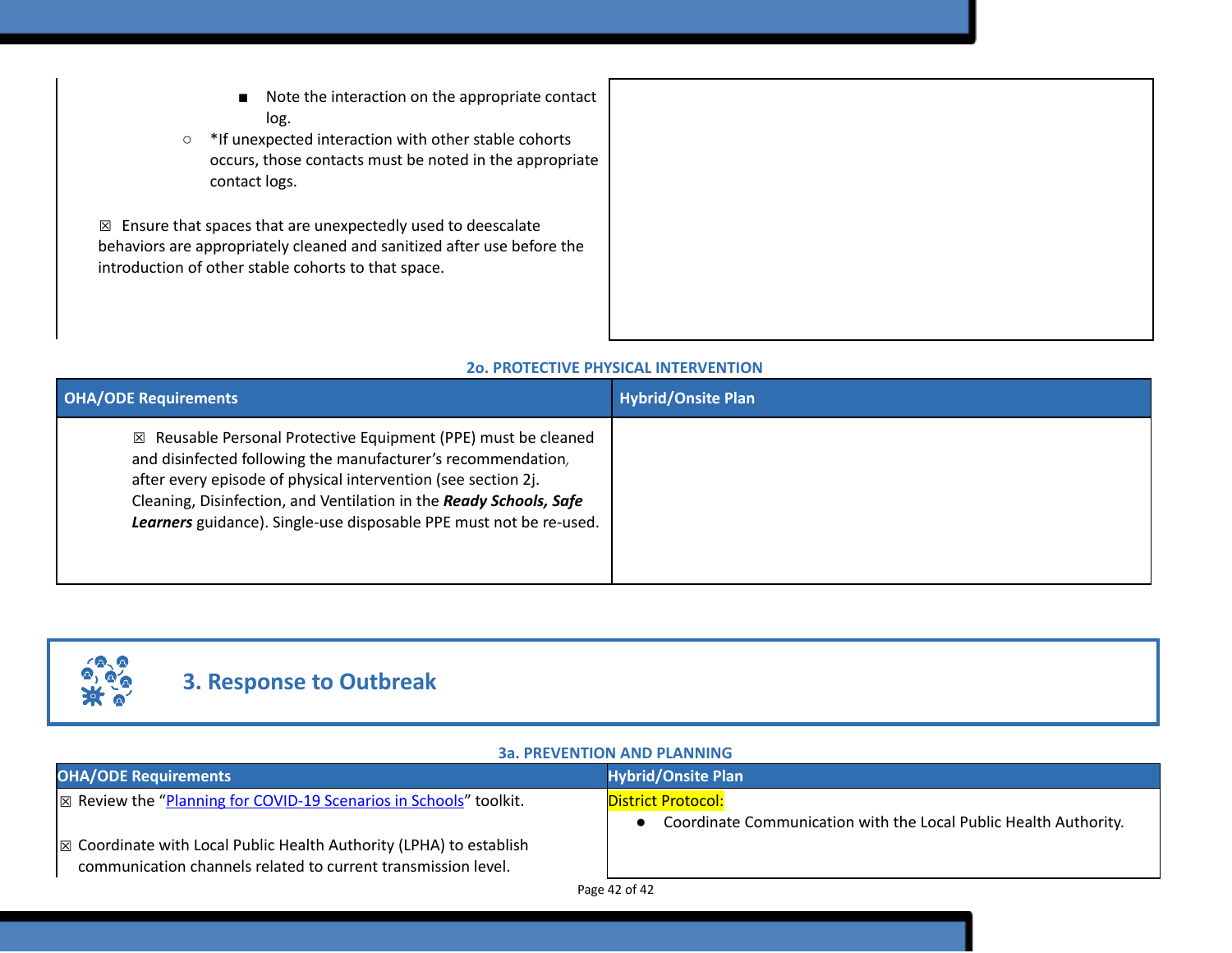| If the region impacted is in Deschutes County, the Local Health<br>Department (LHD) will provide school-centered communication and<br>will potentially host conference calls.<br>When cases are identified in the local region a response team should<br>be assembled within the district and responsibilities assigned within<br>the school district.<br>Identify baseline absentee rates to determine if rates have increased<br>by 20% or more.<br>Temporarily dismiss students attending childcare facilities, K12 schools.<br>Modify, postpone, or cancel large school events as coordinated with<br>LHD.<br>Work with LHD to establish timely communication with staff and<br>families.<br>When novel viruses are identified in the school setting, and the<br>incidence is low, the local health department will provide a direct Page<br>14 of 16 report to the district nurse on the diagnosed case. Likewise,<br>the LHD will impose restrictions on contacts.<br>Establish a specific emergency response framework with key<br>stakeholders.<br>If school closure is advised by the local public health department, |
|--------------------------------------------------------------------------------------------------------------------------------------------------------------------------------------------------------------------------------------------------------------------------------------------------------------------------------------------------------------------------------------------------------------------------------------------------------------------------------------------------------------------------------------------------------------------------------------------------------------------------------------------------------------------------------------------------------------------------------------------------------------------------------------------------------------------------------------------------------------------------------------------------------------------------------------------------------------------------------------------------------------------------------------------------------------------------------------------------------------------------------|
| consultation should occur between legal, union and district<br>administration to ensure processes are consistent with legal<br>preparedness processes.                                                                                                                                                                                                                                                                                                                                                                                                                                                                                                                                                                                                                                                                                                                                                                                                                                                                                                                                                                         |

#### **3b. RESPONSE**

| <b>OHA/ODE Requirements</b>                                                                   | <b>Hybrid/Onsite Plan</b>                                                                                                                                                                                                                      |
|-----------------------------------------------------------------------------------------------|------------------------------------------------------------------------------------------------------------------------------------------------------------------------------------------------------------------------------------------------|
| $\mathbb{Z}$ Review the "Planning for COVID-19 Scenarios in Schools" toolkit.                 | <b>District Protocol:</b>                                                                                                                                                                                                                      |
| $\vert\boxtimes$ Ensure continuous services and implement Comprehensive Distance<br>Learning. | Redmond School District Communicable Disease Plan<br>$\bullet$<br>In the event of school closure, RSD will articulate and communicate the<br>$\bullet$<br>plan to pivot to short term Distance Learning or Comprehensive<br>Distance Learning. |
| $\mathbb{R}$ Continue to provide meals for students.                                          |                                                                                                                                                                                                                                                |
|                                                                                               |                                                                                                                                                                                                                                                |
|                                                                                               |                                                                                                                                                                                                                                                |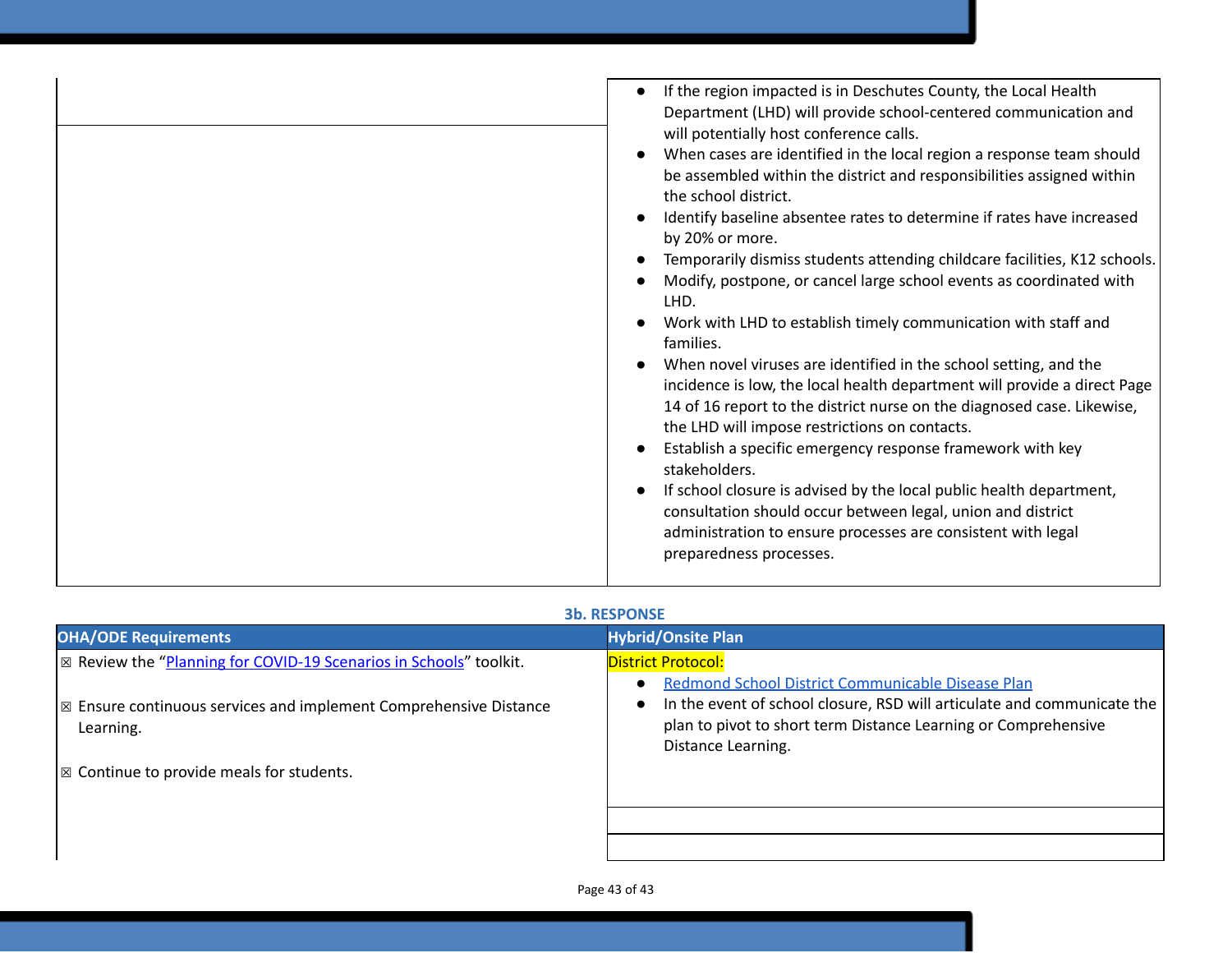| <b>3c. RECOVERY AND REENTRY</b>                                                                                                                                                                                                                            |                                                                                             |  |
|------------------------------------------------------------------------------------------------------------------------------------------------------------------------------------------------------------------------------------------------------------|---------------------------------------------------------------------------------------------|--|
| <b>OHA/ODE Requirements</b>                                                                                                                                                                                                                                | <b>Hybrid/Onsite Plan</b>                                                                   |  |
| ⊠ Review the "Planning for COVID-19 Scenarios in Schools" toolkit.                                                                                                                                                                                         | <b>District Protocol:</b><br>Redmond School District Communicable Disease Plan<br>$\bullet$ |  |
| $\vert$ $\boxtimes$ Clean, sanitize, and disinfect surfaces (e.g., playground equipment, door<br>handles, sink handles, drinking fountains, transport vehicles) and follow CDC<br>guidance for classrooms, cafeteria settings, restrooms, and playgrounds. | Oregon Health Authority Communicable Disease Guidance<br>$\bullet$                          |  |
| $\vert$ $\boxtimes$ When bringing students back into On-Site or Hybrid instruction, consider<br>smaller groups, cohorts, and rotating schedules to allow for a safe return to<br>schools.                                                                  |                                                                                             |  |





## **ASSURANCES**

This section must be completed by any public school that is providing instruction through On-Site or Hybrid Instructional Models. Schools providing Comprehensive Distance Learning Instructional Models do not need to complete this section unless the school is implementing the Limited In-Person *Instruction provision under the Comprehensive Distance Learning guidance. This section does not apply to private schools.*

- $\boxtimes$  We affirm that, in addition to meeting the requirements as outlined above, our school plan has met the collective requirements from ODE/OHA guidance related to the 2020-21 school year, including but not limited to requirements from:
	- · Sections 4, 5, 6, 7, and 8 of the *[R](https://www.oregon.gov/ode/students-and-family/healthsafety/Documents/Ready%20Schools%20Safe%20Learners%202020-21%20Guidance.pdf)eady Schools, Safe [Learners](https://www.oregon.gov/ode/students-and-family/healthsafety/Documents/Ready%20Schools%20Safe%20Learners%202020-21%20Guidance.pdf)* guidance,
	- · The *[Comprehensive](https://www.oregon.gov/ode/educator-resources/standards/Pages/Comprehensive-Distance-Learning.aspx) Distance Learning* guidance,
	- · The *Ensuring Equity and Access: Aligning Federal and State [Requirements](https://www.oregon.gov/ode/students-and-family/healthsafety/Documents/Ensuring%20Equity%20and%20Access%20Aligning%20State%20and%20Federal%20Requirements.pdf)* guidance, and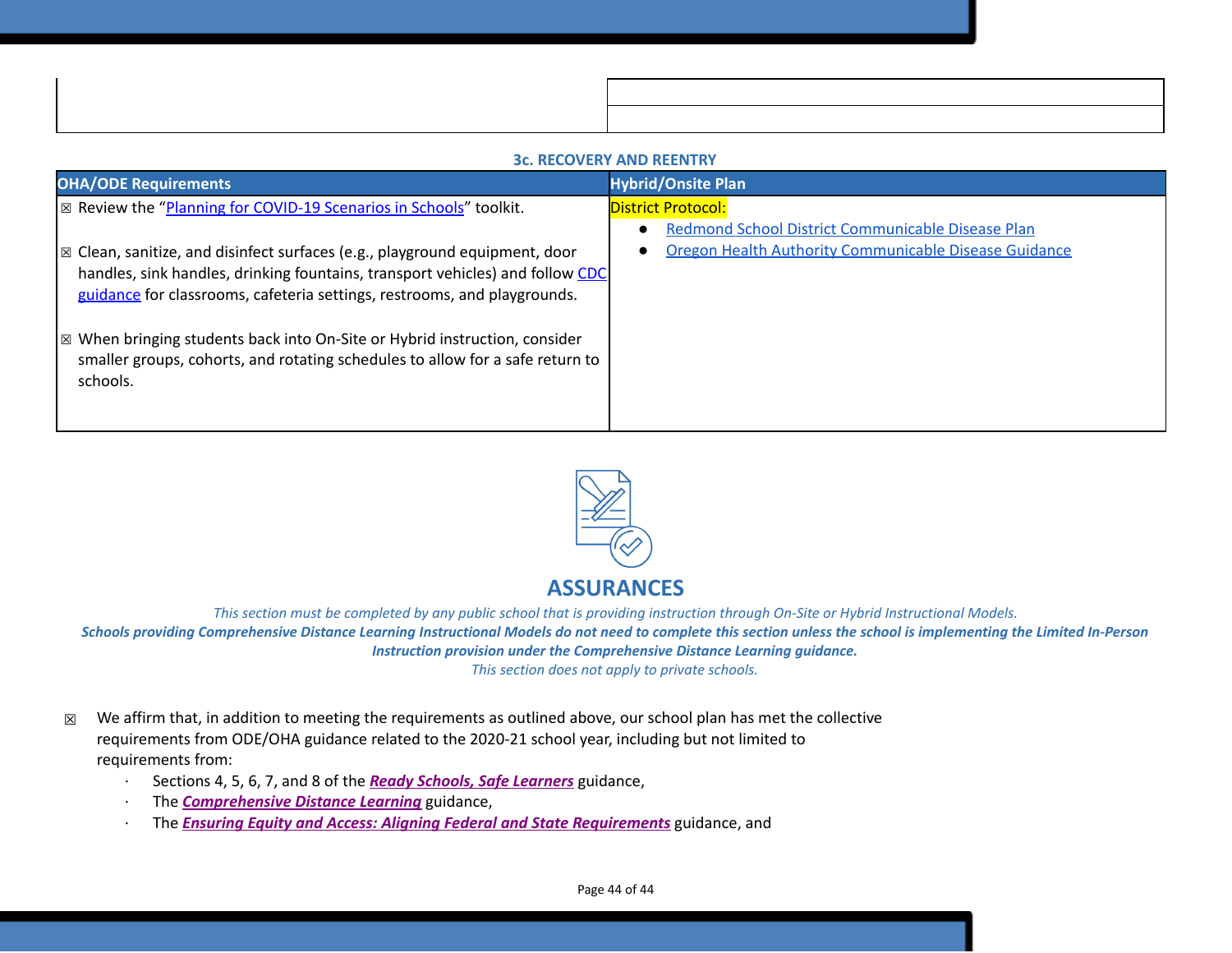- · *Planning for [COVID-19](https://www.oregon.gov/ode/students-and-family/healthsafety/Documents/Planning%20and%20Responding%20to%20COVID-19%20Scenarios%20in%20Schools%20August%202020.pdf) Scenarios in Schools*
- ☐ We affirm that we cannot meet all of the collective requirements from ODE/OHA guidance related to the 2020-21 school year from:
	- · Sections 4, 5, 6, 7, and 8 of the *[R](https://www.oregon.gov/ode/students-and-family/healthsafety/Documents/Ready%20Schools%20Safe%20Learners%202020-21%20Guidance.pdf)eady Schools, Safe [Learners](https://www.oregon.gov/ode/students-and-family/healthsafety/Documents/Ready%20Schools%20Safe%20Learners%202020-21%20Guidance.pdf)* guidance,
	- · The *[Comprehensive](https://www.oregon.gov/ode/educator-resources/standards/Pages/Comprehensive-Distance-Learning.aspx) Distance Learning* guidance,
	- · The *Ensuring Equity and Access: Aligning Federal and State [Requirements](https://www.oregon.gov/ode/students-and-family/healthsafety/Documents/Ensuring%20Equity%20and%20Access%20Aligning%20State%20and%20Federal%20Requirements.pdf)* guidance, and
	- · *Planning for [COVID-19](https://www.oregon.gov/ode/students-and-family/healthsafety/Documents/Planning%20and%20Responding%20to%20COVID-19%20Scenarios%20in%20Schools%20August%202020.pdf) Scenarios in Schools*

We will continue to work towards meeting them and have noted and addressed which requirement(s) we are unable to meet in the table titled "Assurance Compliance and Timeline" below.